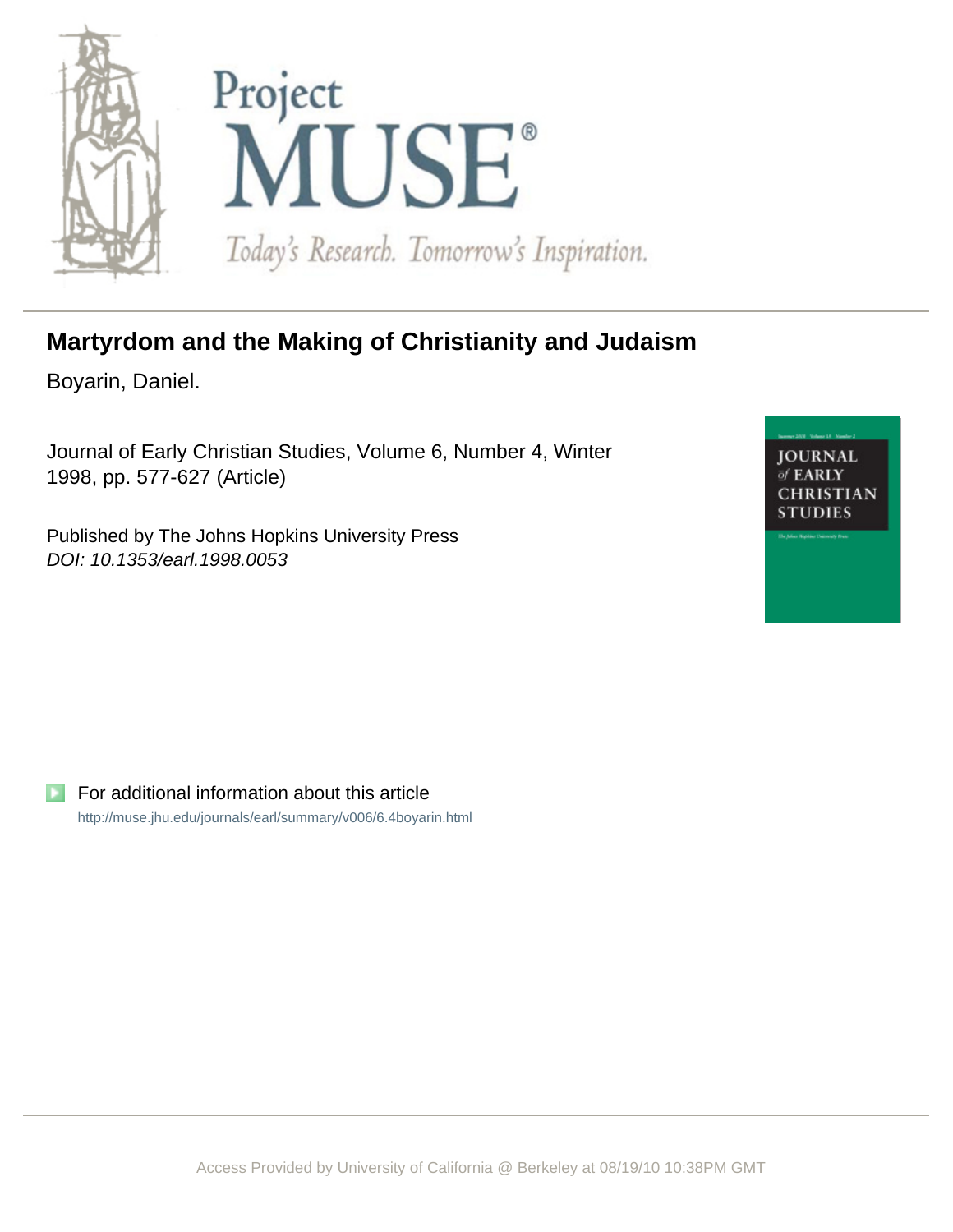# *Martyrdom and the Making of Christianity and Judaism\**

## DANIEL BOYARIN

*For Harry O. Maier צ״* 

Current historical positions on the origins and history of Christian martyrology generally take one of two positions. W. H. C. Frend, in his classic *Martyrdom and Persecution in the Early Church,* argues essentially that Christian martyrology is a "prolongation and supersession" of Jewish martyrology. In diametrical opposition, G. Bowersock, in his recent *Martyrdom and Rome,* argues that Christian martyrdom has nothing to do with Judaism or with the Palestinian cultural context of early Christianity, but is entirely a Roman cultural product, adapted for Christianity, and later borrowed from Christians by Jews. Both are dependent on the assumption of a clear and virtually absolute separate identity for the two religions in Late Antiquity. In the current essay, I shall try to show that we need to think of much more complex ways that Christianity and Judaism interacted during the crucial second, third, and fourth centuries, as well as of a much more nuanced understanding of the nature of martyrology itself. Martyrology is an overdetermined, multisourced discourse that undergoes significant development within late antique Judaism and Christianity. Many of the new elements can be shown to be shared by both religious groups, and the direction of "influence" is not only one-way. A model of close contact and dialogue between the two emerging "religions" seems to explain best the historical

\* This is a slightly modified version of part of chapter one and most of chapter four of my forthcoming monograph, *Dying for God: Martyrdom and the Making of Judaism and Christianity*, The Lancaster/Yarnton Lectures in Judaism and the Religions for 1998, to be published by Stanford University Press in 1999, *deo volente.* I am grateful to that press for permission to publish a version here.

Carlin Barton, Virginia Burrus, Galit Hasan-Rokem, Harry Maier, David Satran, Dina Stein and two anonymous readers for the *Journal of Early Christian Studies* read earlier versions and made important comments and suggestions as well. I am obliged as well for the stimulating discussions when this material was presented at Lancaster, Oxford, and Jerusalem. I, of course, am solely responsible for the opinions (and especially the erroneous ones).

Journal of Early Christian Studies 6:4, 577–627 © 1998 The Johns Hopkins University Press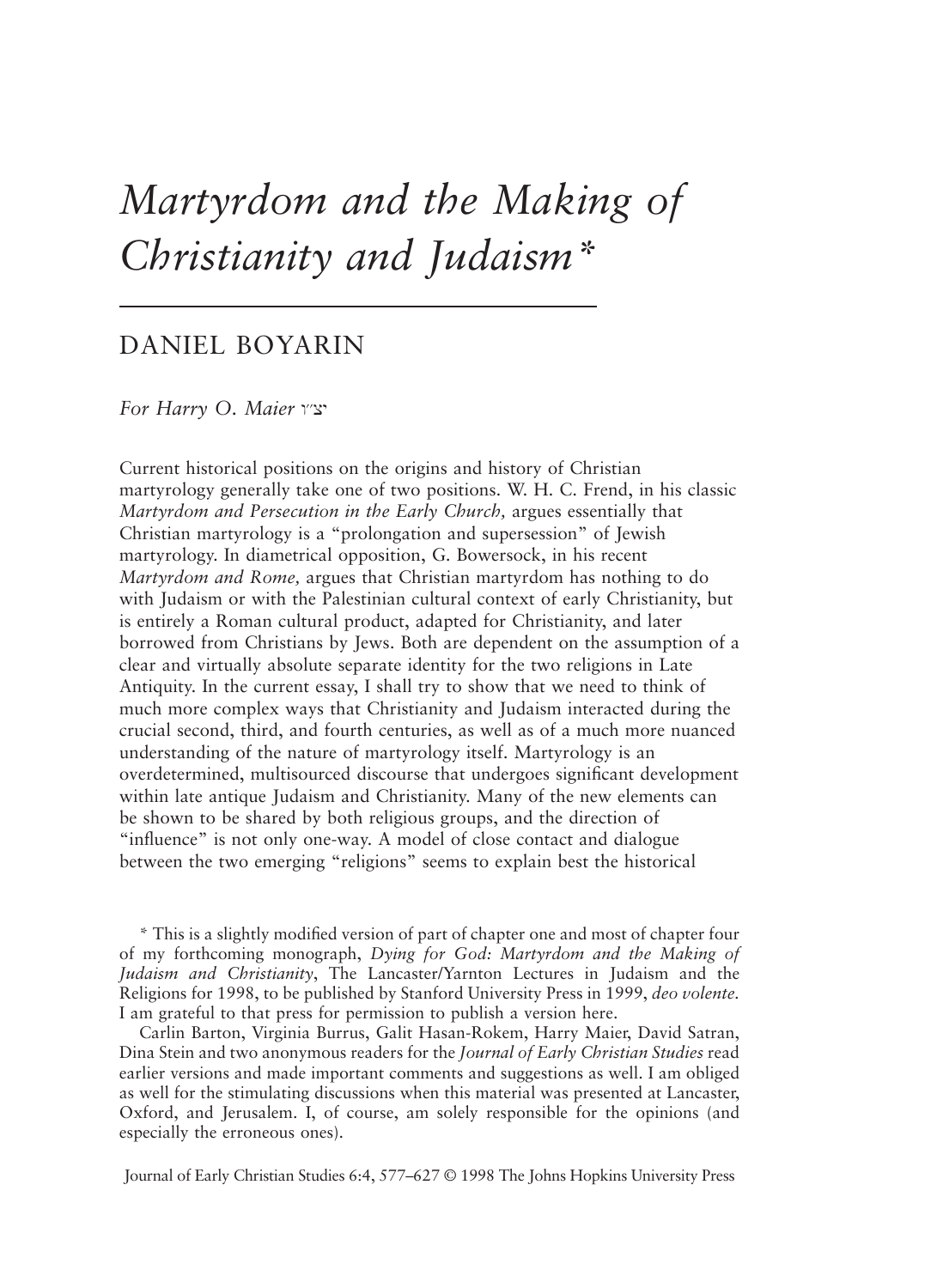developments. The present essay is one part of the first of a series of planned monographs on such contact and dialogue with respect to the religious creativity of Judaism and Christianity in Late Antiquity.

## INTRODUCTION: THE ENTWINING OF THE WAYS

A third-century Palestinian text tells the shocking story of a Pharisee who was arrested during the Trajanic persecutions of Christianity:

It happened to Rabbi Elie'zer that he was arrested for sectarianism

(Christianity),<sup>1</sup> and they took him up to the  $\beta\hat{\eta} \mu \alpha^2$  to be judged.

The ruler said to him: A sage such as you having truck with these matters!?<sup>3</sup>

He said to him: I have trust in the judge.

The ruler thought that he was speaking of him, but he meant his Father in Heaven.4 He said to him: Since you trust me, I also have said: Is it possible that these gray hairs would err in such matters? *Dimus [=Dimissus]!* Behold, you are dismissed.

1. Jerome knows that the term *mîn,* "sectarian," is a name for Jewish Christians, as we see from his famous letter to Augustine: Jerome, *Ep.* 112.13 (*CSEL* 55:381– 82). This letter was written about 404, Ray A. Pritz, *Nazarene Jewish Christianity: From the End of the New Testament Period Until its Disappearance in the Fourth-Century* (Jerusalem: The Magnes Press, 1992), 53. See also M. Friedländer, *Patristische und talmudische Studien* (1868; reprint, Farnborough, England: Gregg International Publishers Ltd., 1972), 62.

2. On the use of this term in Roman legal texts and martyr acts, as well as the parallel *gradus* of the later versions, see Saul Lieberman, "Roman Legal Institutions in Early Rabbinics and in the Acta Martyrum," in *Texts and Studies* (1944; reprint, New York: Ktav Publishing House, 1974), 69–71.

3. In the later versions of the text, "these matters" has been revised to "these idle matters," which I believe must reflect a technical term from Roman legal practice. In any case, I believe that the interpretation of Frend that the judge is ridiculing Eli<sup>c</sup>ezer here in order to release him is wrong: W. H. C. Frend, *Martyrdom and Persecution in the Early Church: A Study of a Conflict from the Maccabees to Donatus* (Garden City, New York: Doubleday, 1967), 185. Moreover, Frend's gloss on this phrase, "the rabbi 'was an old fool to get himself mixed up in this sort of thing'" (222), is exactly upside-down. The reference to Rabbi Eli<sup>c</sup>ezer's age is an allusion to wisdom, not to foolishness, as anyone with even the merest modicum of Hebrew knowledge would immediately recognize. In support of this, one can offer the *Qohelet Rabbah* version which reads explicitly, "A great man such as you," Marc G. Hirshman, *Midrash Qohelet Rabbah*, diss., Jewish Theological Seminary (1982), 1:53. The conclusions that Frend wishes to draw from his palpable misreading are equally invalid, of course.

4. Note the similarity with Jn 6.42–44, where the Jews refer to Jesus' "father," and he responds by referring to having been sent by "the Father," or, according to some manuscripts, by "my Father." For the latter and discussion of other textual variants, see Bart D. Ehrman, *The Orthodox Corruption of Scripture: The Effect of Early Christological Controversies on the Text of the New Testament* (Oxford: Oxford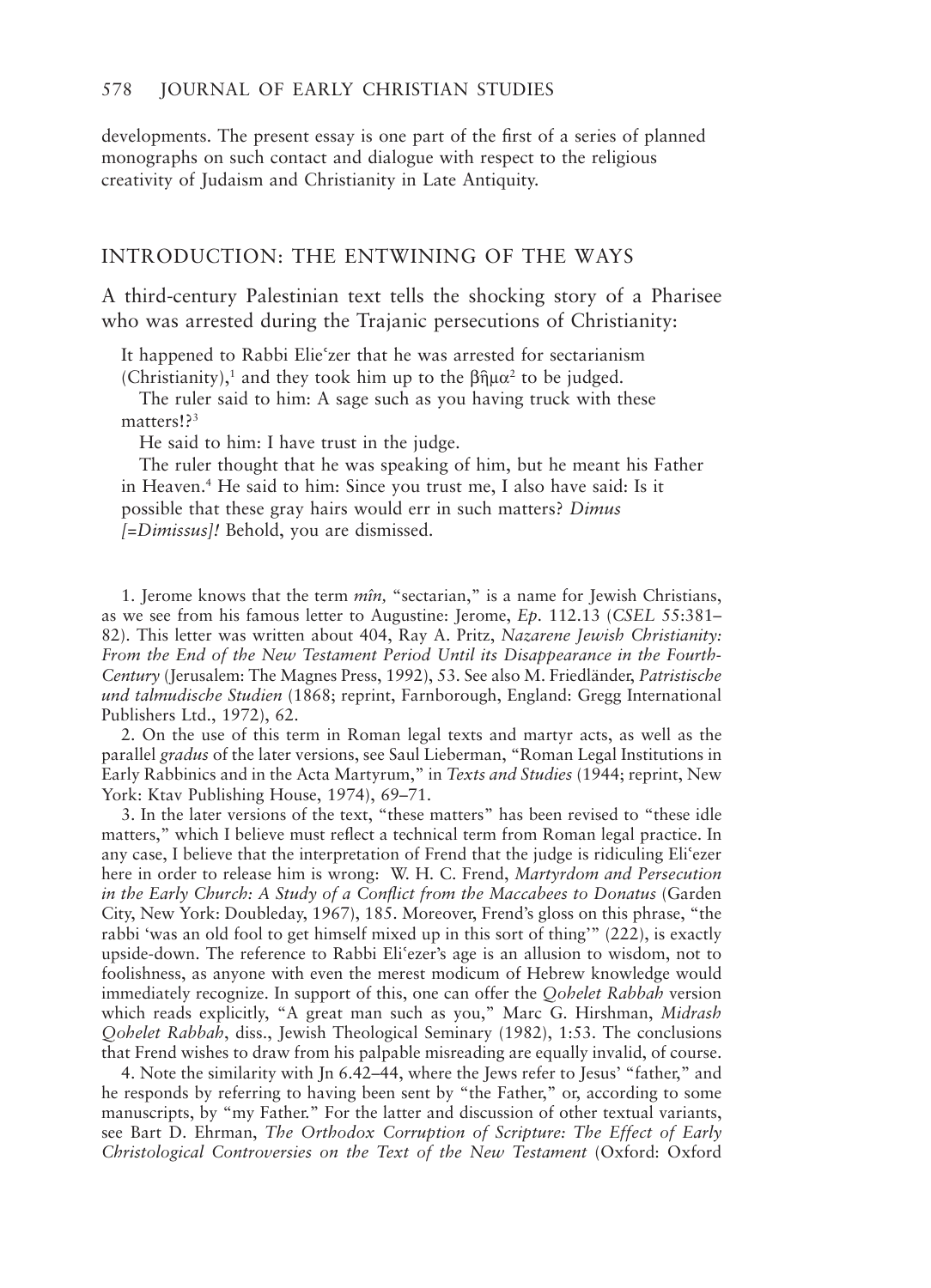In order to avoid being martyred as a Christian, Rabbi Eli<sup>c</sup>ezer exploits an ambiguity of language. He answers the charge of Christianity, implicitly a charge of disloyalty to the Empire, by indicating his fealty to the Roman *hegemon.* The Rabbi is, however, nevertheless quite distressed. He understands that he would not have been arrested at all, were it not for some sin that he had committed, and he cannot rest until he discovers that sin, for indeed, he does have trust in the Judge of the World that he does not do injustice:

When he had left the  $\beta\hat{n}$ u $\alpha$ , he was troubled that he had been arrested for sectarianism. His disciples came in to comfort him, but he was inconsolable. Rabbi Akiva came in and said to him: Rabbi, I will say before you a word; perhaps you will not be troubled.

He said to him: Say!

He said to him: Perhaps one of the sectarians said something to you of sectarianism, and it caused you pleasure.

He said to him: By heaven, you have reminded me. Once I was walking in the marketplace of Tsippori, and I found there Ya<sup>s</sup>akov, the man of Kefar Sikhnin,<sup>5</sup> and he recounted a saying of sectarianism in the name of Yeshu<sup>c</sup> the son of Pantiri, and it caused me pleasure, and I was caught by the words of sectarianism, for I violated that which is written in the Torah, "Keep her ways far away from you, and don't come near the opening of her house, for she has brought many victims down!" [Prov 5.8]. (Tosefta Hullin,  $2.24$ )

This is a story about a martyrdom, or, rather a martyrdom cunningly evaded. The major motif of this article will be indeed the discourse of martyrdom and its genealogy.6 In her recent book, Galit Hasan-Rokem

University Press, 1993), 57. Cf. also Numenius, who says of Plato: "If Plato had openly criticized these things, he would have given the Athenians an opportunity to show again their malice and kill him, just as they had done with Socrates. Now it is not the case that he preferred life to speaking the truth, *but he saw an opportunity to combine life and safely speaking the truth,*" cited by Pieter W. van der Horst, "Plato's Fear as a Topic in Early Christian Apologetics," *JECS* 6 (1998): 11.

<sup>5.</sup> This place, referred to in other texts in an Aramaicized form as Kefar Sekhania cannot, it seems, be identified with certainty: Pritz, *Nazarene Jewish Christianity,* 120.

<sup>6.</sup> A word about the term "discourse" as used here may be of use. The locution, as I use it (within a particular intellectual tradition, of course), means to indicate the multiple layerings of linguistic and other usages that make up a particular form of practice. Thus, one could speak of "the discourse of colonialism," "the discourse of race," even "the discourse of fashion," precisely to include both literary and other verbal practices, various forms of economic life and exercise of power and the like. In other words, the term intends to capture exactly the sense that textual practice is practice like any other and has its (often deadly) effects in the "real" world. This note is written in response to one of the readers for *JECS* who objected to the usage.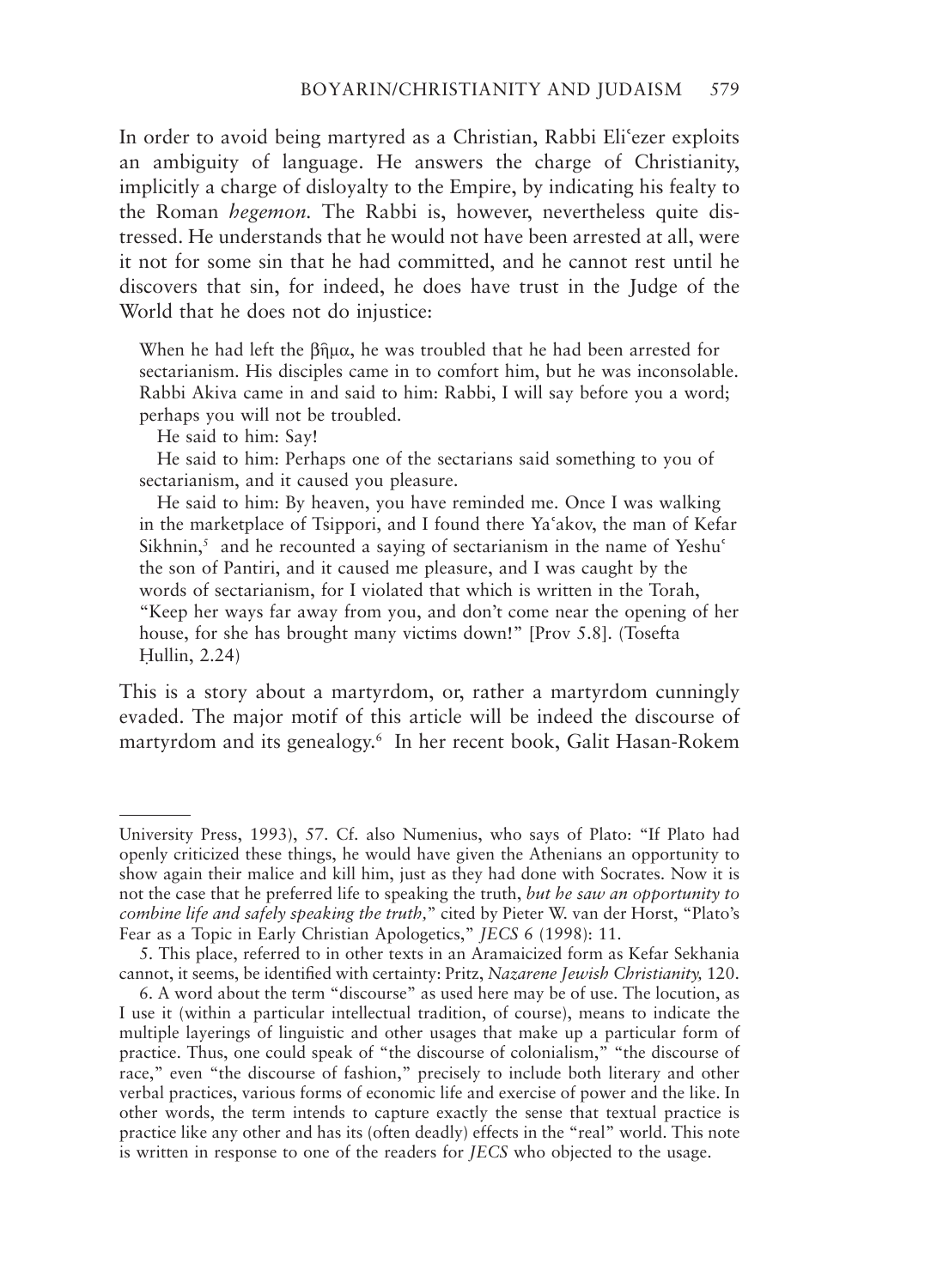has written of Jewish martyrologies in midrashic texts from the Talmudic period, "The intertextual connections that are expressed in these stories do not remain enclosed within the inner-Jewish, Hebrew, and rabbinic borders. In these stories are revealed also the connections with universes of discourse with which rabbinic literature carries out ambivalent, tense and even openly polemic relations."7 Insofar as martyrdom is, almost by definition, a practice that takes place within the public and, therefore, shared space, *martyria* seem to be a particularly fertile site for the exploration of the permeability of the borders between so-called Judaism and so-called Christianity in Late Antiquity.

Jan Willem van Henten ended his recent work on II and IV Maccabees with the following words:

Jewish ideas about martyrdom changed considerably too, also because of developments within the two other monotheistic religions. From the rabbinic period onwards, martyrdom became defined as the santification of the Name of the Lord. The great number of versions of the *Midrash of the Ten Martyrs* and the references to lists of ten martyrs from the rabbinic period may lead to the question, can a process of a Jewish canonization of martyrs be observed in late antiquity and the medieval period? This may have been, to a certain extent, an antidote to the extensive veneration of martyrs in Christian traditions, as apparent, among other things, from calendars indicating the anniversaries of the martyrs' deaths and extensive martyrologies. Questions like this, however, call for another book on the development of Jewish and early Christian ideas about martyrdom and their possible interaction.8

The present essay is, if not the book that he calls for, an attempt at one chapter towards such a book. It would be fair to say that at present there are two major theses with regard to the origins of Christian martyrology, which, for the sake of convenience, we can refer to as the Frend thesis and the Bowersock thesis (although neither of these scholars is the originator of "his" thesis). According to Frend, martyrdom is a practice

7. Galit Hasan-Rokem, *The Web of Life—Folklore in Rabbinic Literature: The Palestinian Aggadic Midrash Eikha Rabba,* in Hebrew (Tel Aviv: Am Oved, 1996), 135 and forthcoming in English (Stanford: Stanford University Press, 1999). See also H. A. Fischel, "Martyr and Prophet," *JQR* 37 (1947): 269.

8. Jan Willem van Henten, *The Maccabean Martyrs as Saviours of the Jewish People: A Study of 2 & 4 Maccabees,* Supplements to the Journal for the Study of Judaism (Leiden: E. J. Brill, 1997), 304. See also the classic Louis Finkelstein, "The Ten Martyrs," in *Essays and Studies in Memory of Linda R. Miller,* ed. Israel Davidson (New York: Jewish Theological Seminary, 1938), 29–55.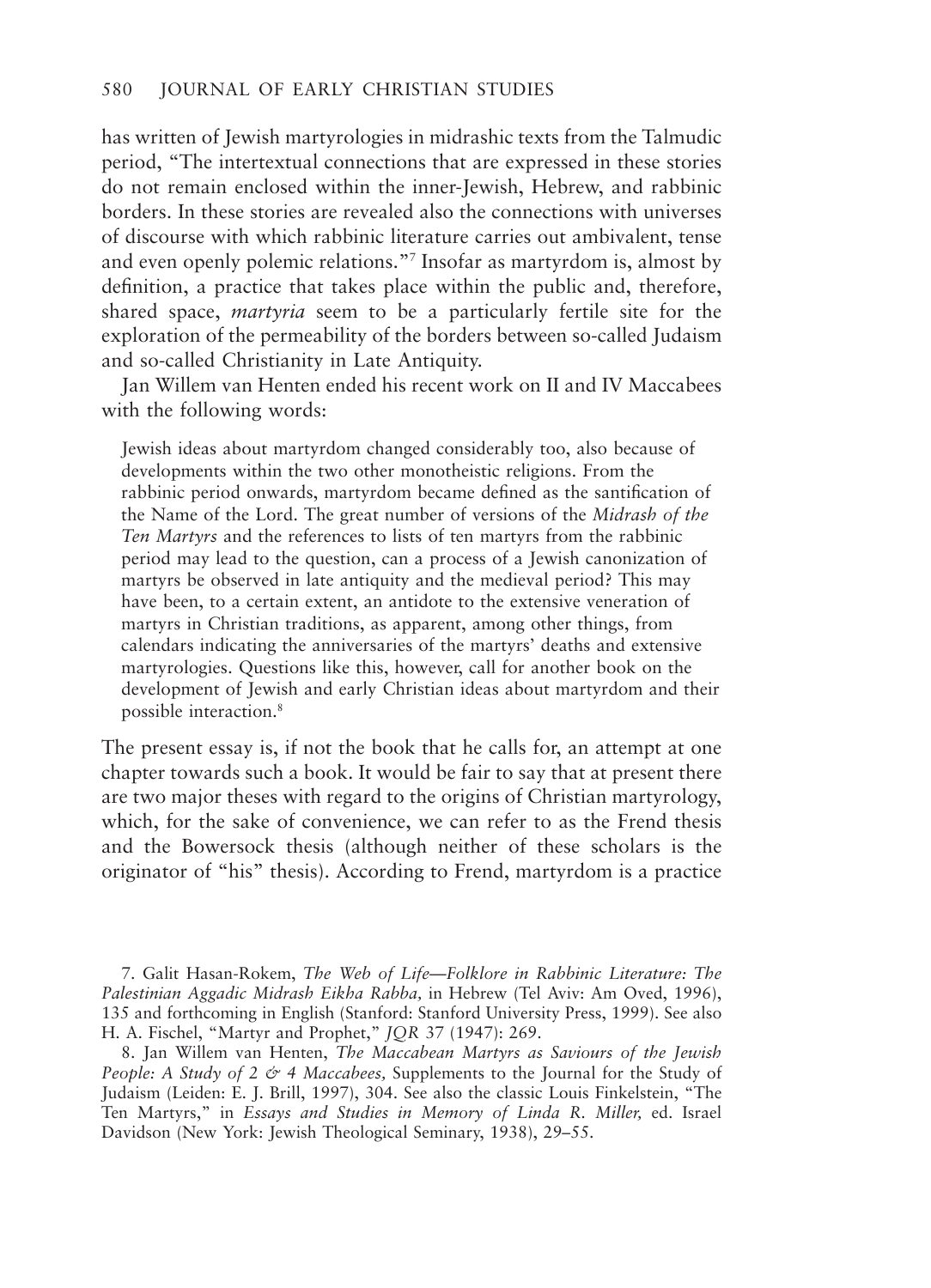that has its origins securely in "Judaism" and the Church "prolongs and supersedes" the Jewish practice.<sup>9</sup> For Bowersock, on the other hand, Christian martyrdom has virtually nothing to do with Jewish origins at all; it is a practice that grows up in an entirely Roman cultural environment and is then "borrowed" by Jews.10 It will be seen, however, that both of these seemingly opposite arguments are founded on the same assumption, namely, that Judaism and Christianity are two separate entities, such that it is intelligible to speak of one (and not the other either one) as the point of origin of a given practice. The proposition here offered is that it is precisely this fundamental assumption that needs questioning. If Christians are Jews and even Rabbis can sometimes be at least almost—Christians, then the whole question of who invented martyrdom takes on an entirely different character. I shall be trying to show indeed that the making of martyrdom is, at least in part, part and parcel of the very process of the making of Judaism and Christianity as distinct entities. Analysis of the story of Rabbi Eli<sup>c</sup>ezer will play a role in this thesis, but first some historical reflections.

In his recent works on Judaism in the matrix of Christianity, Jacob Neusner explicitly engages in the analysis of Judaism and Christianity "as *defined* by their intellectuals."11 As he has conceptualized it, "A debate unfolded in which the issues were framed so that a confrontation of an intellectual character took place: people arguing about the same things, drawing upon the same logic, appealing to essentially the same facts. . . . [T]here was, in short, an argument, a dialogue, a true debate."12 There was much more going on, however, in the interaction between nascent Jewish and Christian orthodoxies than argument, dialogue, and debate between intellectuals, indeed, much more than confontation. I hypothesize that we should rather think of complex dialectical processes of negotiations of difference and sameness, samenesses masked as differences, and sometimes differences that appear as sameness. We should be looking for and will be finding parallel, and probably

#### 9. Frend, *Martyrdom and Persecution.*

10. Glen W. Bowersock, *Martyrdom and Rome,* The Wiles Lectures Given at the Queen's University of Belfast (Cambridge: Cambridge University Press, 1995).

11. Jacob Neusner, *Judaism in the Matrix of Christianity: Second Printing, with New Preface and Introduction,* South Florida Studies in the History of Judaism (Atlanta: Scholars Press, 1991), xvi (emphasis added).

12. Jacob Neusner, *Judaism and Christianity in the Age of Constantine: History, Messiah, Israel, and the Initial Confrontation,* Chicago Studies in the History of Judaism (Chicago: The University of Chicago Press, 1987), x.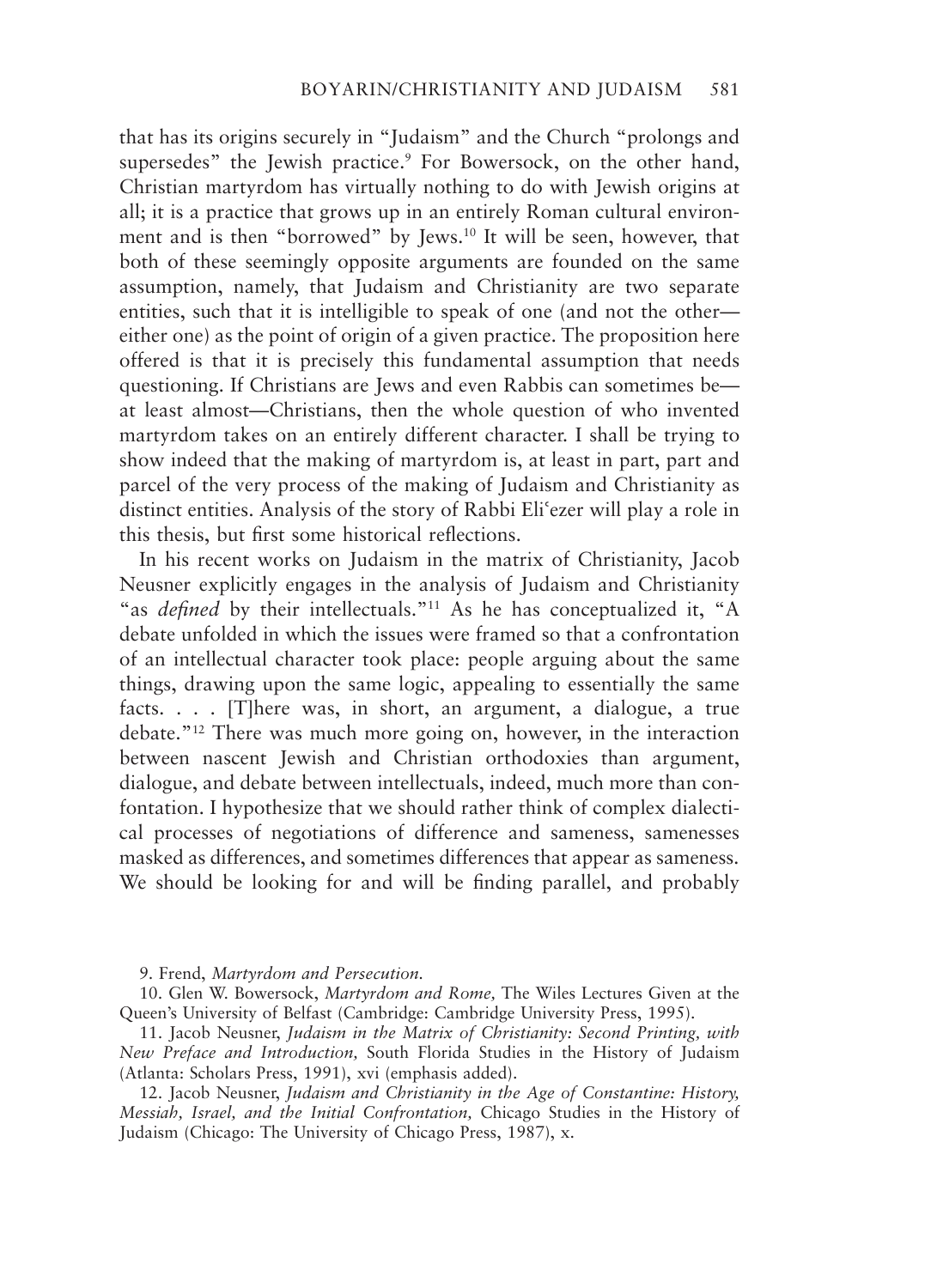shared, developments in the most central and prestigious religious practices, as well.<sup>13</sup>

W. H. C. Frend has noted that, according to a document preserved in Eusebius's church history, the famous martyrs of Lyons of 177 had been eating kosher meat, which they must have been purchasing at "a kosher market established for the Jews, and this in turn indicates fairly close personal relations between the Jews and Christians in the city."14 Another example of this phenomenon is the general observation of both Saturday and Sunday as holy days among fourth-century Eastern monastics.<sup>15</sup> Now, according to Eusebius, this double observance is precisely the marker of the so-called Ebionite heresy: "They observed the sabbath and the other Jewish customs, . . . yet, on the other hand, each Lord's day they celebrated rites similar to ours, in memory of the Saviour's resurrection"  $(2.27.5)$ .<sup>16</sup> This puts a somewhat different cast on the "problems" that both Origen and Chrysostom faced of those who attended synagogue on the Sabbath and church on the Lord's Day.17 Jerome complains as well that the Christians imitate the liturgy of the Jews.18

#### 13. Frend, *Martyrdom and Persecution,* 18.

14. Frend, *Martyrdom and Persecution,* 18. Frend's reasoning is as follows: Biblis cries out under pressure: "She directly contradicted the slanderers, saying: 'How could they eat their children, who may not eat blood even of creatures without reason?'" (*H.E.* 5.1.26), Eusebius of Caesarea, *The Ecclesiastical History and the Martyrs of Palestine,* trans. and ed. Hugh Jackson Lawlor and John Ernest Leonard Oulton (London: SPCK, 1927), 143. These Christians were still, therefore, following the apostolic levitical rule to eat only meat from which all blood had been drained, i.e., meat slaughtered in the Jewish fashion. Le Clerq had argued from this that they must have been purchasing their meat from Jews.

15. Susanna Elm cites a text from the *Historia Lausiaca* which describes a fourthcentury Egyptian female ascetic who takes no food except on Saturday and Sunday in order to devote herself more fully to prayer. Susanna Elm, *"Virgins of God": The Making of Asceticism in Late Antiquity,* Oxford Classical Monographs (Oxford: Clarendon Press, 1994), 315. Obviously the reason for her to be eating precisely on those two days is that they are *both* being observed by her as Holy Days, i.e., the Sabbath and the Lord's Day. This double observance was also the case in the Palestinian *lauras* of the fourth century, and in the Pachomian and Nitrian foundations as well: Derwas J. Chitty, *The Desert a City: An Introduction to the Study of Egyptian and Palestinian Monasticism Under the Christian Empire* (1966; reprint, Crestwood, N.Y.: St Validimir's Seminary Press, 1995), 15, 23, 31.

16. Eusebius, *Ecclesiastical History,* 89.

17. Nicholas de Lange, *Origen and the Jews: Studies in Jewish-Christian Relations in Third-Century Palestine* (Cambridge: Cambridge University Press, 1976), 188.

18. Samuel Krauss, "The Jews in the Works of the Church Fathers," *JQR* 5–6 (1892–93): 238 n. 2.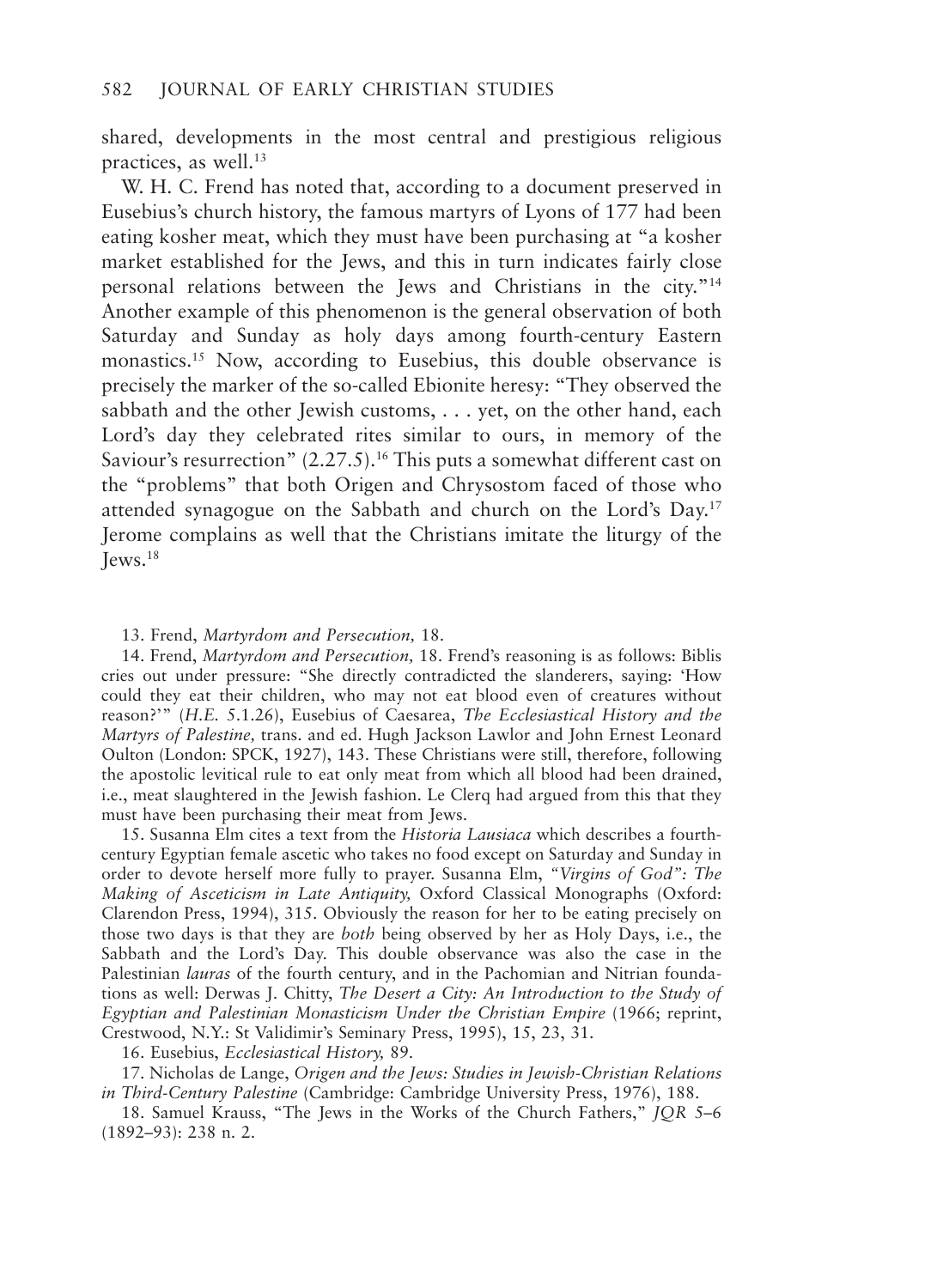In the martyrology of Pionius, it seems striking that it is emphasized that the day of the martyrdom is Saturday and that "they had prayed and taken the sacred bread with water." Furthermore, in addition to sacrifice, it is highlighted that the sin that the Romans intended to force them to commit was the eating of "forbidden meats." Since these were obviously not identical to the meats of sacrifice, it follows that these Asian martyrs, as well, were following some version of biblical dietary laws.19 Polycarp's martyrdom, upon which so much of Pionius' is modelled, also takes place on a Saturday. Now, after all of the discussion of the "Great Sabbath" in the literature, does it not seem possible that the very Sabbath which is called the "Great Sabbath" by the (latter-day) Jews is meant, i.e., the Sabbath before Passover, which, according to the Quartodecimani would be the Sabbath before Easter as well, and a most appropriately liturgical occasion for martyrdoms?20 The only reason for rejecting this interpretation is that, given the other indications of dating in the text, it would make Passover come out improbably early in that year.21 However, if we do not assume that in every respect this was an actual report of the events, but a highly stylized, theologized account, then the desire to associate the martyrdom of Polycarp with the Passover becomes compellingly plausible, particularly in the light of the evident associations between martyrdom, the sacrifice of Isaac, and the Passover in the text, for which see below.<sup>22</sup> These associations are particularly powerful in those churches that celebrated Easter on 14 Nissan, the day of the Jewish Pesah, the Quartodecimani, because for those churches the associations between the crucifixion and the Passover sacrifice were apparently most powerful.23 Melito of Sardis's *Peri Pascha* is perhaps the most palpable Asian example of this nexus.

19. Herbert Musurillo, ed. and trans., *Acts of the Christian Martyrs* (Oxford: Oxford University Press, 1972), 137–39.

20. There is an extraordinary irony here, for, as Yisrael Yuval has recently shown, the Jews only began to refer to the Saturday before Passover as the "Great Sabbath" in medieval Ashkenaz and apparently in concert (or competition) with the Christian usage of Holy Saturday.

21. Judith Lieu, *Image & Reality: The Jews in the World of the Christians in the Second Century* (Edinburgh: T & T Clark, 1996), 74.

22. Cf. Bowersock, *Martyrdom and Rome,* 82–84 including references to other literature. See also discussion in Lieu, *Image & Reality,* 70–79, which certainly points up the intimate relations between the dating of the Christian Pascha and the Jewish Pesah, especially in the context of the traditions of Asia, as well as the density of associations between martyrdom and Passover, particularly in these churches: Lieu, *Image & Reality,* 77.

23. Israel Jacov Yuval, "The Haggadah of Passover and Easter," in Hebrew, *Tarbiz*≥ 65 (1995): 5–29.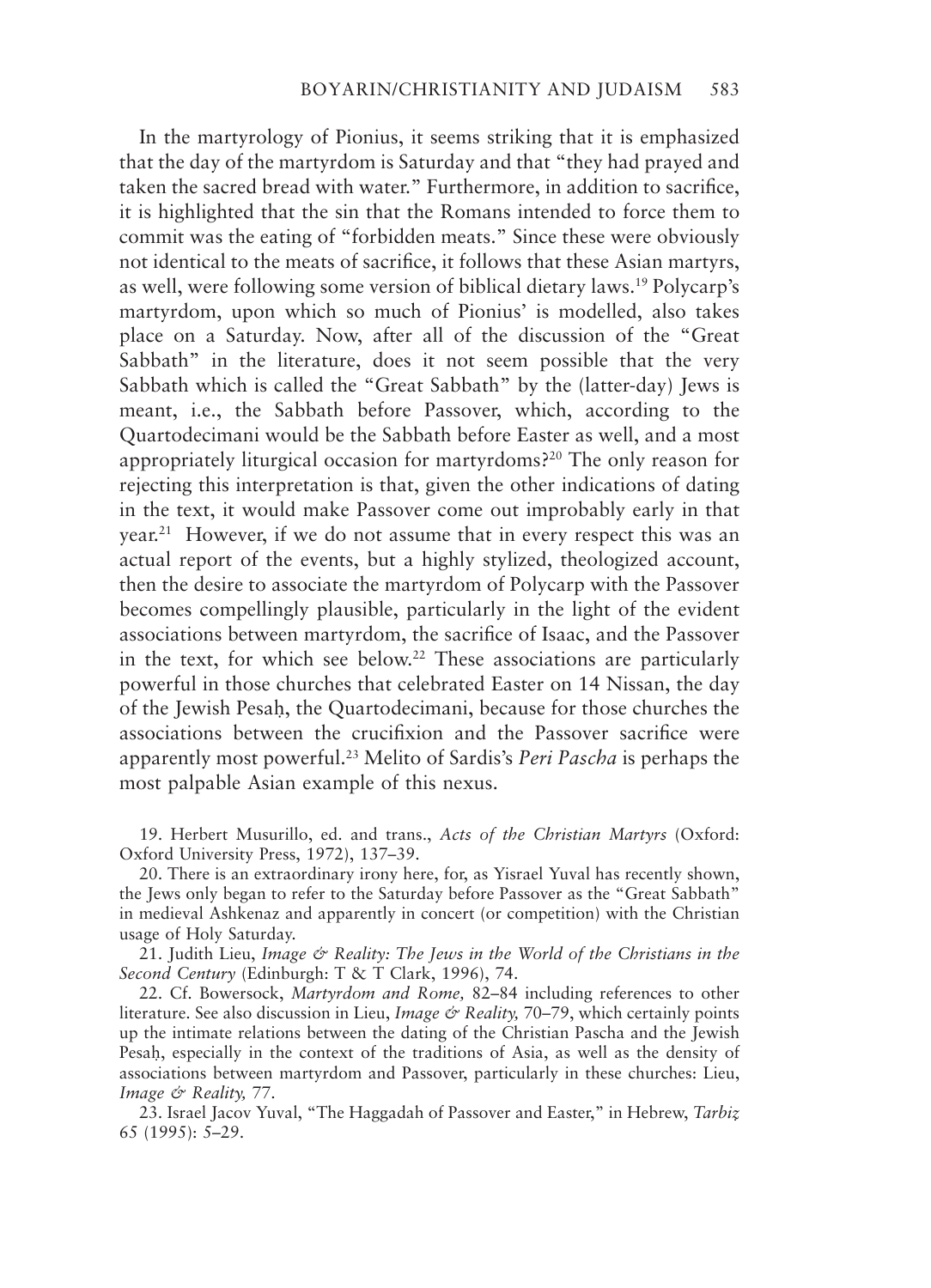This brings us naturally to further discussion of that most important case of Christian-Jewish intimacy in Late Antiquity, namely, the very fact that these Christian groups were dependent, symbolically and practically, on Jews to establish the date of Easter. This is not only of significance owing to the implied analogy between Easter and Passover that I have mentioned, but actually implies that these Christians were in some sense clients of the Jewish religious leadership, just as, apparently, the martyrs of Lyons were for their meat. We find the following astonishing text attributed to the apostles by the Quartodecimani: "As for you, do not make calculations. But when your brothers of the circumcision celebrate their Passover, celebrate yours also . . . and even if they are wrong in their calculation, do not worry about it."24 The source is Epiphanius quoting a text closely related to the *Didascalia.*25 Since the Jewish festival was movable with respect to the solar Christian year, this would implicate Christians in a kind of dependence on the Jewish community with respect to the establishment of the date of Easter on a year-to-year basis. It wasn't until Nicea that this question was settled in favor of the Roman practice of setting Easter on the first Sunday after the solar month following the equinox, i.e., not until then was Easter universally perceived as other than a Christianized version of Pesaḥ.<sup>26</sup> At that point, the Quartodecimani became heretics, and like many heresies, theirs too was a form of "Judaizing," the description of a process which is almost emblematic for the ways that Christianity and Judaism were finally almost forcibly riven apart from each other. In short, without the power of the Orthodox Church and the Rabbis to declare people heretics and outside the system—"neither Jews nor Christians," in Jerome's words, in his famous letter to Augustine<sup>27</sup>—it remains impossible to declare phenomenologically who is a Jew and who is a Christian. The borders are fuzzy, and this has consequences.<sup>28</sup> Religious ideas and innovations can cross the borders in both directions.

<sup>24.</sup> Peter L'Huillier, *The Church of the Ancient Councils: The Disciplinary Work of the First Four Ecumenical Councils* (Crestwood, N.Y.: St. Vladimir's Seminary Press, 1996), 21.

<sup>25.</sup> Ibid., 87 n. 37.

<sup>26.</sup> Ibid., 19–26.

<sup>27.</sup> See above n. 1.

<sup>28.</sup> For characteristically astute and sensitive observations, see Lieu, *Image & Reality,* 161–62.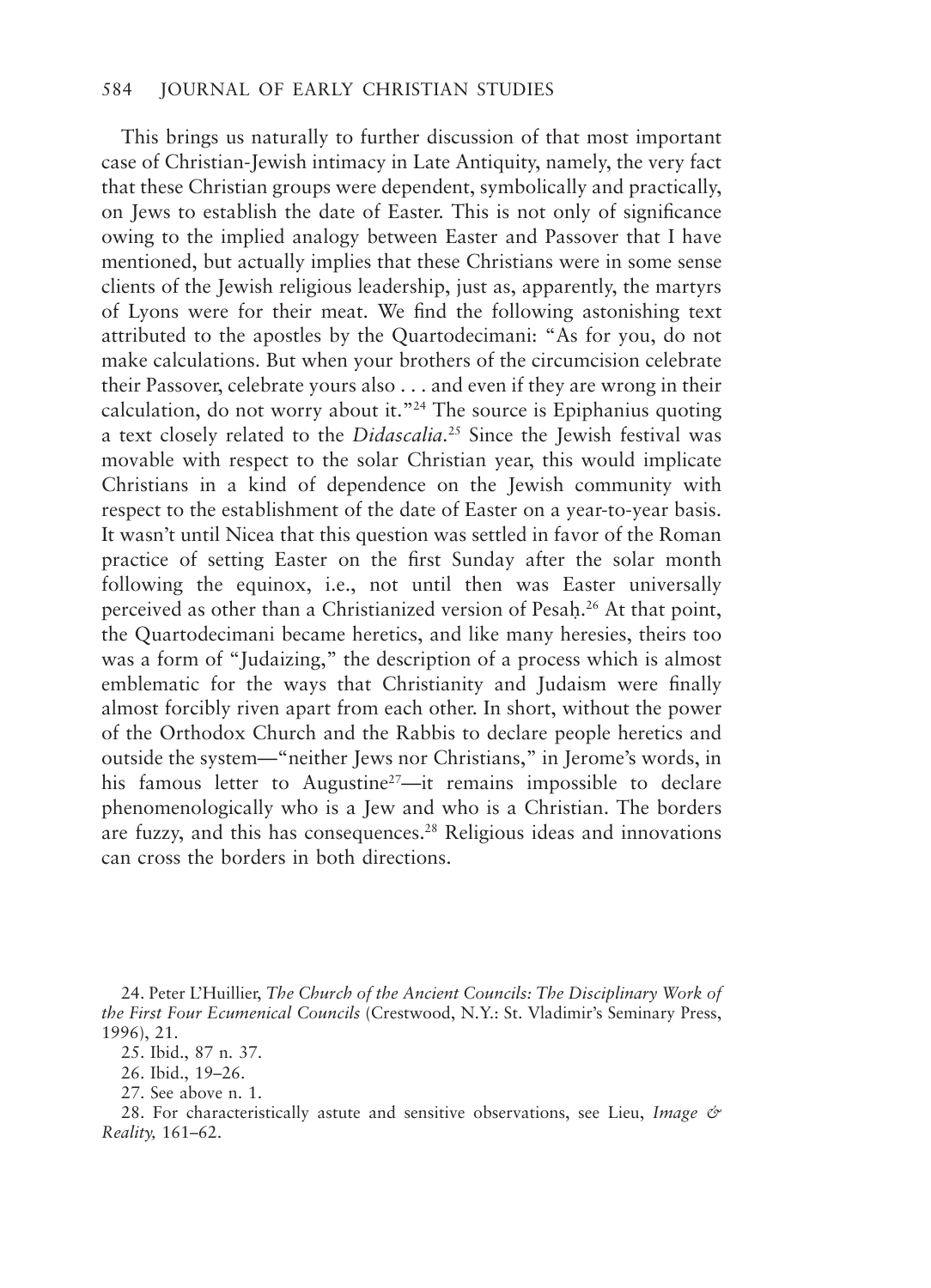#### RABBI ELI'EZER CHRISTIANUS?

Our story illustrates this thesis beautifully. On the one hand, we find here a narrative which, like Jerome, is very anxious to exclude anything Christian from the realm of proper rabbinic Jewish proximity: "Keep her ways far away from you." On the other hand, in this very same narrative, the attractiveness of Christianity to even a centrally-located rabbinical hero, Rabbi Eli'ezer, is brought to the fore, and perhaps even more than this, as we shall presently see.<sup>29</sup>

There is an important interpretative question with respect to this text that needs to be addressed, namely, why did R. Eli<sup>t</sup>ezer not simply deny his Christianity? Why the evasiveness? An accused Christian had to perform two acts in order to prove his or her "innocence." The first was to sacrifice to the emperor, and the second was to curse Jesus. We have an excellent contemporary description of this practice from Pliny the Younger's famous letter to Trajan:

Those who denied that they were, or had ever been, Christians, who repeated after me an invocation to the Gods, and offered adoration, with wine and frankincense, to your image, which I had ordered to be brought for that purpose, together with those of the Gods, and who finally cursed Christ—none of which acts, it is said, those who are really Christians can be forced into performing—these I thought it proper to discharge.<sup>30</sup>

Although to be sure, we cannot assume uniformity and systematization of the judicial process, this text is certainly evocative of the possibilities that were available for proof of non-Christianity.31 The *Martyrdom of Polycarp* provides further evidence that this was not, at any rate, a mere fluke, as the proconsul offers the aged bishop the option: "curse Christ" [loidÒrhson τὸν Χριστόν] and "I will release you."<sup>32</sup> Although a Jew could not prove his non-Christian leanings by sacrificing to the Emperor, he could curse Jesus.<sup>33</sup> Why, then, did not Rabbi Elie'zer simply say: *Christianus non sum*.

29. Gedaliah Alon, *The Jews in Their Land in the Talmudic Age (70–640 C.E.),* ed. and trans. Gershon Levi (Jerusalem: Magnes Press, 1984), 1:292–93.

30. Pliny, *Pliny the Younger: Letters and Panegyricus,* tran. Betty Radice, LCL (Cambridge: Harvard University Press, 1969), 2:402–3.

31. Indeed, as one reader for the *Journal of Early Christian Studies* pointed out, the "whole point of Pliny's letter is to ask advice *because he doesn't know what exactly the procedure is,* not because he is outlining an established practice."

32. J. B. Lightfoot and J. R. Harmer, trans., *The Apostolic Fathers,* 2d ed., revised by Michael W. Holmes (1891; reprint, Grand Rapids, Michigan: Baker Book House, 1989), 139.

33. Lieberman, "Roman Legal Institutions," 79 and esp. n. 150. Kimelman has interestingly interpreted the notice in Justin Martyr that the Jews "scoff at the King of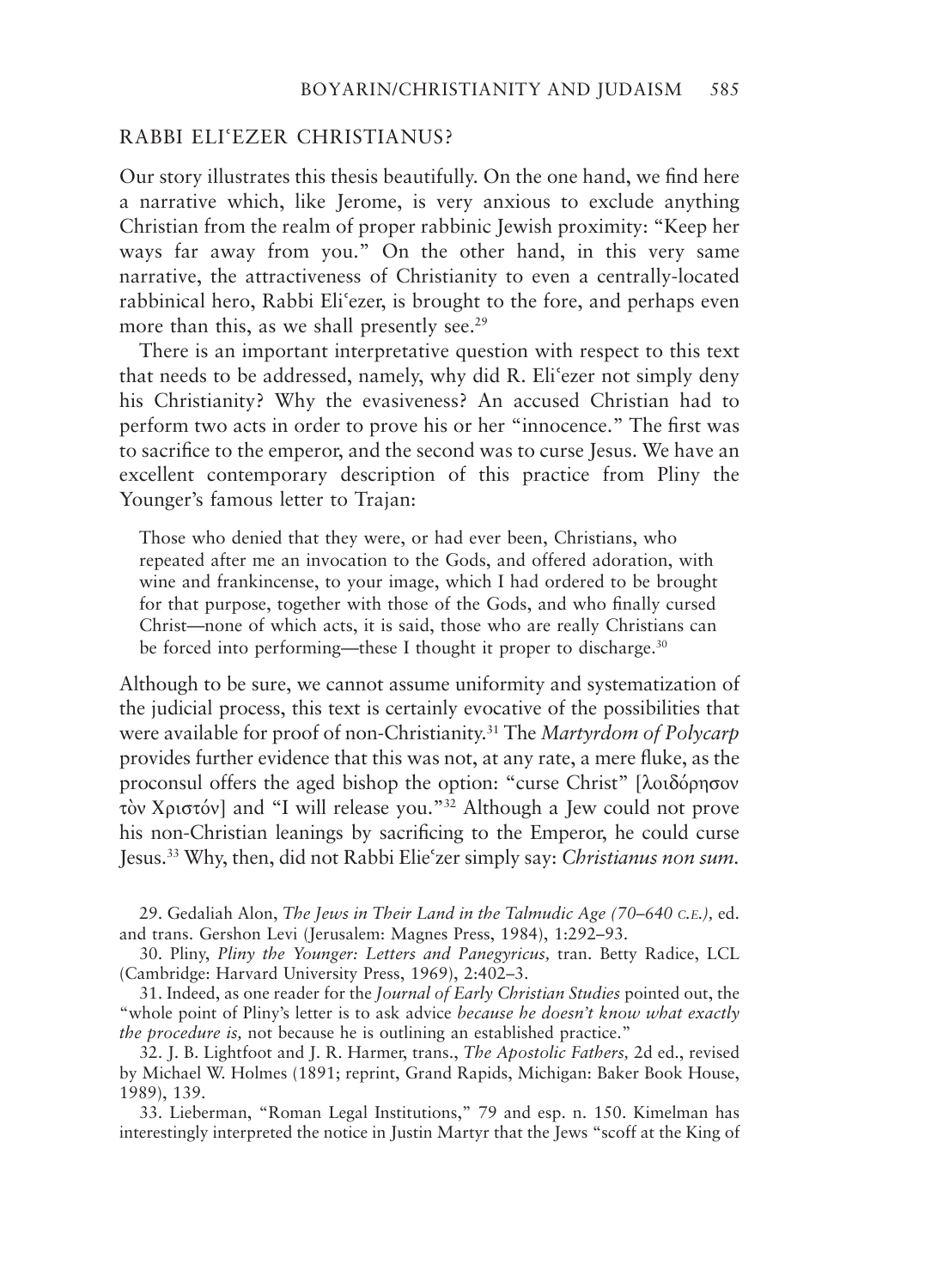*Iudaeus sum*? My teacher, Prof. Saul Lieberman, of blessed memory, raised this problem and offered what I, with all due modesty, take as an intentionally tricky answer itself, namely, that R. Eli<sup>c</sup>ezer feared further questioning on the "intimate internal affairs of the rabbinic academies."34 I wish to suggest in all diffidence and respect that the very implausibility of the explanation offered by Lieberman is intended precisely to lead us to a warranted, if highly unsettling, answer.<sup>35</sup> I hypothesize, accordingly, that the text is hinting that R. Eli<sup>c</sup>ezer did not *want* to curse Jesus. Rabbi Elie<sup>s</sup> ezer, the text implies, had more than some sympathy to Jesus and his followers and their Torah, an implication that is supported as well, of course, by the Rabbi's irenic Torah conversation with this Ya'kov/James. There are other ways in which Rabbi Eli'ezer's views are kindred to Christianity in cultural/ideological matters, particularly with respect to his attitudes toward sexuality.36

There is a double-meaning, a bit of trickster language or indirection, in this text that is not directed at the *hegemon* but perhaps at the very readers of the text. The phrase that I have translated as "arrested for sectarianism" could just as easily be translated from the Hebrew as "arrested by sectarianism," i.e., captured intellectually or spiritually by Christianity.37 It is important to recall that the tradition itself remembers that Rabbi Eli'ezer himself was declared a heretic by the Rabbis for a

Israel" after their prayers as owing to the Jewish need to demonstrate to the Romans, *at the time of Justin,* precisely that they are not Christians for purpose of escaping martyrdom and persecution as such: Reuven Kimelman, "Birkat Ha-Minim and the Lack of Evidence for an Anti-Christian Jewish Prayer in Late Antiquity," in *Aspects of Judaism in the Greco-Roman Period,* eds. E. P. Sanders, A. I. Baumgarten, and Alan Mendelson, *Jewish and Christian Self-Definition,* vol. 2 (Philadelphia: Fortress Press, 1981), 235.

<sup>34.</sup> Lieberman, "Roman Legal Institutions," 78.

<sup>35.</sup> There is indeed evidence that my conjecture is correct, i.e., that the published answer offered by Lieberman was indeed evasive and intended to lead the reader to the suggestion offered here within. In unpublished lectures delivered to his students, Lieberman openly proposed a partial version of the hypothesis that I tender and argue for here. According to Hirshman, *Midrash Qohelet Rabbah,* 1:52, Lieberman "connected the suspicions of Rabbi Eli'ezer of sectarianism (being Christian) with his excommunication on the part of the Sages in the matter of the Akhnai Stove."

<sup>36.</sup> Daniel Boyarin, *Carnal Israel: Reading Sex in Talmudic Culture,* The New Historicism: Studies in Cultural Poetics, vol. 25 (Berkeley: University of California Press, 1993), 47.

<sup>37.</sup> Rashi, in what I take to be yet another bit of "hidden transcript" making, improbably interprets the phrase to mean "arrested [in order to make him into] a sectarian," i.e., that the Romans were trying to force him to become a heretic. This intepretation is so linguistically strained and so inadequate to the narrative context that it is hard to believe that Rashi intended it as other than a cover-up. Cover-ups upon cover-ups, but ones that leave the marks of the covering all over the place.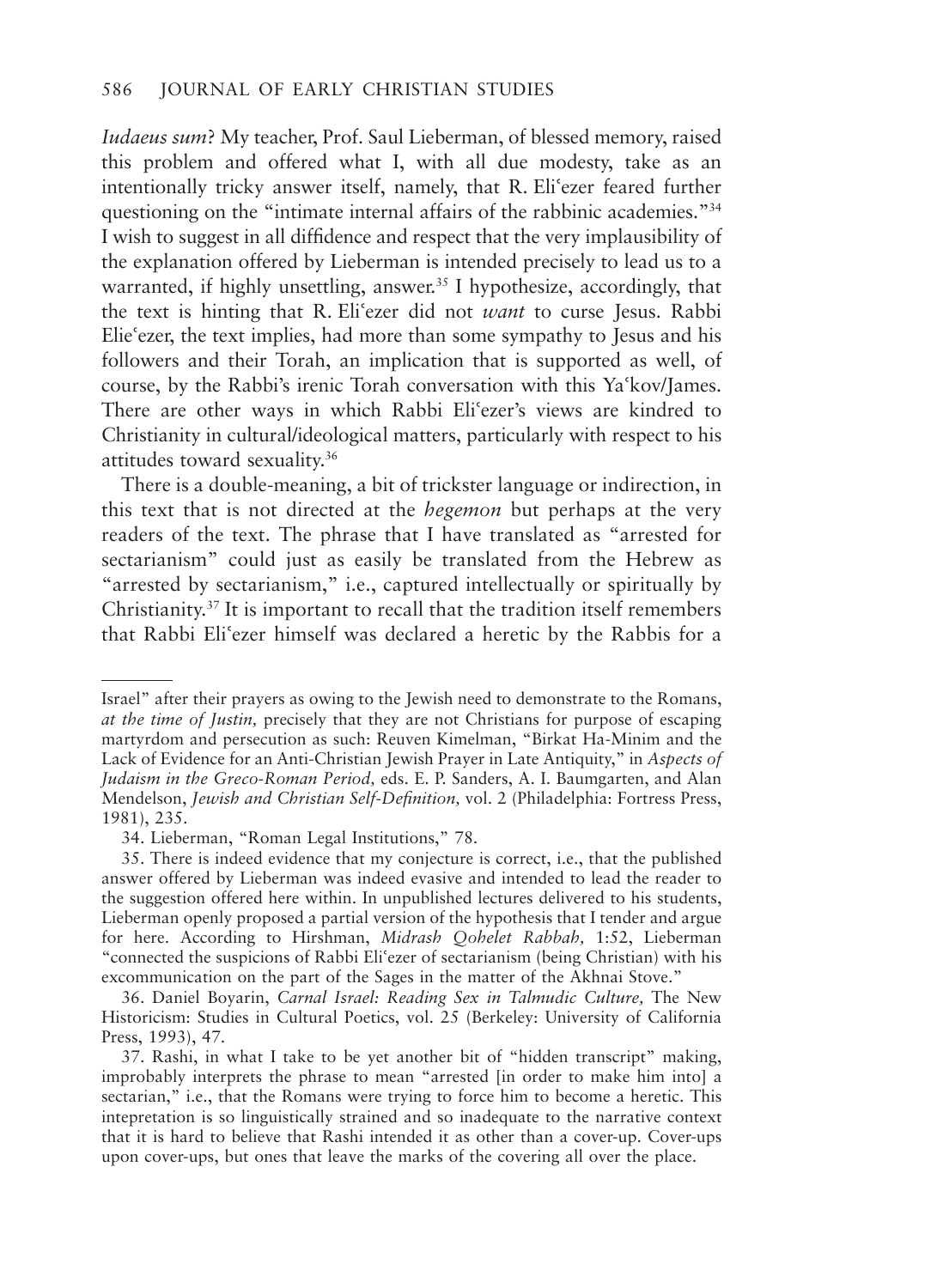period of his life.38 If, indeed, there is a sort of repressed motive here of this central rabbinic figure's attraction to Christianity, then the point that I am making against drawing strict lines between the histories of what only *much* later became defined as separate religions is considerably strengthened. In inscribing Rabbi Eli<sup>'</sup>ezer—one of the most canonical and central of rabbinic-culture heroes—in a fictive plot situation that would lead him to extreme marginality and then, in the end, recuperating him, the biographical narrative is inscribing, I suggest, the underconstruction, the being-invented, nature of the very divide between Christians and Rabbis in this early period.39 Martyrology will, as I hope to show, do some important work in this construction project.

At this point, I think that it is important for me to make a vital methodological point. In comparative historical research dealing with Christian and rabbinic documents, there is an ongoing quandary. We have learned certainly that rabbinic legends cannot be taken as historically reliable sources vis-à-vis the events that they purport to recount, and a legend, for these purposes, has to be defined as any narrative for which the only sources we have are in texts hundreds of years after the "events."40 In contrast to this, after much debate and discussion in the last century, church historians have generally resolved that some of the

38. Daniel Boyarin, *Dying for God: Martyrdom and the Making of Christianity and Judaism,* The Lancaster/Yarnton Lectures in Judaism and Other Religions for 1998 (Stanford: Stanford University Press, forthcoming), chapter 1.

39. The division is always, obviously, a constructed one. My argument, then, is that in this period, much more active work is being done to construct it than would be necessary at later times (although in the early modern period it becomes necessary again, but that is another story). This active work is both diachronic, in that the division is being made through history, and also synchronic, in that certain discursive forces are actively trying to make it appear as a given. We are observing the effects of those forces in our texts.

40. In spite of the presumptions of the Neusner school to have introduced this caveat into rabbinic historiography, it was articulated by Saul Lieberman decades earlier:

The simple rule should be followed that the Talmud may serve as a good historic document when it deals in contemporary matters within its own locality. The legendary portions of the Talmud can hardly be utilized for this purpose. The Palestinian Talmud (and some of the early Midrashim) whose material was produced in the third and fourth centuries contains valuable information regarding Palestine during that period. It embodies many elements similar to those contained in the so-called documentary papyri. The evidence is all the more trustworthy since the facts are often recorded incidentally and casually. The Rabbinic literature has much in common with the non-literary paypri and the inscriptions. (Saul Lieberman, "The Martyrs of Caesarea," *Annuaire de l'institut de philologie et d'histoire orientales et slaves* 7 [1939–44]: 395)

This principle is not substantially different from that articulated by Neusner that documents are to be taken as evidence for their own chronotope and not for the one(s) reported on within them.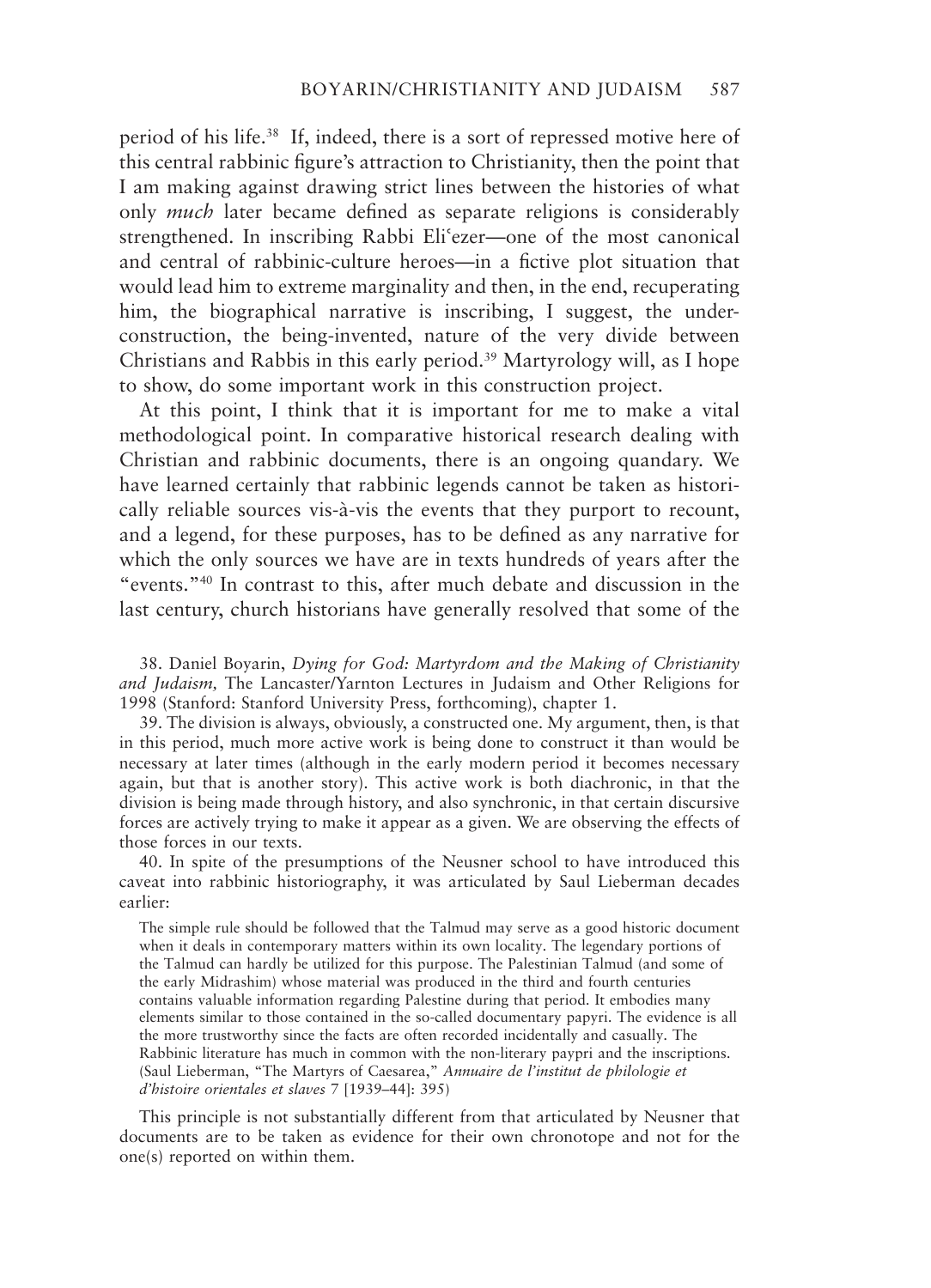documents of early martyrology preserved in Eusebius (and elsewhere) can be relied upon, by and large, as virtually contemporaneous with the events which they relate.<sup>41</sup> The strategy that I have adopted in this analysis is the doubly conservative one of maximal skepticism with respect to the Talmudic narratives, tending to date them at the time of the documents, while accepting the consensus of Christian scholarship as

41. This remains, however, a highly ambiguous conclusion. The example of the *acta* of Polycarp is instructive. As T. D. Barnes has put it with respect to another martyrology, "Even if nothing calls into question the basic facts, it is uncertain how far the narrative has been altered in retelling through the third century." Timothy D. Barnes, "Pre-Decian *Acta Martyrum,*" *JTS* n.s. 19 (1968): 525. The same would appear to be the case for Polycarp. The earliest source for Polycarp's martyrology, according to many, is apparently none other than Eusebius, once more the close contemporary of the time of the writing of our midrash and of the Palestinian Talmud. Much current opinion, even now, holds that the form of the text in Eusebius is less interfered with, and thus "earlier," than the form of the text in Ps.-Pionius: Hans von Campenhausen, "Bearbeitungen und Interpolationen des Polykarpmartyriums," in *Aus der Frühzeit des Christentums* (Tübingen: J. C. B. Mohr [Paul Siebeck], 1963), 253–301, and see discussion in Gary A. Bisbee, *Pre-Decian Acts of Martyrs and Commentarii,* Harvard Dissertations in Religion, no. 22 (Philadelphia: Fortress Press, 1988), 122ff. with review of the critical literature. In point of fact, Bisbee sharply asks:

We must ask ourselves. What have scholars meant by an authentic account? By what criteria are the labels "authentic" and "inauthentic" affixed? It is extremely doubtful whether any of the "canonized" acts is completely "authentic," if by "authentic" is meant "the original, unedited account." It is also doubtful that we possess the original text of any letter written by an eyewitness, or the text of an initially edited *commentarius.* In transmitting *acta Christianorum,* martyrologists, from the earliest times it would appear, often, perhaps even usually, did not resist the temptation to edit. Perhaps the community of scholars defines an "authentic account" as a text that is not necessarily the historical original but is demonstrably derived from a historical original. If so, authenticity is a matter of degree. . . . It is only a matter of degree whether the community of scholars calls such a text "a fifth-century text containing readings from the second century" or "a second-century text that has been edited in the fifth century." If texts are treated as "wholes," without regard for editorial layers and the dating thereof, the danger of incorrectly reconstructing history from anachronistic data is great. . . . This is especially true when discussions of origins are involved. (Bisbee, *Pre-Decian Acts*, 83–84)

Dehandschutter writes that "in the past decades the interpolation theory of H. VON CAMPENHAUSEN has been most influential," Boudewijn Dehandschutter, "The Martyrium Polycarpi: A Century of Research," in *ANRW* II.27.1 (1993): 493. As venerable a scholar as Conzelmann also held that "the original text has again been thoroughly interpolated further in order to concentrate on the one hero, Polycarp, who has to serve as a *model-martyr,*" cited by Dehandschutter, "Martyrium Polycarpi," 496. Dehandschuttter himself disagrees with the general opinion summarized by Keim who "places the text of MPol in the third century, followed by J.␣ Réville, who is, like Keim, disturbed by the warning against an exaggerated cult of the martyrs, presumably present in MPol, which could only date from the third, not the second century," Dehandschutter, "Martyrium Polycarpi," 492. Given these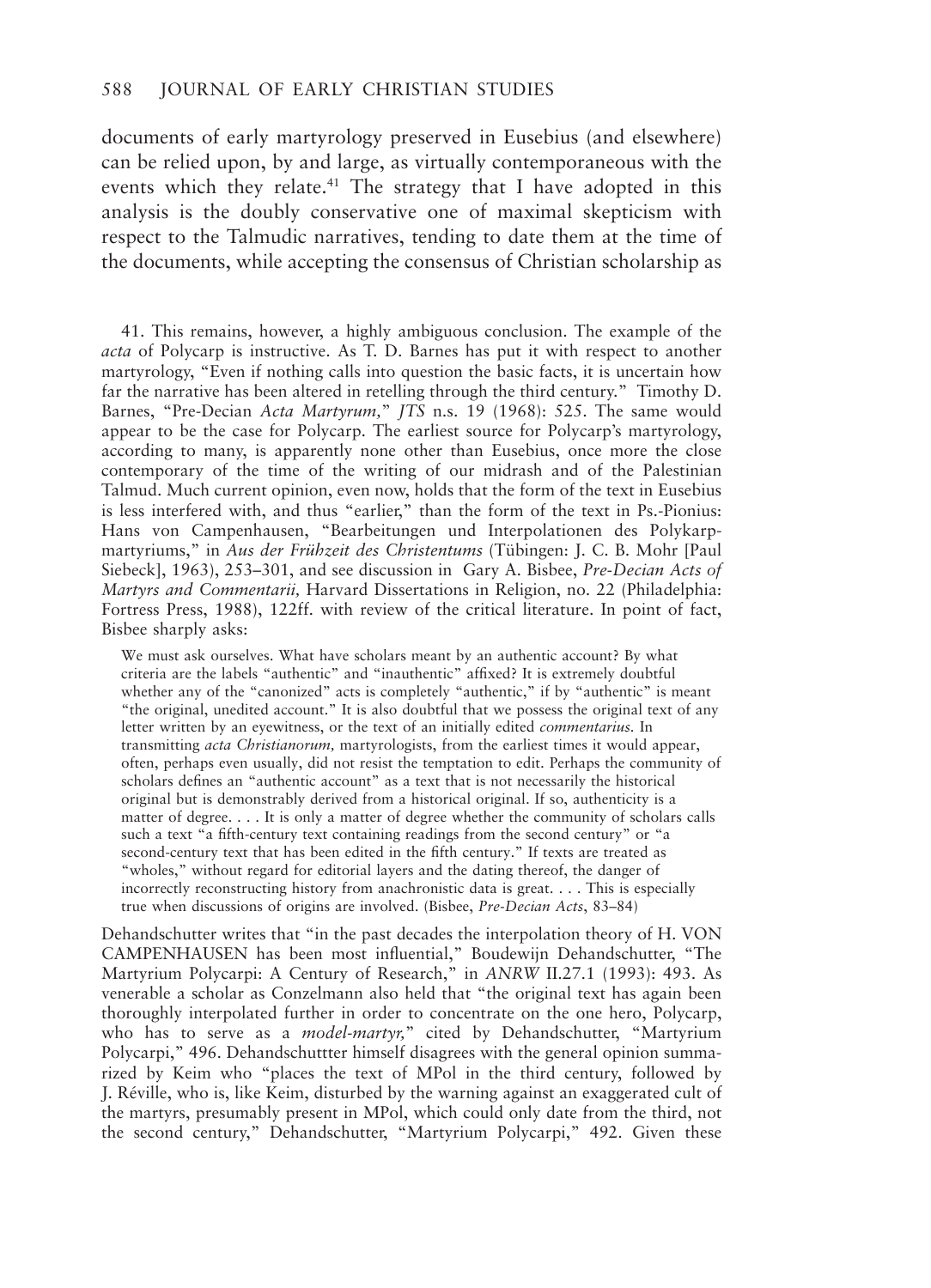to the authenticity of certain of the purportedly early martyr acts. I shall try to show that my hypothesis holds even on this doubly conservative showing, a fortiori were we to accept a more skeptical position with respect to the Christian acta or, alternatively, a more credulous one for the Jewish texts.42 To put this point in other words: Even assuming the earliest possible date for the Christian martyrologies accepted currently as "authentic" by experts in the field, and yet taking a very conservative position on the Jewish martyrologies (i.e., dating them essentially according to the apparent date of redaction of the embedding documents), I still believe that I can show cultural fertilization in both directions, from "Jews" to "Christians" and back. The narrative with which I am dealing here provides a modest case in point. There are two historical contexts that are at least arguably relevant here. First, there is the context of the actual time of the life of Rabbi Eli<sup>s</sup>ezer, who could indeed have been in direct contact with a disciple of Jesus. Secondly, there is the historical context in which these stories are told and retold. Rabbi Eli'ezer, although "fictionalized" in the narratives that we are encountering, is not, after all, a fictional character. There is every reason in the world to believe that such a figure actually lived and taught. He was not, however, as the tradition portrays him, a "Rabbi," because the rabbinic

uncertainties, I could have (and was tempted to) adopt a different "conservative" strategy, namely to treat the rabbinic materials and the Christian *acta* as similarly ambiguous as to dating. The point of common Christian and rabbinic development would have been easily made then: Both Polycarp and Akiva are only known from texts of the fourth century, and what is sauce for the "Martyrium Polycarpi" is sauce for the "Acta Akivae" as well. This would have served my argument too neatly, however, and following the prodding of Virginia Burrus, I have changed to the current strategy, less conservative with respect to the authenticity of the Christian texts but more conservative with respect to the thesis of this paper.

For a recent demonstration of the significance of the revisions (or at the least the heavily "gospelized" stylization) in the *Polycarp,* see Miriam S. Taylor, *Anti-Judaism & Early Christian Identity: A Critique of the Scholarly Consensus,* Studia Post-Biblica, vol. 46 (Leiden: E. J. Brill, 1995), 102–4.

<sup>42.</sup> There is a larger and very interesting question to be pursued here, as well, namely, the tremendous difference between the modes of Christian and Jewish textuality itself in Late Antiquity, Christian texts tending toward the "work" of an author, even, for instance, the martyr acts, while virtually all rabbinic textuality is found in the form of these enormous, somewhat amorphous (by the standards of the logos), authorless, editorless collections of sayings, discussions, and stories collected over hundreds of years and in two widely separated geographical areas, Palestine and Babylonia. This is both a fascinating question for the comparison of Christianity and rabbinic Judaism themselves as religious systems as well as having vital significance for the pursuit of questions such as the one engaging us here, but longer consideration of these issues will have to wait for a future venue, *deo volente.*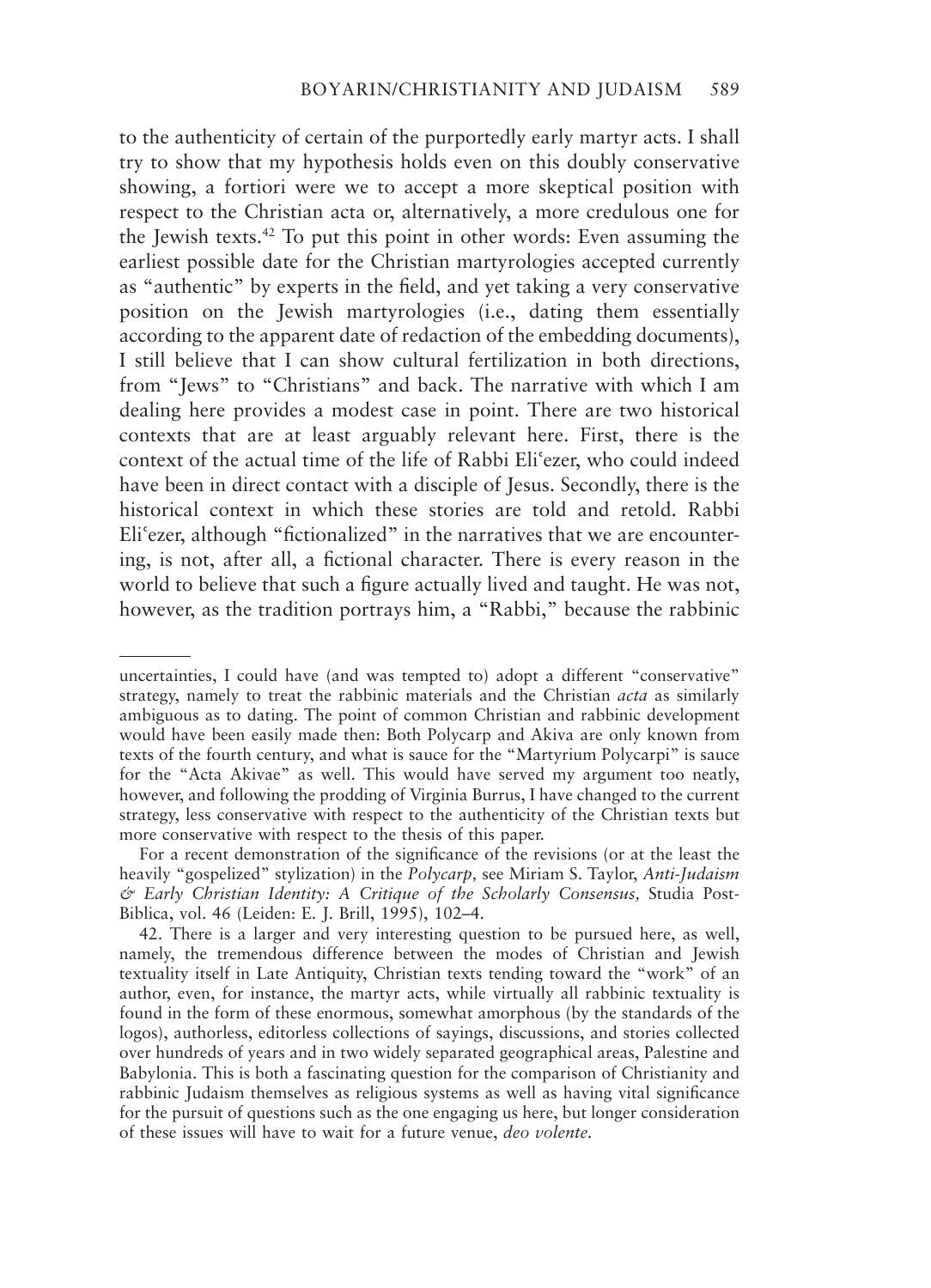movement simply did not exist then. He was a Pharisee, that is, a member of one Palestinian Jewish sect among several, if not many.<sup>43</sup> These sects were not absolutely distinguished from each other, and some were more radical versions of others, or more radical wings of others.<sup>44</sup> It is thus highly likely that, in the first century, one could have been an entirely legitimate Pharisee and also a follower or fellow traveler of the Jesus movement, and the "real" Rabbi Eli'ezer could have been in this category. I have no knowledge if he was, and I am not arguing for a historical kernel in these narratives.<sup>45</sup> What interests me here is the function that the icon of Rabbi Eli<sup>'</sup>ezer and this story about him plays in the figuring and negotiations of contact between Jewish Christians and rabbinic Jews in the third, fourth, and maybe even later centuries.

It is obvious, then, that I am not making any claim whatever that this text teaches us anything about the "real" Rabbi Eli'ezer and any truck with sectarianism, magic, or heresy that he may or may not have had. I am suggesting that, through the medium of the legend, the Rabbis are, as they do so often, teaching us something of the complexities of their world and their worldview. They are, we might say, both recognizing and denying at one and the same time that Christians are us, both marking out the virtual identity between themselves and the Christians in their world at the same time that they are very actively seeking to establish difference.<sup>46</sup> Rabbi Eli<sup>c</sup>ezer is thus the figure who in his person thematizes

43. Shaye J. D. Cohen, *From the Maccabees to the Mishna,* Library of Early Christianity (Philadelphia: Westminster Press, 1987), 124–27; Albert I. Baumgarten, *The Flourishing of Jewish Sects in the Maccabean Era: An Interpretation,* Supplements to the Journal for the Study of Judaism, no. 55 (Leiden: E. J. Brill, 1997).

44. "[A]n age gets the heresies that it deserves, as statements in more consequential and radical terms of the unexpressed assumptions and tensions of contemporary belief," Peter Brown, *The Cult of the Saints: Its Rise and Function in Latin Christianity,* The Haskell Lectures on History of Religions, no. 2 (Chicago: University of Chicago Press, 1981), 74.

45. Cf. the positivistic approach of Pritz, who argues that "The *terminus ad quem* [of the text!], given the appearance of Eliezer b. Hyrkanos, must be about 130," Pritz, *Nazarene Jewish Christianity,* 96. Pritz, writing in the 1980s, is still using the methods of Herford who wrote in 1903, or those of Alexander Guttmann, "The Significance of Miracles for Talmudic Judaism," *Hebrew Union College Annual* 20 (1947): 363–406, who also treated this story as if it "reflected" historical reality of the first or early second century. I would not even mention such a position were it not, unfortunately, still all too characteristic of certain scholars and scholarship, although not nearly as prevalent as Neusner would have us believe.

46. Jonathan Z. Smith, "Differential Equations: On Constructing the 'Other'," Lecture (Tempe, Arizona, 1992), 13–14, and see Karen L. King, "Gnosticism as Heresy." This process goes both ways, of course. A beautiful example is the famous passage in the *Didache* in which the author exhorts the faithful: "but do not let your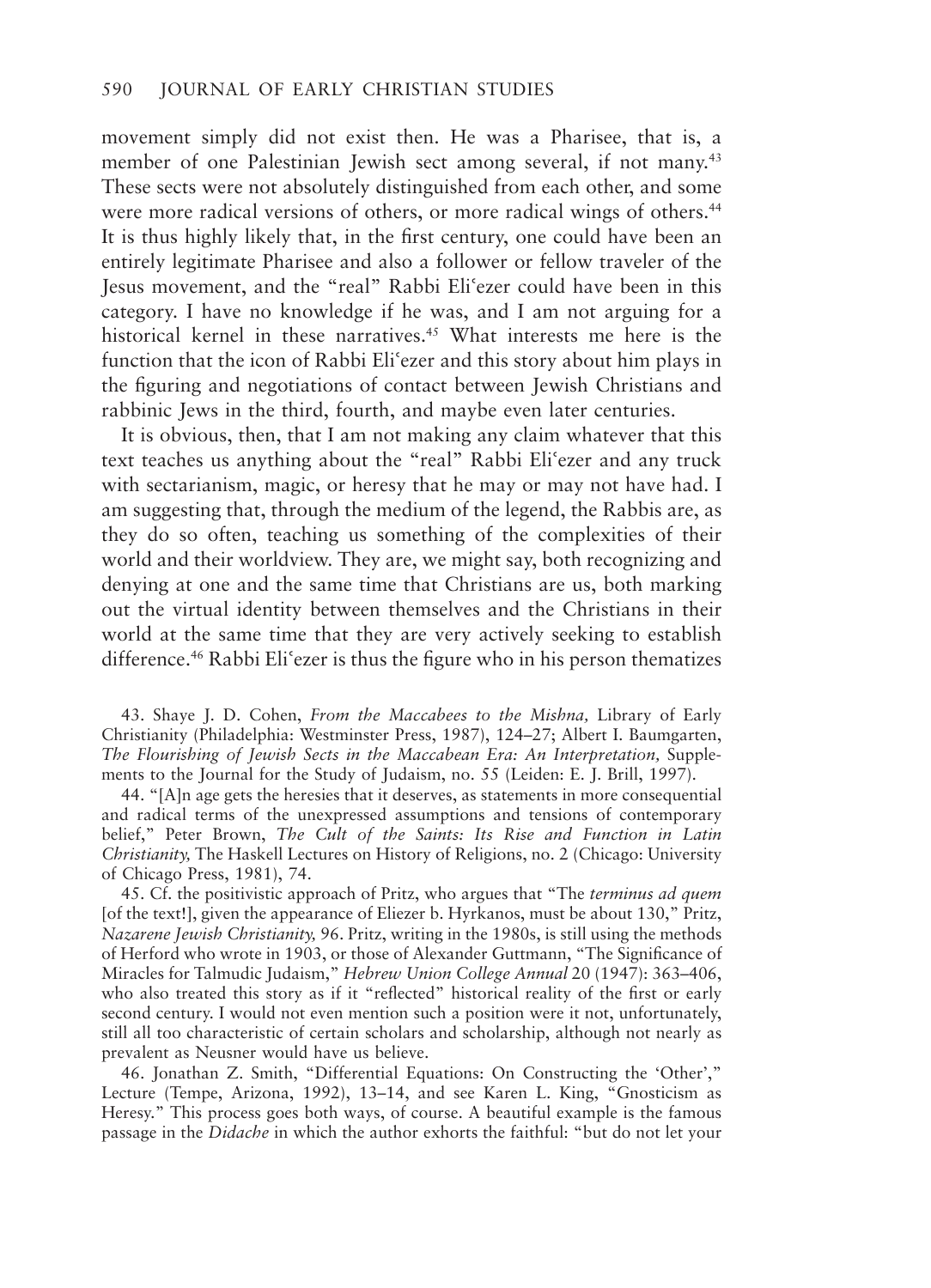the tension between the most "orthodox" space of rabbinism and the most "sectarian" space of Christianity.47 This story is a representation of the complexities of the relationship between rabbinic Judaism and Christianity in the era leading up to the fourth century.

What we learn then from this story is that the Rabbis themselves understood that, in notably significant ways, *there was no difference between Christians and Jews,* and the difference had to be maintained via virtual discursive force, via the tour de force. This was the case, as well, it would seem, with another highly important religious innovation shared between Christians, rabbinic Jews, and others. I refer to what Bowersock has named "the making of martyrdom."48

Bowersock argues that this martyrdom is a new religious creation of Late Antiquity. In his view: "Martyrdom was not something that the ancient world had seen from the beginning. What we can observe in the second, third, and fourth centuries of our era is something entirely new. Of course, in earlier ages principled and courageous persons, such as Socrates at Athens or the three Jews in the fiery furnace of Nebuchadnezzar, had provided glorious examples of resistance to tyrannical authority and painful suffering before unjust judges. But never before had such courage been absorbed into a conceptual system of posthumous recognition and anticipated reward. . . . Martyrdom, as we understand it, was conceived and devised in response to complex social, religious, and political pressures, and the date and the circumstances of its making are still the subject of a lively debate."<sup>49</sup> I am in agreement with Bowersock on this point. Something new appears in Late Antiquity, something that is different from what had gone before. Indeed, I have made a similar point

fasts fall on the same day as 'the hypocrites' [see Mt 6.16ff. (i.e., the Jews)], who fast on Monday and Thursday. Rather you should fast on Wednesday and Friday," Robert A. Kraft, trans. and commentary, *Barnabas and the Didache,* vol. 3 of *The Apostolic Fathers: A New Translation and Commentary* (New York: Thomas Nelson & Sons, 1965), 165.

<sup>47.</sup> See also Alon, *Jews in Their Land,* 1:183.

<sup>48.</sup> It is not beside the point to be invoking Brownian particles of language here, since, as in so much else, it was indeed Peter Brown who seemingly first caught this moment: "The martyrs . . . were not particularly noteworthy as men and women who faced execution with unusual courage: as the notables of Smyrna told a later bishop: they were too used to professional stars of violence—to gladiators and beast hunters—to be impressed by those who made a performance of making light of death. Rather the martyrs stood for a particular style of religious experience," Peter Brown, *The Making of Late Antiquity,* The Carl Newell Jackson Lectures (Cambridge: Harvard University Press, 1978), 55.

<sup>49.</sup> Bowersock, *Martyrdom and Rome,* 5.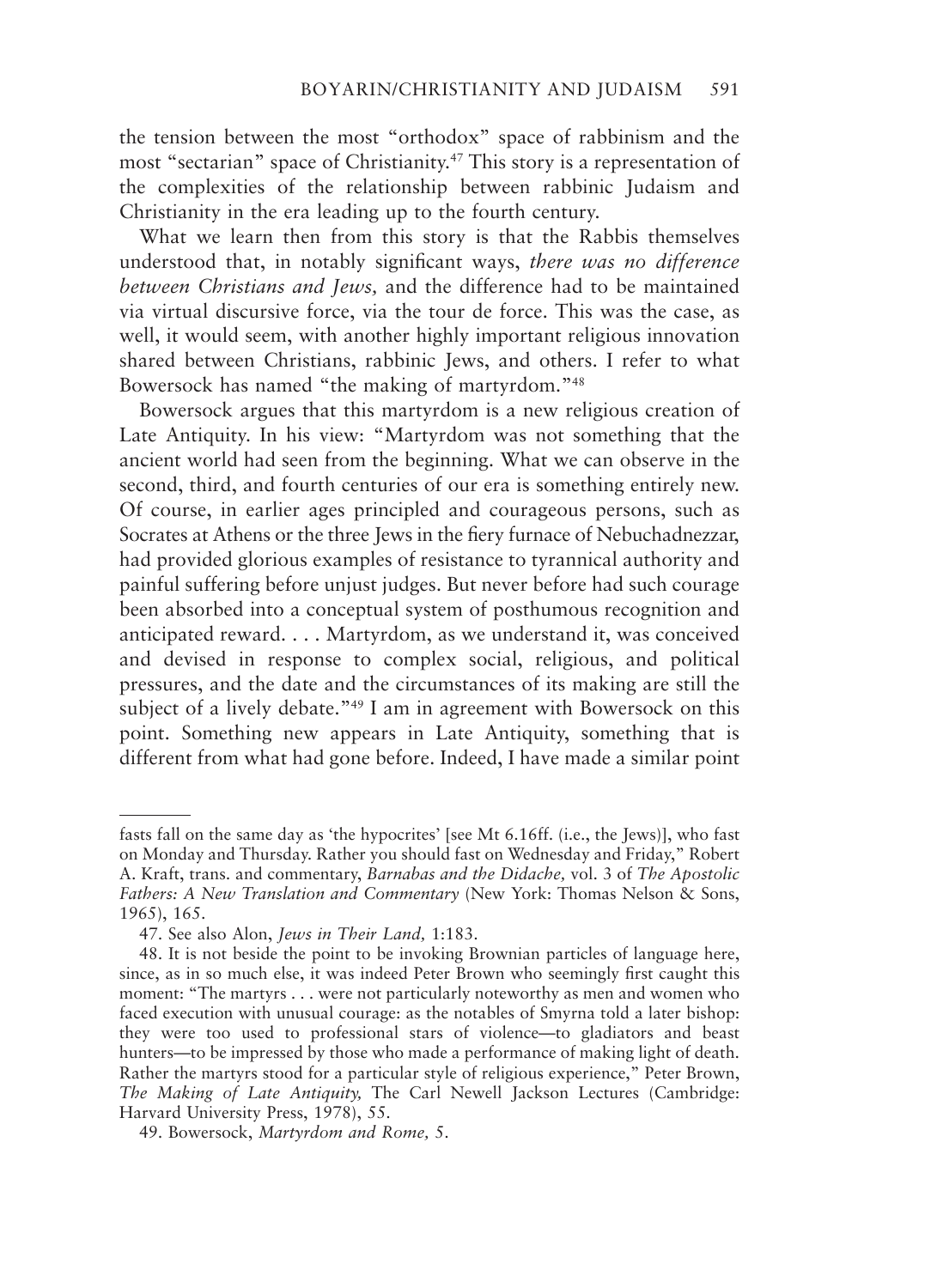with reference to Jewish martyrologies in the past.<sup>50</sup> But in order to make this point, we need to be more specific on what we mean by martyrdom.

On some current definitions, Bowersock's point would be simply nonsense. Thus, Jan Willem van Henten has recently defined the "martyr text" in the following fashion:

A martyr text tells us about a specific kind of violent death, death by torture. In a martyr text it is described how a certain person, in an extreme hostile situation, has preferred a violent death to compliance with a decree or demand of the (usually) pagan authorities. The death of this person is a structural element in such a text, and the execution should at least be mentioned<sup>51</sup>

If this is our definition of martyrdom, then it is obvious that the pre-Christian II Maccabees already contains a martyr text, and we must certainly date martyrdom prior to the second century after Christ.<sup>52</sup> Bowersock, however, has claimed that martyrdom is an exclusively Christian invention, only later adopted by Jews and others. Once more,

50. Daniel Boyarin, "Language Inscribed by History on the Bodies of Living Beings: Midrash and Martyrdom," *Representations* 25.4 (1989): 139–51.

51. Jan Willem van Henten, *Maccabean Martyrs,* 7.

52. Although, to be sure, II Maccabees is dated anywhere from the middle of the second century b.c. to the middle of the first century a.c., Jan Willem van Henten, *Maccabean Martyrs,* 51. [I should note that I far prefer these forms to the currently accepted, b.c.e. and c.e., implying a "common era" that is anything but common.] There is an enormous literature on the Maccabean texts and their relations to martyrology, voluminously cited in the notes to van Henten. I will treat here only that which is directly related to my own argumentation. My strategy is, however, different from that of Bowersock, who considers the very martyrologies within II Maccabees of later provenance than the main text: Bowersock, *Martyrdom and Rome,* 10. This argument seems less than convincing in the light of the analysis of van Henten throughout. I prefer to suggest that a nascent notion of martyrdom is already present in the very likely "pre-Christian" II Maccabees and that it undergoes very similar development among Jews and Christians in IV Maccabees, Polycarp, the Martyrs of Lyons, eventually Pionius, Akiva, Hanina, *undsoweiter*. It should be mentioned, moreover, that van Henten himself (somewhat confusingly) writes: "2 Macc. 6:18–31 can hardly be called an act of a martyr," Jan Willem van Henten, *Maccabean Martyrs,* 101. It should be clearly noted that for van Henten these texts are not historical sources but literary phenomena. Otherwise it would be impossible to make sense of van Henten when he writes that "one should try to explain details in II Maccabees on the basis of the data that the book provides," Jan Willem van Henten, *Maccabean Martyrs*, 94 n. 22, animadverting to another scholar, and also on the same page: "The historical context of the martyrdoms in 4 Maccabees is essentially the same as in 2␣ Maccabees." In both cases, the only plausible interpretation is that the "context" referred to, even as "historical," is the narrative context within the book itself and not some putative extratextual context.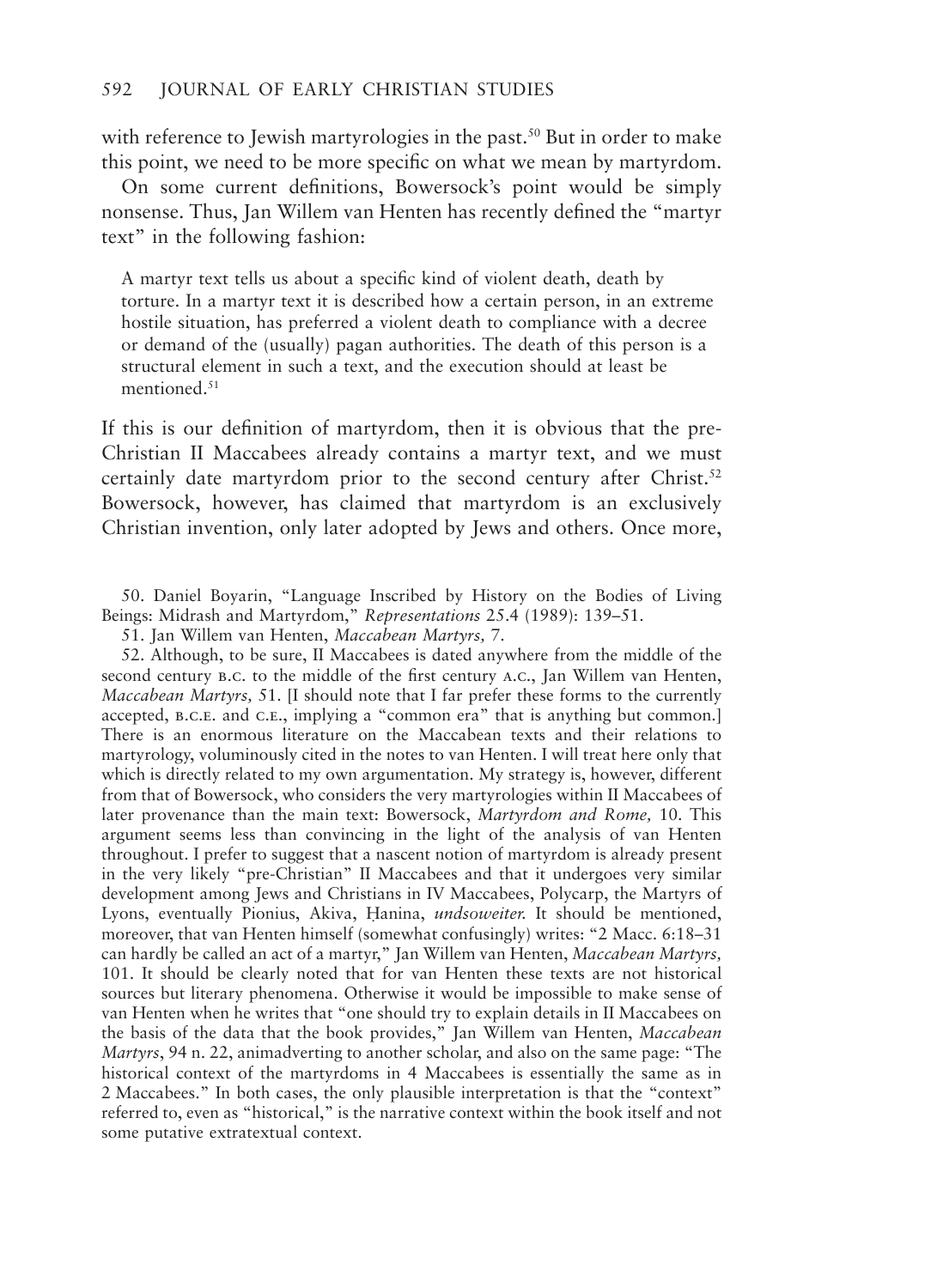following van Henten's minimalist definitions, such a claim can hardly be entertained, let alone sustained. Bowersock has, correctly in my view, challenged such generic characterizations as "emphasiz[ing] banal coincidences in various narratives of resistance to authority and heroic selfsacrifice as if every such episode constituted martyrdom."<sup>53</sup> It seems, however, that he substitutes for this generic cliché a notion of martyrdom as a single thing, as an essence, that makes it effectively impossible to perceive the complexities and nuances of its history. Rather than a thing, "something entirely new," I propose that we look at the agglomeration of various different and new materials in a late-ancient discourse about dying for God that are added on to the fundamental constituent of preferring death to compliance and that together, in the end, produce that sense of something entirely new.

There must be something else, something new that defines late antique martyrology, something that we cannot find in II Maccabees, at least. Oddly, the characteristic that Bowersock cites, namely, "the conceptual system of posthumous recognition and anticipated reward," is perhaps the oldest, most clearly pre-Christian element of martyrology. This element is already well attested in II Maccabees, namely, the notion that the martyr is immediately "saved." In the later language, this will be expressed as a conviction that he or she has "earned salvation in a single hour." Only a very special pleading could consider this not a pivotal element of martyrology.<sup>54</sup> I would suggest, rather, that the following are the elements that constitute the novelty of late antique martyrdom as a practice of both Jews and Christians (without yet taking a stand on precedence):

(1) The crime for which the martyrs was killed was understood as having to do with their essence as Christian or as Jew per se and not as punishment for a specific "criminal" act. The name of Christian or the declaration of

53. Bowersock, *Martyrdom and Rome,* 26–27. Robert Doran, "The Martyr: A Synoptic of the Mother and Her Seven Sons," in *Ideal Figures in Ancient Judaism: Profiles and Paradigms,* eds. John J. Collins and George W. E. Nickelsburg, Septuagint and Cognate Studies, vol. 12 (Chico: Scholars Press, 1980), 189–221, also is engaged in drawing important distinctions along these lines, if not exactly where Bowersock and I have done so.

54. Christian martyr texts, such as the letters of Ignatius and the *Martyrium Polycarpi* add the christological, i.e., another Jewish motif. *Contra* Hans Werner Surkau, *Martyrien in jüdischer und frühchristlicher Zeit* (Göttingen: Vandenhoeck & Ruprecht, 1938), 126–34. The Quartodeciman affiliations of *MPol* also point in the direction of a "Jewish connection." On this question, see Dehandschutter, "Martyrium Polycarpi," 504; Lieu, *Image & Reality,* 79.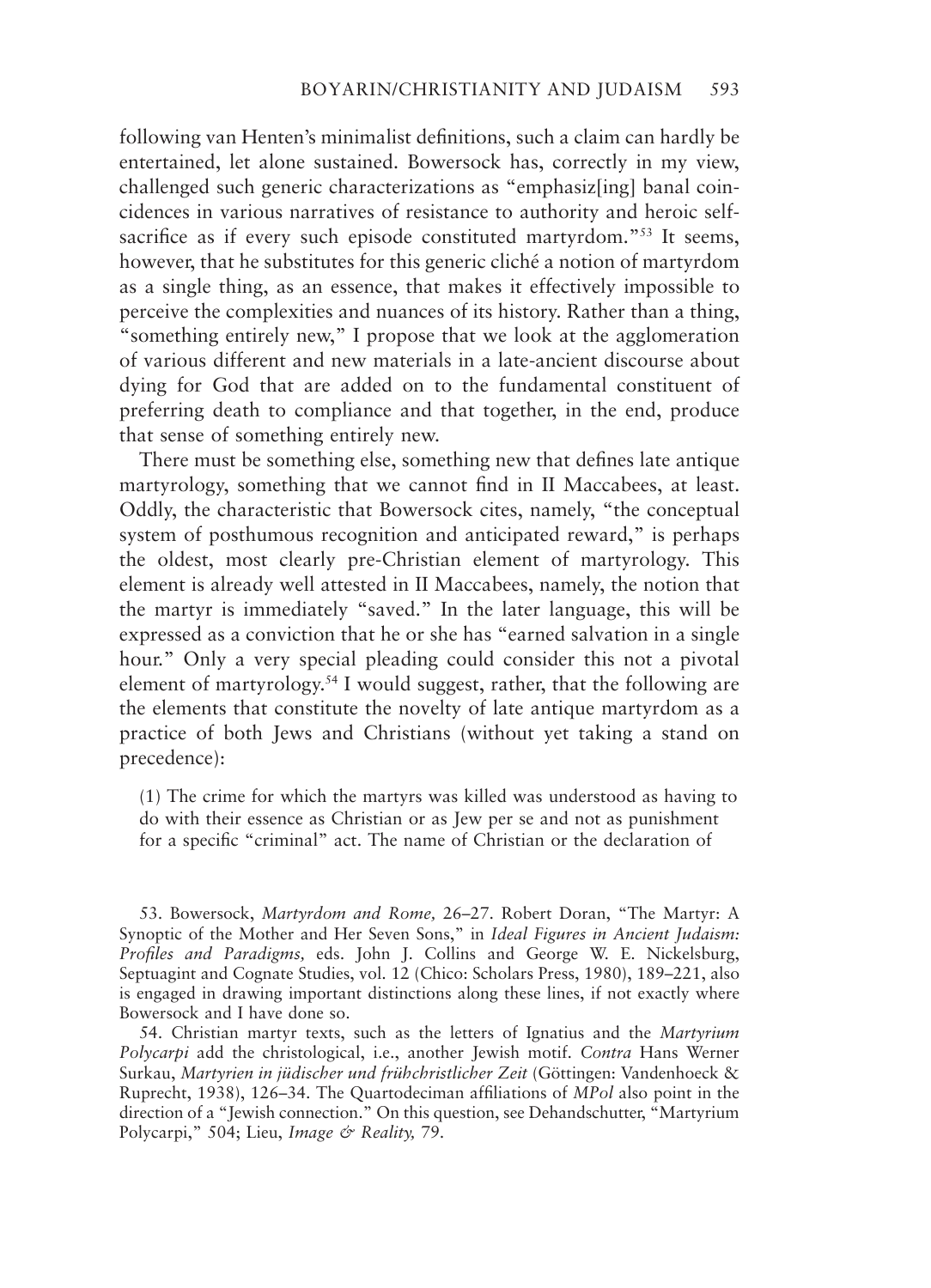belief in one God was itself now the cause of torture and death.<sup>55</sup> For Christian texts, this is new with the *Martyrium Polycarpi*; for Jews, with the stories about his contemporary, Rabbi Akiva.<sup>56</sup>

(2) In Late Antiquity, for the first time, the death of the martyr was conceived of as a religious fulfillment per se and not just a preference "for violent death to compliance with a decree." For Christians, such as Ignatius, it was a central aspect of the experience of Imitation of Christ; for Jews, a fulfillment of the commandment to "love the Lord with all one's soul."

(3) Powerful erotic elements, including visionary experience, were introduced into martyrology at this time.<sup>57</sup> In earlier versions of martyrdom, other passions are dominant. El'azar in II Maccabees is "glad to suffer these things because I fear him" (II Macc  $6.30$ ).<sup>58</sup> In IV Maccabees, the whole proposition is that the piety of El<sup>s</sup>azar enabled him to prove that "devout reason is leader over our passions" (7.16). Rabbi Akiva and some of his Christian brothers and sisters, squarely antithetically to those earlier forms, suffer torture and death because they are passionately in love with God. These eroticized elements produce effects that have to do with sex and gender systems, as well.<sup>59</sup>

All of these materials are new in the martyrologies of both Christians and Jews of Late Antiquity.<sup>60</sup> Given these definitions, the possibility of Christian origins for martyrology is, at least, intelligible. I am not sure that Bowersock's historical claim for precedence can be maintained, nor that it can be refuted. Bowersock, however, by posing the issue in the

55. Ekkehard Mühlenberg, "The Martyr's Death and Its Literary Presentation," *Studia Patristica* 29 (1997): 87.

56. There is a slight possibility of a form of this element as early as II Maccabees, but there is a great deal of philological doubt there: Jan Willem van Henten, *Maccabean Martyrs,* 88–89.

57. Elizabeth A. Castelli, *Visions and Voyeurism: Holy Women and the Politics of Sight in Early Christianity,* vol. 2 of *Protocol of the Colloquy of the Center for Hermeneutical Studies, New Series,* Daniel Boyarin <discussant>, Elizabeth Clark <discussant>, Susanna Elm <discussant>, E. Ann Matter <discussant>, ed. Christopher Ocker (Berkeley: Center for Hermeneutical Studies, 1995); Fischel, "Martyr and Prophet," 383.

58. van Henten shows that this expression in II Maccabees "belong[s] to a well established tradition of Israelite wisdom literature," Jan Willem van Henten, *Maccabean Martyrs,* 130. Doran has put this starkly: "In 2 Maccabees, then, people die as a concrete proof of their proper citizenship and the proof of the barbarity of their oppressors," Doran, "The Martyr," 201.

59. Daniel Boyarin, "Thinking with Virgins: Engendering Judaeo-Christian Difference," chapter 3 of *Dying for God* and especially the works cited in n. 139 below.

60. Dehandschutter points out that "one observes that the essential ideas of the Maccabeans are lacking: the atoning power of martyrdom and its substitutional character," Dehandschutter, "Martyrium Polycarpi," 513.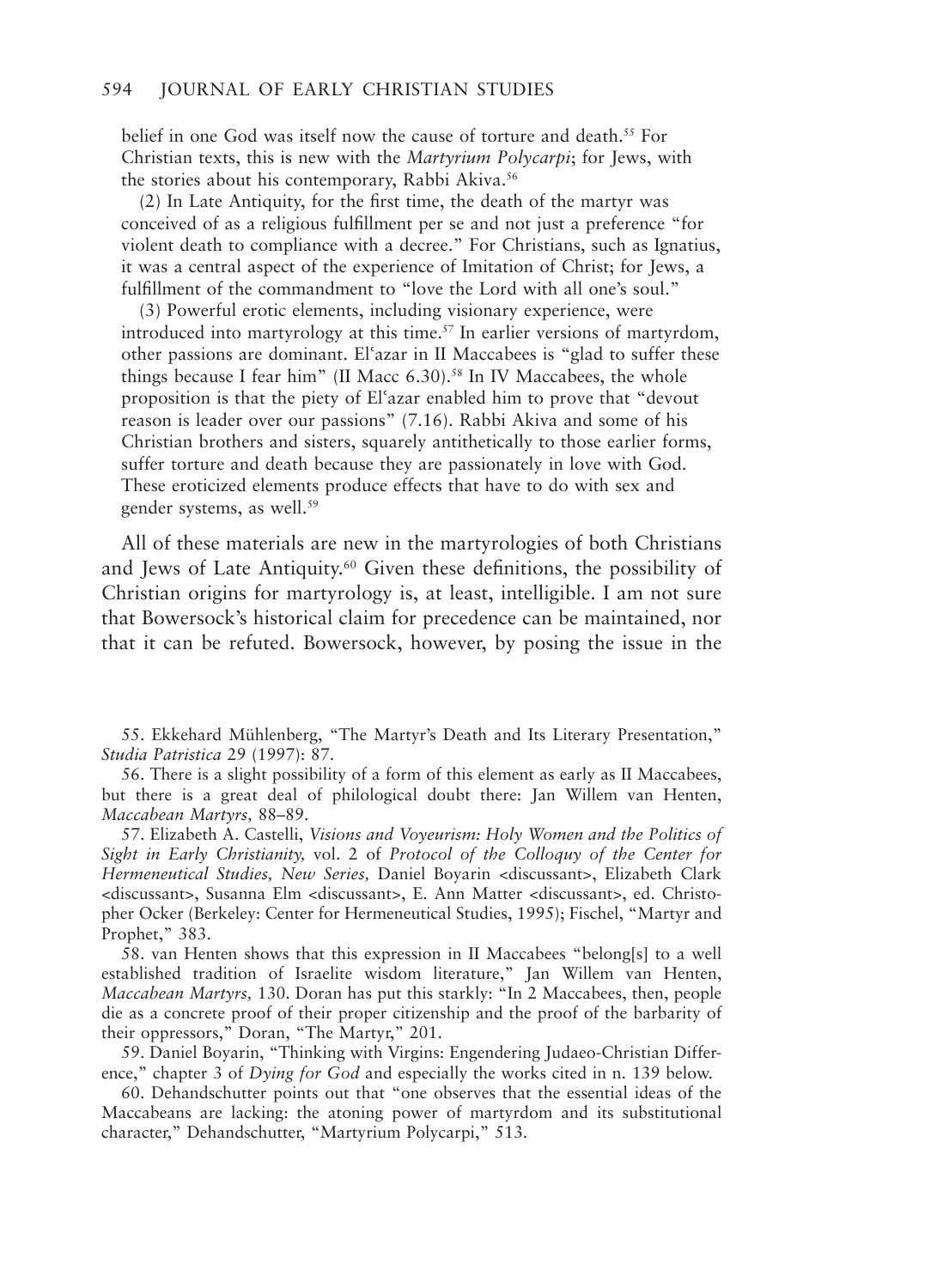way that he does, is reinscribing a phenomenological boundary between Jews and Christians, a sort of pure Christianity, pure Judaism, and indeed pure Greco-Romanness, that all my thinking militates against. Thus Bowersock writes at one point: "Christianity owed its martyrs to the *mores* and structure of the Roman empire, not to the indigenous character of the Semitic Near East where Christianity was born. The written record suggests that, like the very word 'martyr' itself, martyrdom had nothing to do with Judaism or with Palestine. It had everything to do with the Graeco-Roman world, its traditions, its language, and its cultural tastes."61 My argument with Bowersock is not with respect to the historical validity of his chronological arguments but with the model of historical relations between Christians and Jews, Christianity and Judaism, Jews and Rome that it presupposes and reinscribes, with its assumption of phenomenologically, socially, and culturally discrete communities of Jews and Christians and of an absolute opposition between Judaism and Palestine on the one hand, Christianity and the Greco-Roman world, on the other.<sup>62</sup>

Bowersock, it might be said, re-enacts an ancient contention. Already in antiquity, various religious groups contended over the merit of their respective martyrdoms. For instance, the fact of martyrdom was used as a demonstration of religious truth. As Elizabeth Clark has recently phrased it, "[Martyrs] constitute strong 'apologies' for the faith to pagan audiences."63 The martyrs then served as counters for internal "apologies" within Christianity between groups, as for instance in the Montanist claim that the great number of Montanist martyrs demonstrated that the divine power of the living prophetic spirit resides in Montanism.64 This claim had to be refuted by other Christians, as we find in Eusebius' *Ecclesiastical History*:

#### 61. Bowersock, *Martyrdom and Rome,* 28.

62. It is quite astonishing that Bowersock nowhere makes reference to the two vital works of Saul Lieberman on these themes: Lieberman, "The Martyrs of Caesarea" and Lieberman, "Roman Legal Institutions." Bowersock maintains this model, *mirabile dictu,* in the face of his own recognition that the Smyrna martyr Pionius' statement that he has been hearing the story of the Witch of Endor discussed by Jews since childhood constitutes "remarkable testimony to the interaction of Jews and Christians in third-century Asia and to the significance of the Jewish population that knew Pionios," Bowersock, *Martyrdom and Rome,* 48.

63. Elizabeth Clark, "Response," in *Visions and Voyeurism,* 28. For literal parallels between martyrological texts and apologetics, see Lieu, *Image & Reality,* 83–84.

64. Walter Bauer, *Orthodoxy and Heresy in Earliest Christianity,* eds. Robert A. Kraft and Gerhard Krodel, trans. by Philadelphia Seminar on Christian Origins, appendices by Georg Strecker (Philadelphia: Fortress Press, 1971), 135.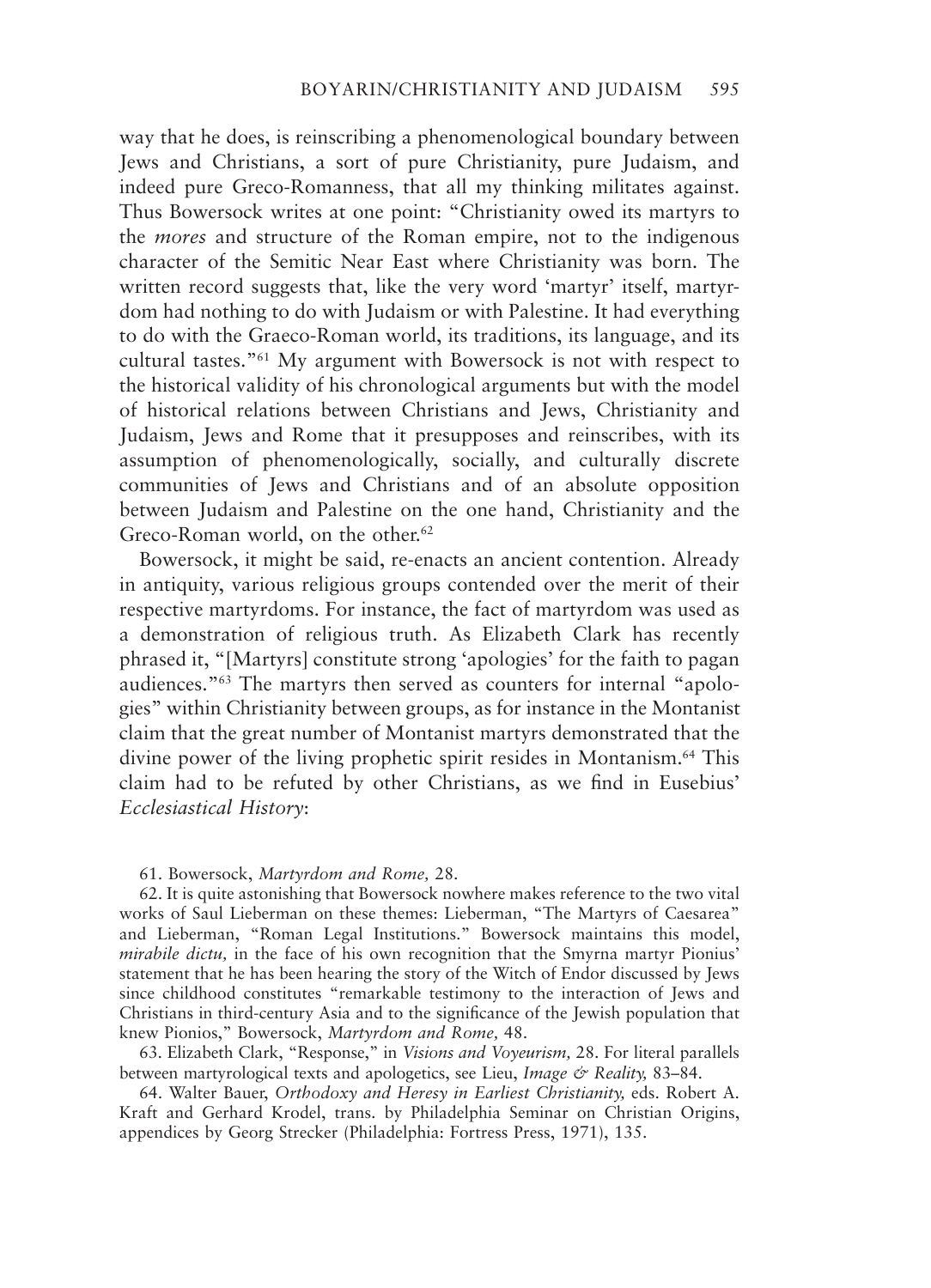I will also quote short passages in which he [the "Anonymous"] thus replies to those who were boasting that they too had many martyrs in their ranks.

"So then, when worsted in all their arguments they are at a loss, they endeavour to take refuge in the martyrs, saying that they have many martyrs, and that this is a reliable proof of the power of that which is called among them the prophetical spirit. But this, as it appears, proves to be absolutely untrue. For it is a fact that some of the other heresies have immense numbers of martyrs, yet surely we shall not for this reason give them our assent, nor acknowledge that they possess the truth. To take them first, those called Marcionites from the heresy of Marcion say that they have immense numbers of martyrs of Christ, but as regards Christ himself they do not truly acknowledge him."

And shortly afterwards he goes on to say:

"It is doubtless for this reason that, whenever those called from the Church to martyrdom for the true faith meet with any so-called martyrs from the heresy of the Phrygians [Montanism], they sever themselves from them and are perfected, without holding communion with them, for they do not wish to assent to the spirit [that spoke] through Montanus and the women."65

The Montanists and Marcionites are claiming the witness of their many martyrs as proof of the truth of their doctrines and, in the case of the former, of their prophetic spirit, and Eusebius has to refute this claim.

There are rabbinic texts that enter into the same contest; not, of course, the contest between the "orthodox" and "heretical" in Christendom but between the rabbinic Jews (the "orthodox") and the Christian "heretics," and precisely on the question of martyrdom. And these texts seem to center in rabbinic tradition on the emblematic figure of Rabbi Akiva, the Polycarp of the Rabbis. Here is a text that, depicting a scene of shared martyrdom, like that of the Phrygians and orthodox in Eusebius, portrays a confrontation between Rabbi Akiva and a certain Papos ben Yehuda:<sup>66</sup>

#### 65. 5.16.20–22. Eusebius, *Ecclesiastical History,* 161.

66. In an unpublished paper, Shamma Boyarin has demonstrated convincingly that, although Rabbi Akiva objects strenuously to certain midrashic interpretations of this figure, there seem to be no doctrinal or even hermeneutical reasons for his objections. Indeed, from version to version of the stories, the stances are sometimes reversed, suggesting that the only objection to Papos' arguments was that he was some sort of heretical figure, rendering his midrash as suspect, *eo ipso,* as that of the disciple of Jesus who met Rabbi Eli<sup>s</sup>ezer. This conclusion, independently reached, supports the interpretation of this figure that I suggest here, Shamma Boyarin, "No Horseplay Allowed!?" unpublished paper (Berkeley, 1998).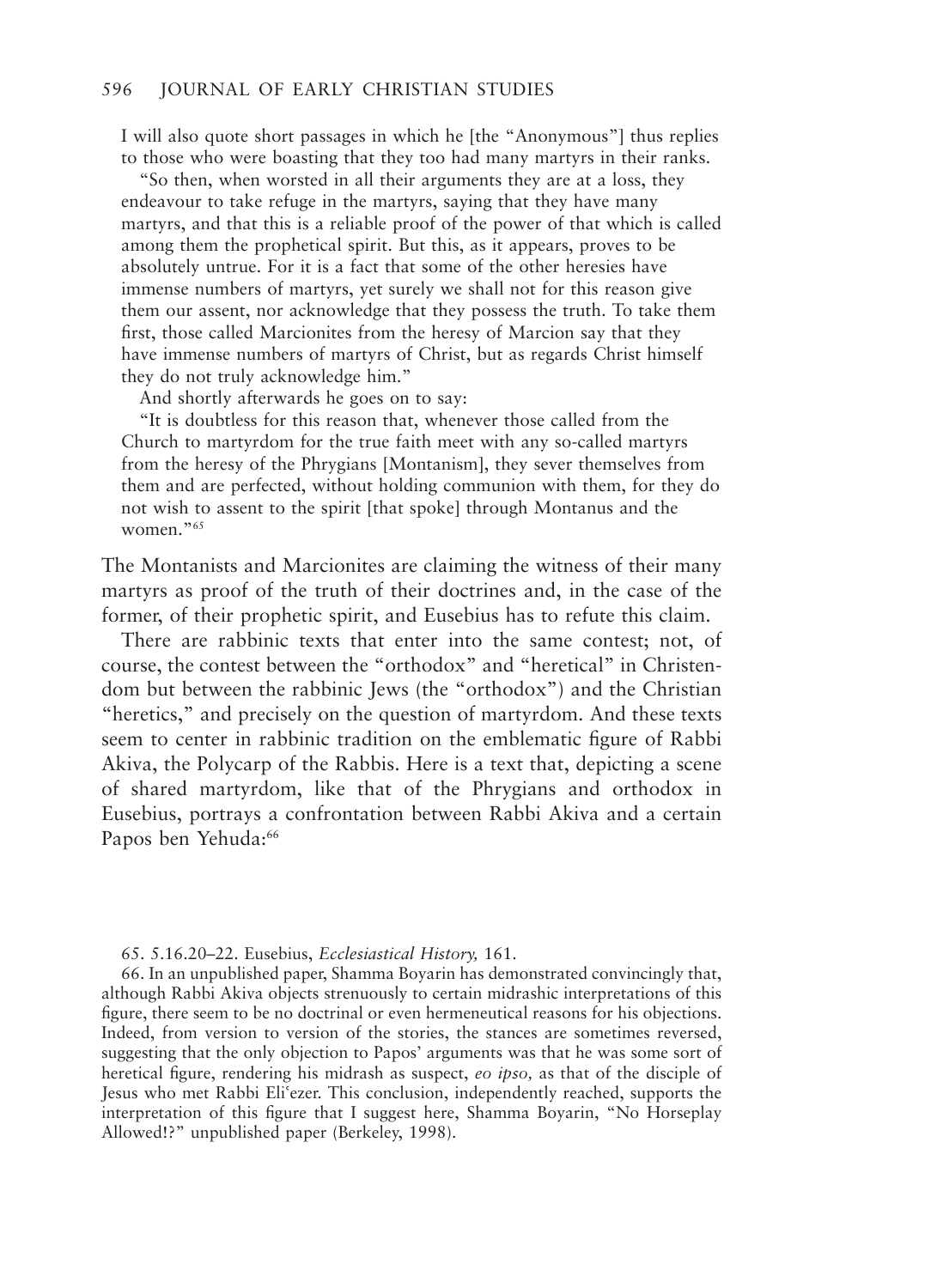Rabbi Akiva says: "With all your soul": Even if he takes your soul.

Our Rabbis have taught: Once the wicked kingdom made a decree that people should not be occupied with Torah, and anyone who occupies himself with Torah will be stabbed with a sword. Papos the son of Yehudah came and found Rabbi Akiva sitting and teaching, gathering crowds in public, and a scroll of the Torah in his lap.

Papos said to him: Akiva, Aren't you afraid of this nation?

He said to him: You are Papos ben Yehuda of whom they say: "great sage"?! You are nothing but a dunce. I will say for you a parable. To what is the matter similar—to a fox who was walking on the banks of the sea, and he saw the fish gathering together. He said to them, "Why are you gathering?" They said to him, "Because of the nets and the weirs that people bring to catch us." He said to them, "Come up onto the land, and we will dwell together, I and you, just as our ancestors dwelled together!" They said to him, "You are the fox of whom they say that you are the wisest of animals? You are nothing but a dunce! If now that we stand in the place of our life it is so [that we are endangered], in the place of our death even more and more." And you also: If now we sit and study Torah about which is written, "For it is your life and the length of your days to dwell on the land" [Dt 30.20]—and it is so [that we are endangered], if we go and become idle from it, all the more so.

They have said: Not many days passed before they arrested Rabbi Akiva and chained him in the prison. And they arrested Papos the son of Yehuda and chained him with him.

He said: Papos! What brought you to here?

He said to him: Blessed art thou, Rabbi Akiva, for you have been arrested for the words of Torah. Woe to Papos, who has been arrested for *superstitio.*67 (Babylonian Talmud, Berakhot 61b; Oxford Opp. Add. Folio 23)

In this story, an ambivalently emplaced Jewish figure invites Rabbi Akiva to abandon his study and practice of Torah, indicating that, if he comes and joins him, he will be safer. Rabbi Akiva refuses the invitation, producing a parable to support his refusal. In the parable, the men who wish to catch the Jewish fish are the Romans, and Papos is the fox who wishes to tempt them to join him on land where they will be safe. The fish answer that if they are endangered in their natural habitat, the water, they will be in even greater mortal danger if they abandon that habitat. The application of the parable follows in the form of the continuation of the story. Both the "fish" and the "fox" end up being hunted and caught

67. The Hebrew is רברים בטלים, idle matters. It is used here and in the Babylonian Talmudic version of the story of the arrest of Rabbi Eli'ezer as the name of a charge of which the Romans would accuse one. There, it is clearly Christianity of which the charge consists.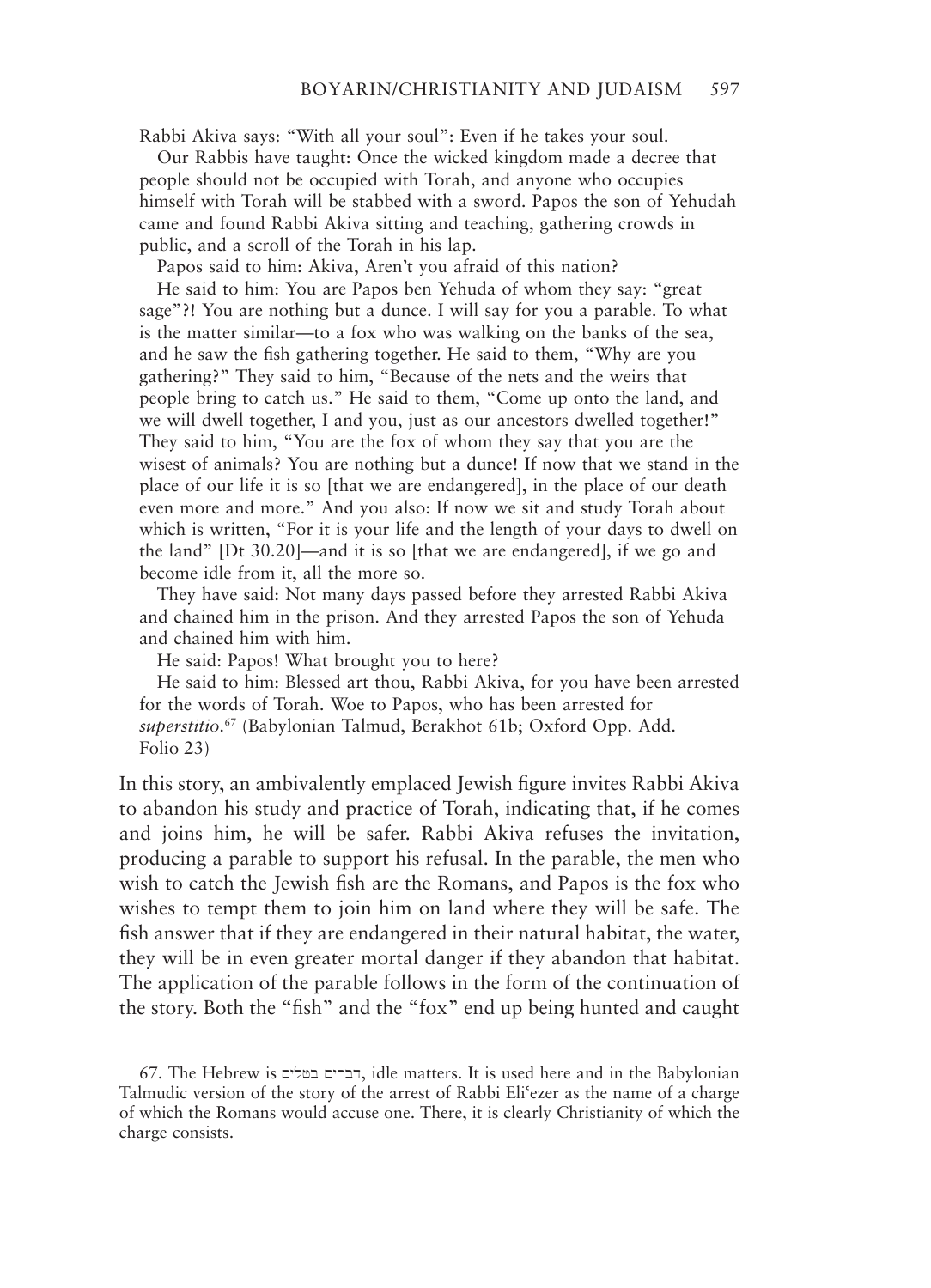by the "men." The fox, however, now confesses to the fish that he is in worse shape than they, for his death is meaningless, while theirs is momentous.

I tentatively suggest that what we have here is a story of contention over martyrdom between rabbinic and Christian Jews—from the rabbinic perspective, of course. There is from this perspective a great irony in the fact that Jews who have abandoned the traditional practice of the Jews by becoming Christians end up in greater danger than they were in to start with. I speculate that in the late Babylonian tradition, Papos ben Yehudah, always an ambiguously liminal figure in rabbinic tradition, was supposed a Jewish Christian. There is not a lot of evidence that this Papos is a figure for a Christian, but there is some. It is clear from the very context of the story that Papos has also been arrested for a religious crime, else he would presumably not be sitting in the same cell with Rabbi Akiva, the Confessor. His crime was clearly not teaching Torah, as he himself admits in the story. There is another text in which the Hebrew term, דברים בטלים, is explicitly a reference to Christian sectarianism, perhaps in these instances a calque on the Latin *superstitio,* so this does not seem to me to be too far-fetched here.<sup>68</sup>

 Secondly, there is direct evidence from within the tradition of the Babylonian Talmud itself that Papos was understood as a Christian. The following quite fantastic controversy will bring this out:

"One who inscribes on his flesh [is punishable by death]": We have been taught, Rabbi Eli'ezer said to the sages, "But the son of Satda brought the magic books out of Egypt by inscribing them into his flesh."

In contradiction to the Mishna that indicates that writing on the body is a capital crime according to the Torah, Rabbi Eli<sup>s</sup>ezer cites an authority who actually engaged in this practice. For him, obviously, this authority is a definitive one, but his fellows disagree:

68. According to Lieberman, the Hebrew translates rather the Latin *inania.* Tending slightly to favor my conjecture—and it is no more than that—is the fact that the judge would be expected to make a statement that incriminates the defendant at this point in the trial, as pointed out precisely by Lieberman himself, "Roman Legal Institutions," 80–81, but not in connection with our text. On the other hand, in a document roughly contemporaneous with the midrashic and Talmudic forms of our story, the Palinode of Calerius, Christianity is referred to as *stultitia,* "folly," see also Robert A. Markus, *The End of Ancient Christianity* (Cambridge: Cambridge University Press, 1990), 32. Our רברים בטלים, could conceivably reflect such a terminology as well. In any case, it must be remembered that the earliest form of the text in the Tosefta (if the textual tradition is to be believed) only has "these matters," and whatever דברים בטלים refers to would seemingly indicate a later Latin usage and not an earlier one.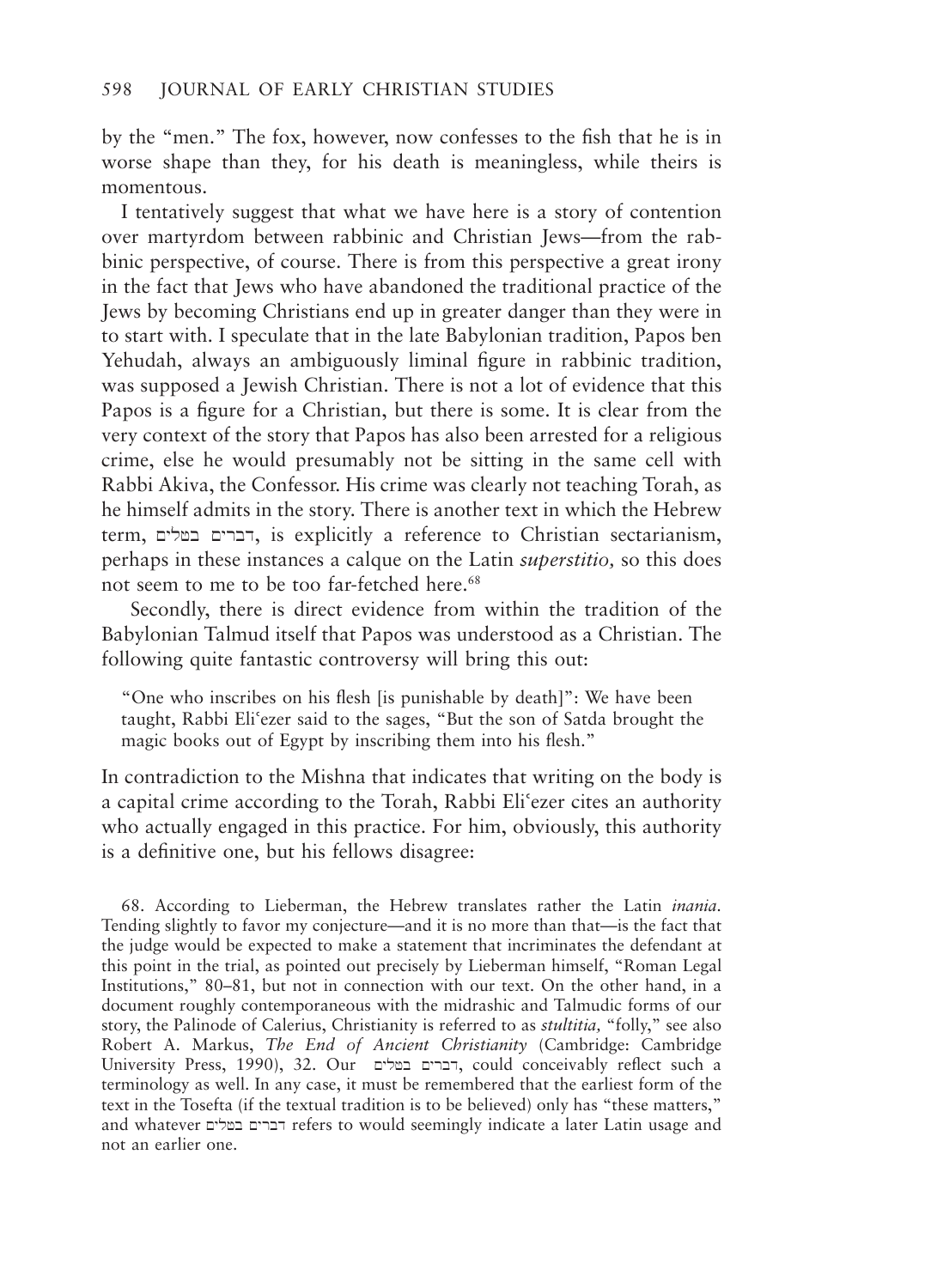They said to him: "But he was a fool, and we do not bring proof from fools."

As we shall see immediately, the authority whom Rabbi Eli'ezer cited was none other than Jesus of Nazareth, who is occasionally styled in rabbinic literature "the pious fool." The Talmud, however, does not understand why he is referred to here as the son of Satda:

The son of Satda?? He was the son of Pandira! Rav Hisda said: The husband was Satda; the paramour was Pandira.

The Talmud refers here to the Jewish slander-tradition, known at least as early as Celsus, that Jesus was the bastard son of a Roman soldier named Panthera.69 However, the Talmud has a strikingly different tradition as to who the cuckolded husband of Mary was:

69. There is an enormous literature by now on this name and its meanings: R. Travers Herford, *Christianity in Talmud & Midrash* (1903; reprint, New York: Ktav Publishing House, 1978), 39; Krauss, "Jews in the Fathers," 43–44; Jacob Z. Lauterbach, "Jesus in the Talmud," in *Rabbinic Essays* (1951; reprint, New York: Ktav, 1973), 473–570; Hermann Strack and Paul Billerbeck, *Kommentar zum Neuen Testament aus Talmud und Midrasch* (München: C. H. Beck, 1924), 1:538. I believe that the most likely explanation was given over a hundred years ago by Paulus Cassel and has been forgotten. Origen remarks in his commentary on Jn 20.14 that Jesus was born  $\dot{\epsilon}$ κ παρθένου, but the Jews say that he was born  $\dot{\epsilon}$ κ πορνείας. Some scholars have been led, therefore, to see in Pandera a "corruption" of *porneia,* Krauss, "Jews in the Fathers." This is obviously not satisfactory, but it does, I think, suggest the direction to a better explanation. My guess is that there were Jews who had a better gibe at the Christian claims. The Christians claim that he was born  $\dot{\epsilon}$   $\kappa \pi \alpha \rho \theta \dot{\epsilon}$ vov, but he was really born  $\dot{\epsilon}$   $\kappa \pi \alpha v \theta \acute{\epsilon} \rho o \varsigma$ . I am therefore inclined to strongly accept the conjecture of Paulus Cassel, "Caricaturnamen," in *Aus Literatur und Geschichte* (Berlin: Verlag von Wilhelm Friedrich, 1885), 334, that *Panthera* is an intentional distortion of *Parthenos.* I believe that he was wrong, however, in concluding that this was meant as "son of a Panther." Adolf Deissmann has proved that "Panthera" was a fairly wellattested name in the Imperial period and attested as the name of Roman soldiers, including one of apparently Semitic origin whose first name was Abdes. He concluded, therefore, mistakenly in my opinion, that "*Panthera* was not an invention of Jewish scoffers," Adolf Deissmann, *Light from the Ancient East: The New Testament Illustrated by Recently Discovered Texts of the Graeco-Roman World,* 4th ed., trans. Lionel R. M. Strachan (London: Houlder and Stoughton, 1927), 74. However, his correct assertion that it is an attested name hardly discredits the notion that Jews attributed this cognomen to Jesus as a taunting deformation of  $\pi \alpha \rho \theta \acute{\epsilon} \nu$ og. Indeed, if anything, this makes a much stronger case for this interpretation. This would be a fine example of the form of Jewish taunts against Christians and pagans that Lieberman used to call cacophemism. This "discovery" was made once more by L. Patterson, "Origin of the Name Panthera," *JTS* 19 (1918): 79–80. It seems to me more appealing than any that has been put forth since. The practice itself is explicitly recognized within rabbinic literature. Thus the Talmud remarks in one place: "All places which are named for idolatry are given perjorative appellations. What is named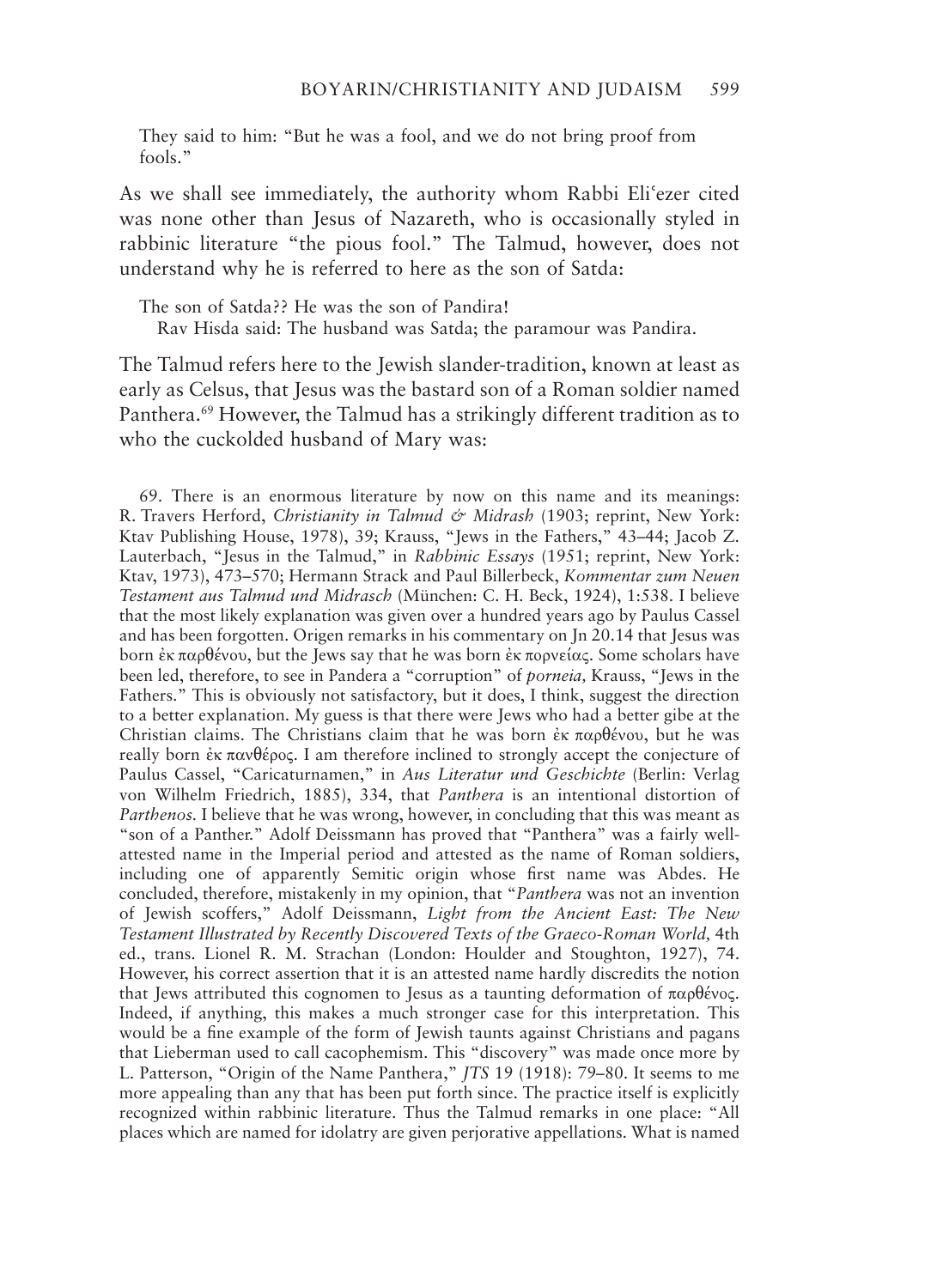But the husband was Papos the son of Yehudah! Rather, his mother was Satda. But his mother was Mary Magdalene!<sup>70</sup> Rather, as they say in Pumbeditha, This one strayed (satat da) from her husband.<sup>71</sup> (Babylonian Talmud, Shabbat 104b, only in MSS.)

We learn much from this remarkable passage.<sup>72</sup> First of all, once more we find Rabbi Eli'ezer citing Torah for authoritative halakhic purposes in the name of Jesus. Most important, however, for our immediate purpose is that a late Babylonian tradition associates Papos the son of Yehudah with Christianity, to the extent that he was actually a member of the Holy Family.73 It is not, in fact, excluded that "Papos" was a form of Josephos, or at any rate, was so understood.74

71. Cf. "Let us return, however, to the words put into the mouth of the Jew, where *the mother of Jesus* is described as having been *turned out by the carpenter who was betrothed to her, as she had been convicted of adultery and had a child by a certain soldier named Panthera,*" Chadwick, *Contra Celsum,* 31.

72. David Rokeah, "Ben Stara is Ben Pantera," in Hebrew, *Tarbiz*≥ 39 (1969): 9–18.

73. This is clearly a late tradition. Earlier rabbinic texts have Papos as a somewhat extreme, perhaps deviant ("gnostic"?) rabbinic figure. His association with Christianity and indeed with the Holy Family has been variously accounted for. For one typical, if not very convincing, attempt, see Herford, *Christianity in Talmud & Midrash,* 40. Our narrative itself, as we have it, seems ruptured precisely at the point of Papos' arrest. If he was opposed to Rabbi Akiva's provocation of the Romans and presumably discreet about his own religious practices, then why was he arrested? The gap in the story may reflect the historical shift in the tradition about him from deviant Rabbi to Christian heretic, which the "Holy Family" story reflects. In the earlier version, he was perhaps a conservative, somewhat pro-Roman figure opposed to this newfangled invention of martyrdom; in the later, he is a sectarian martyr, who has to "confess" to Rabbi Akiva that the latter's martyrdom is worthier than his own. For an early report that "Gnostics" precisely keep their views secretive and don't believe in martyrdom, see Frend, *Martyrdom and Persecution,* 11. It would be foolhardy to see in this any but the most tenuous of similarities, but, insofar as the seeking of martyrdom through public confession is indeed a religious innovation, then it is not

<sup>&#</sup>x27;er אלה' [Face of the goddess] is called 'פון כלב' [Face of the dog]" (Tosefta AZ 6.4)," and the medieval Jewish authority asserts that the same must be done for apostates. Thus, calling Jesus the "Son of Panthera," instead of the "Son of Parthenos" would seem to be a very plausible explanation indeed. See also Henry Chadwick, trans. and ed., *Origen: Contra Celsum* (Cambridge: Cambridge University Press, 1965), 31 n. 3.

<sup>70.</sup> The usual Syriac and Aramaic term for Mary Magdalene was מרים מגדלא שערא ayçnd, Miriam the plaiter of women's hair, a sort of pun or folk-etymology of Magdalene. This "error" in the tradition is not necessarily evidence for lack of contact of the producers of this narrative from living Christian usage, as, by the fifth century, popular Christian traditions were also confounding the two Maries, as I have learned from Karen King.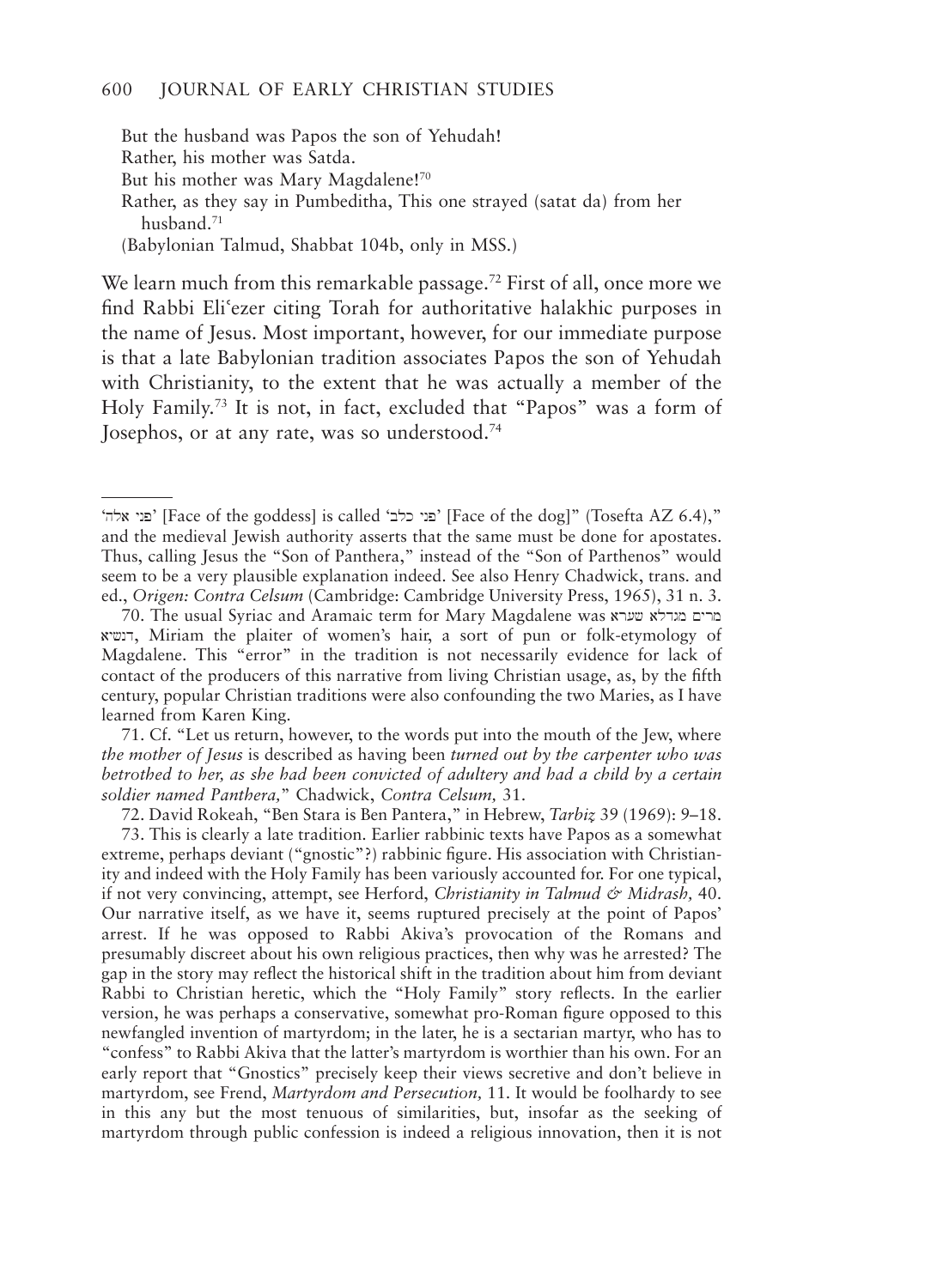I think, therefore, that it is not unjustified to see in the dialogue between Rabbi Akiva and this Papos that I have cited above a reflection precisely of competition for martyrdom between rabbinic and Christian Jews as late as the third or maybe even fourth centuries. As a final suggestive point, at least, if not evidence for the line of interpretation that I am taking here, one might think that Rabbi Akiva's parable is connected with the Christian figure of the apostles as fishers of men (Mk 1.17; Lk 5.10).<sup>75</sup> Papos, the Christian "fox," proposes to the persecuted rabbinic Jewish fish that they would be safe on land with him, out of the sea of Torah.76 Rabbi Akiva's parable indicates precisely what the narrative enacts. Even outside of the river of Torah, the fish are likely to be caught and killed, and, in the meantime, they have abandoned that which guarantees them life eternal. The rabbinic text places this view in the mouth of the "Christian" fisher of men who confesses "Blessed art thou, Rabbi Akiva, for you have been arrested for the words of Torah. Woe to Papos, who has been arrested for *superstitio.*"

## "WHOSE MARTYRDOM IS THIS?": THE DECIAN PERSECUTIONS AND THE MIDRASH

In the following text from the late third-century midrash on Exodus, the Mekhilta, I believe that we can discover the same sort of contestation over the discourse of martyrdom. This reading of the text is quite different from the way it has been taken until now:

*This is My God, and I will beautify Him* (Ex 15.2): Rabbi Akiva says: Before all the Nations of the World I shall hold forth on the beauties and splendor of Him Who Spake and the World Came to Be! For, lo, the

74. Cassel, "Caricaturnamen," 341.

75. This nexus was suggested to me by my friend, Galit Hasan-Rokem. For another Christian version of the topos of fish out of water, see Antony 10 in the alphabetical *Sayings of the Desert Fathers.* See also Chitty, *Desert a City,* 6.

surprising that religious conservatives, whether Christian or Jewish sectarians, would be in opposition to it. It was Jesus' apparent desire for death, as described in the Gospels, that granted him the title "The Pious Fool" in rabbinic texts, a title reflected in our Talmudic passage. It is fascinating that the evident fact that this is a late Babylonian tradition indicated to an earlier generation of scholars that it has "no historical value" (Rokeah, "Ben Stara," 15), whereas for me, this is precisely its historical value! Papos is apparently a short form of Josephus, as argued originally by Cassel, "Caricaturnamen," 341, who points to the modern Italian "Pepi."

<sup>76.</sup> One is reminded with some amusement of Celsus's comparison of Jews and Christians to "worms and frogs disagreeing with each other," Chadwick, *Contra Celsum,* 199.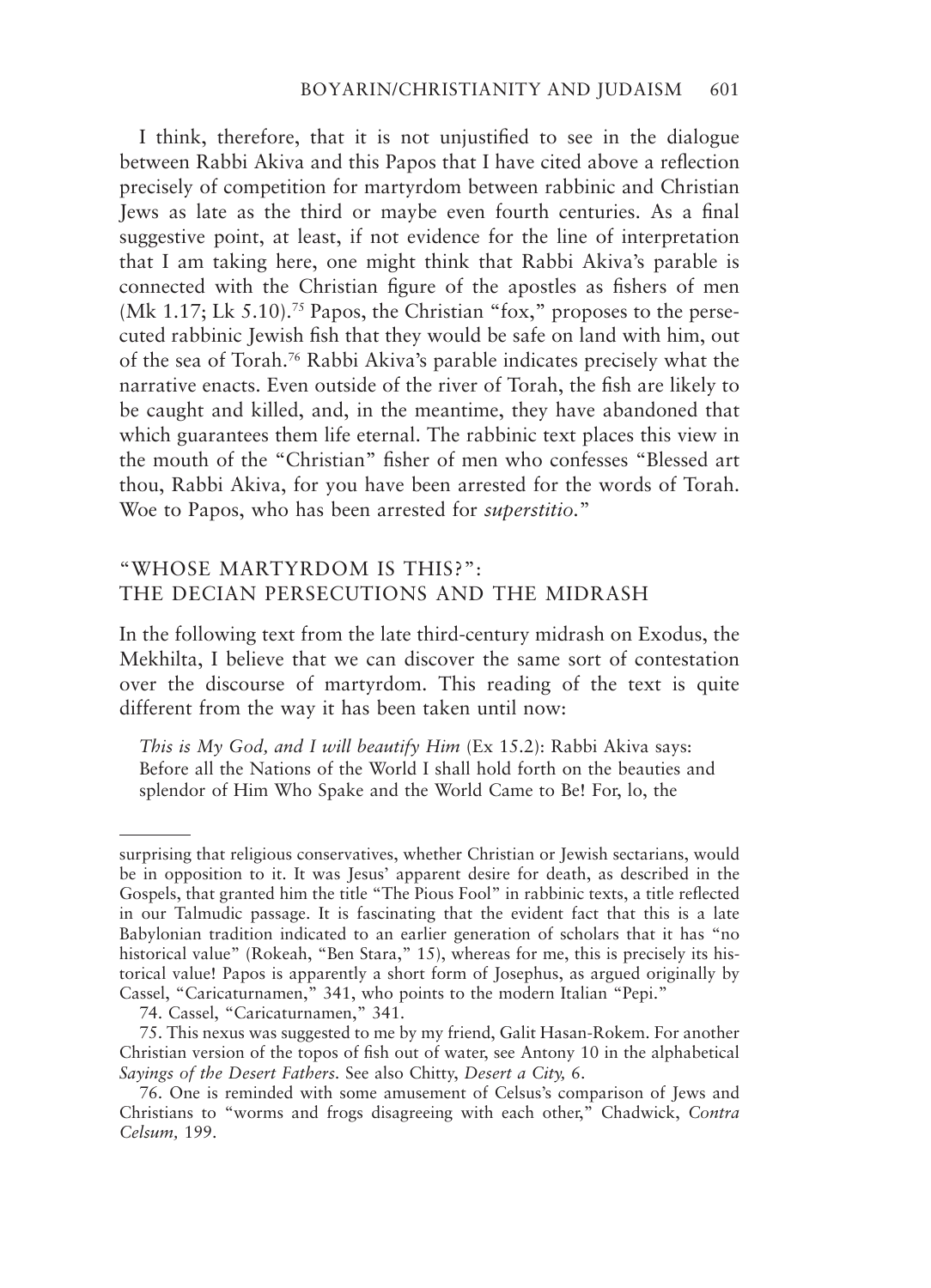Nations of the World keep asking Israel, "What is thy Beloved more than another beloved, O most beautiful of women?" (Song 5.9), that for His sake you die, for His sake you are slain, as it is said, We have loved you unto death, ('*ad mwt*) "for thus do the maidens ('*almwt*) love Thee" (Song 1.3)—and it is said, "for Your sake we have been killed all the day" (Ps 44.23). You are beautiful, you are heroes, come merge with us!

Israel describes the beauty of her God in response to an initial Gentile approach to the Jews to merge with them. The Gentiles cannot understand who this God is that for him the Jews are willing to be killed all the day. Israel replies in a response suffused with the eroticism of the Song of Songs:

But Israel reply to the Nations of the World: Do you know Him? Let us tell you a little of His Glory: "My beloved is white and ruddy, braver than ten thousand. His head is purest gold; his hair is curls as black as a raven. His eyes are like doves by springs of water, bathed in milk, fitly set. His cheeks are like perfumed gardens, yielding fragrance. . . . His palate is sweetmeats and He is altogether desirable; this is my beloved and this is my friend, O daughters of Jerusalem." (Song 5.10ff.)

At this point, hearing all of this praise and of the beauty of the divine lover, the Gentiles wish now to join Israel instead:

And when the Nations of the World hear all of this praise, they say to Israel, Let us go along with you, as it is said, "Whither is thy Beloved gone, O thou fairest among women? Whither hath thy Beloved turned, that we may seek Him with thee?" (Song 6.1)

But Israel reply to the Nations of the World: You have no part of Him; on the contrary, "My beloved is mine, and I am His; I am my Beloved's, and He is mine; He feedeth among the Lilies." (Song 2.16 and  $6.3$ )<sup>77</sup>

This text signals its connection with martyrdom in several ways. First of all, explicitly: the question that the Jews are asked is why are you willing to die for your God, and the verse of the Psalm that is cited, "For your sake we are killed all the day," is a topos of Talmudic martyrologies.78

77. I have generally followed here the elegant translation of Judah Goldin, ed. and trans., *The Song at the Sea: Being a Commentary on a Commentary in Two Parts* (New Haven: Yale University Press, 1971), 115–17, only modifying it where my manuscripts have a better reading.

78. In addition to the texts cited here, see TB Gittin 57b, where the account of the mother and her seven sons is introduced by this verse and, in addition, where it provides the link to a previous martyr story in the same passage in which the same verse was quoted. The verse is also cited in Eikha Rabba 1.16. For discussion see Doran, "The Martyr," 193.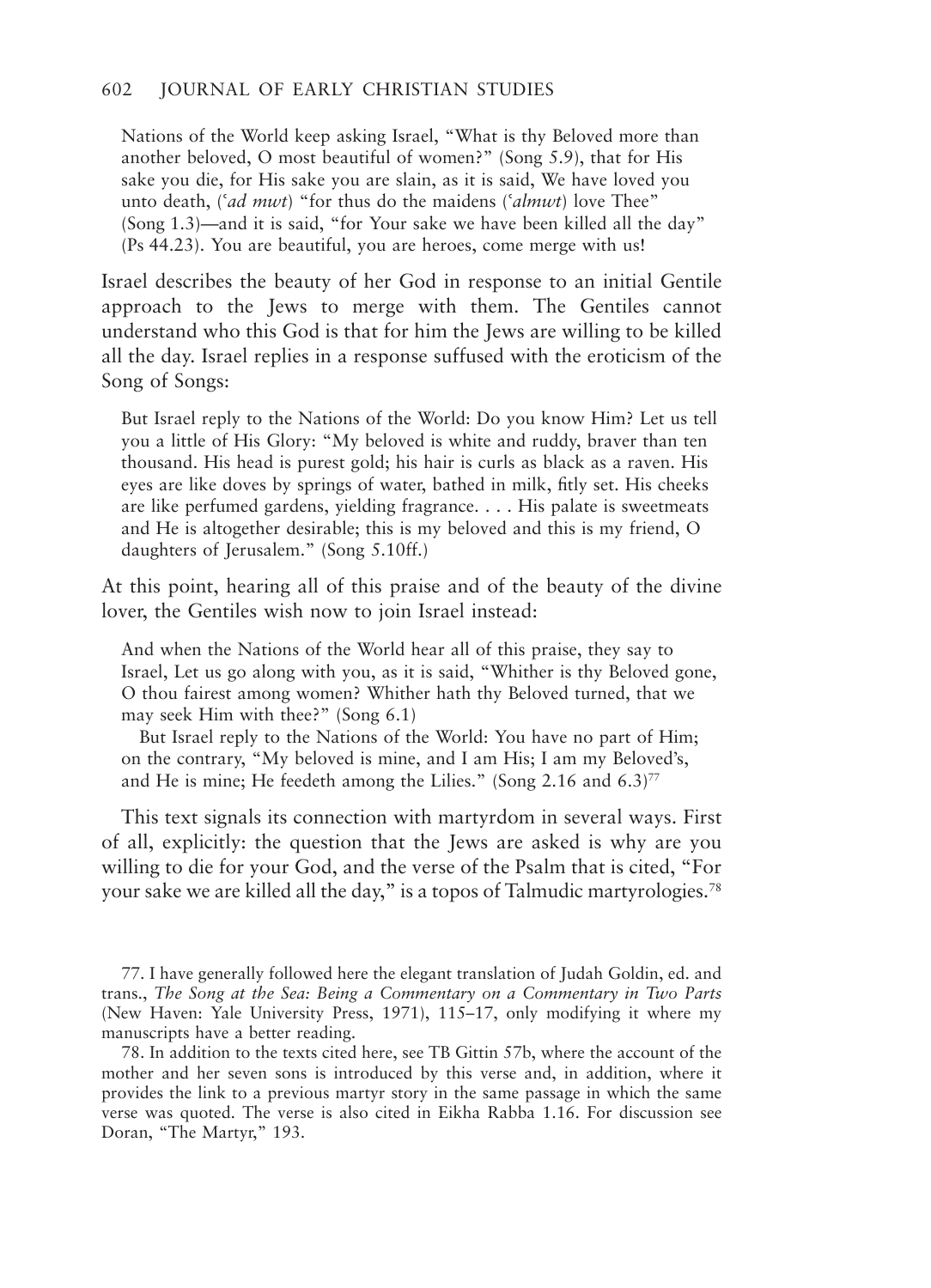Secondly, intertextually: Rabbi Akiva himself is the prototypical Jewish martyr. This is brought out beautifully in an otherwise curious but nevertheless insightful scholarly comment from the previous generation: "Rabbi Akiva himself stated on the scriptural words, 'He is my God and I will praise Him (*Exod.xv.*2)': I shall speak of the splendour. . . . The biblical phrase 'my Beloved is white and red' *alludes to the ecstatic vision* which was given to the martyrs in the days of their torments, and at the hour when they gave up their ghost."79 The oddness of this interpretation is, of course, that it positivistically attributes the text to Rabbi Akiva himself. Since, however, Rabbi Akiva was the first of the martyrs of his time,<sup>80</sup> he could hardly have expounded upon the ecstatic vision which those martyrs beheld. The comment may nevertheless be recuperated for its insight, because it is virtually certain that it was not Rabbi Akiva himself who authored the text. Instead, then, of a problematic "historical text," we have, therefore, a semifictionalized representation (a pseudautobiography) that does allude to the ecstatic visions of dying martyrs and attributes them to Rabbi Akiva as the prototype.<sup>81</sup> Given, then, that this text is a portrayal of a martyrology, the similarity with the Christian martyrologies of the same period becomes striking. Rabbi Akiva is privy to a vision indeed. This vision, moreover, renders him and (by metaphorical extension) the whole martyred People of Israel brides of God female, desiring subjects who render their desire in graphic description of the body of the desired divine male.82 Precisely because the desired object

79. Yitzhaq Baer, "Israel, the Christian Church, and the Roman Empire from the Time of Septimius Severus to the Edict of Toleration of A.D. 313," in *Studies in History,* eds. Alexander Fuks and Israel Halpern, Scripta Hierosolymitana, vol. 7 (Jerusalem: Magnes Press, 1961), 82.

80. "And when Rabbi Akiva was executed in Caesaria, the news reached Rabbi Yehudah ben Baba and Rabbi Haninah ben Teradion. They rose and girded their loins with sackcloth. . . . In a short time from now, no place will be found in Palestine where bodies of the slain will not be thrown" (Semahot, VIII, 9). This is an obviously very late text and I am only citing it as evidence for the *traditional* status of Rabbi Akiva's being the first of the martyrs.

81. We are, of course, immediately reminded of the vision of the about-to-die Stephen in Acts 7.58.

82. For discussions of gender shift in the direction of male to female in antiquity, see Elizabeth A. Clark, "Sex, Shame, and Rhetoric: En-Gendering Early Christian Ethics," *JAAR* 59 (1991): 221–45; Verna E. F. Harrison, "Receptacle Imagery in St. Gregory of Nyssa's Anthropology," *Studia Patristica* 22 (1989): 23–27; eadem, "A Gender Reversal in Gregory of Nyssa's First Homily on the Song of Songs," *Studia* Patristica 27 (1993): 34-38; Daniel Boyarin, "This We Know to Be the Carnal Israel': Circumcision and the Erotic Life of God and Israel," *Critical Inquiry* 18 (1992): 474–506. Note that even in the "original" Song of Songs, itself, that is, not as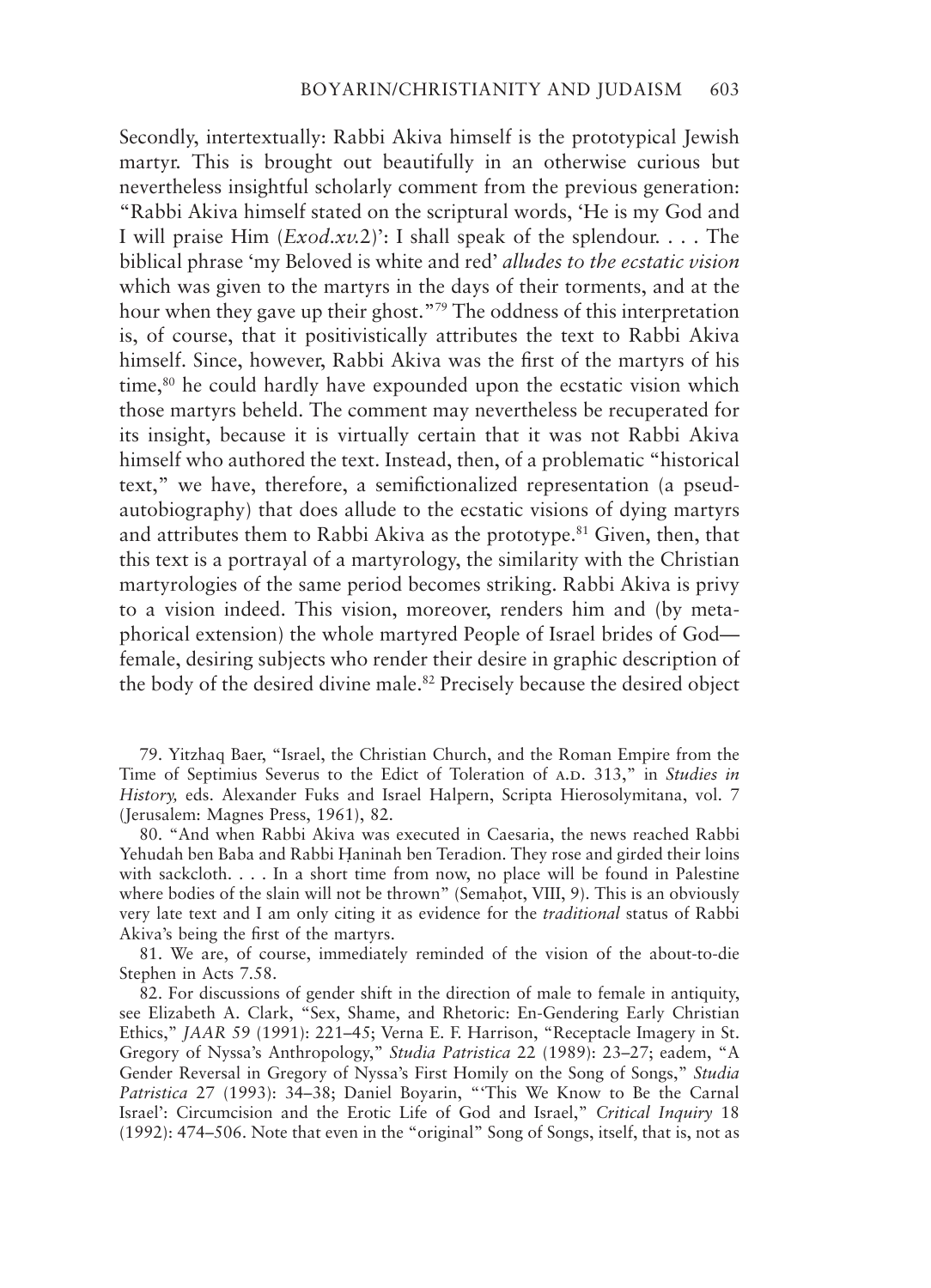is male, within the normative heterosexuality of the text, the desiring subject is gendered female, whatever her sex. In other words, the martyr is bride of God, here as in the stories of Eulalia or Agnes.<sup>83</sup>

 Elizabeth Castelli has presented a critical feminist description of these martyrologies in some detail and has uncovered certain phenomena that emblematize them. First of all, there is the explicit thematization of sight that is the center of Castelli's argument.<sup>84</sup> One of the striking features of both Christian and Jewish martyrologies is the visual eroticism of the experience as represented by the texts.<sup>85</sup> Secondly, there is the collapsing of time that the martyrdom text enacts. Castelli has elegantly identified "a desire to situate contemporary readers/hearers in continuous relation to events of the distant and more recent past in which divine activity has touched human existence directly. The writer promises that the text will create an intimacy between those who suffered, those who were direct witnesses to that suffering, and those who hear or read about it all later. The writing is about bringing the reader into the event, and situating that event within a continuous historical passage."86 Peter Brown refers to this as time being "concertinaed" at a martyr's shrine.<sup>87</sup> Third, there is a kind of gender-bending in martyrologies of Late Antiquity.<sup>88</sup> The midrash, then, has powerful similarities to the martyrologies discussed by Castelli. First, there is the obvious and explicit eroticism of the experience of

86. Castelli, *Visions and Voyeurism,* 9.

87. Brown, *Cult,* 81: "[T]he hagiographer was recording the moments when the seemingly extinct past and the unimaginably distant future had pressed into the present." See also Daniel Boyarin, "Midrash and Martyrdom," which explicitly treats the collapse of time in the martyrology and in the midrash.

88. Both Castelli, *Visions and Voyeurism,* 16–17, and Burrus, "Reading Agnes," make the point that the martyr texts first pose a vision of gender-reversal that offers autonomy to the female and then replace her ambiguously within conventional gendered roles.

midrashically or allegorically read, this passage is an eloquent representation of female, ocular desire. To be sure, the desiring female is caught and beaten by the guardians of the city, but the text seems to be "on her side," and thus to be protesting the denial of desiring eyes to women, just as it is at the end of the Song when her brothers punish her. For an excellent reading of the representation of female desire in the Song of Songs, see Ilana Pardes, *Countertraditions in the Bible: A Feminist Approach* (Cambridge: Harvard University Press, 1992), 118–43.

<sup>83.</sup> Virginia Burrus, "Reading Agnes: The Rhetoric of Gender in Ambrose and Prudentius," *JECS* 3 (1995): 25–46.

<sup>84.</sup> Castelli, *Visions and Voyeurism,* 2.

<sup>85.</sup> Jacqueline Amat, *Songes et visions: L'au-delà dans la littérature latine tardive* (Paris: Études Augustiniennes, 1985), 67; K. Holl, "Die Vorstellung vom Märtyrer un die Märtyrer-Akte in ihrer geschichtlichen Entwicklung," in *Gesammelte Aufsätze Zur Kirchengeschichte,* vol. II: *Der Osten* (Tübingen, 1928), 68–102.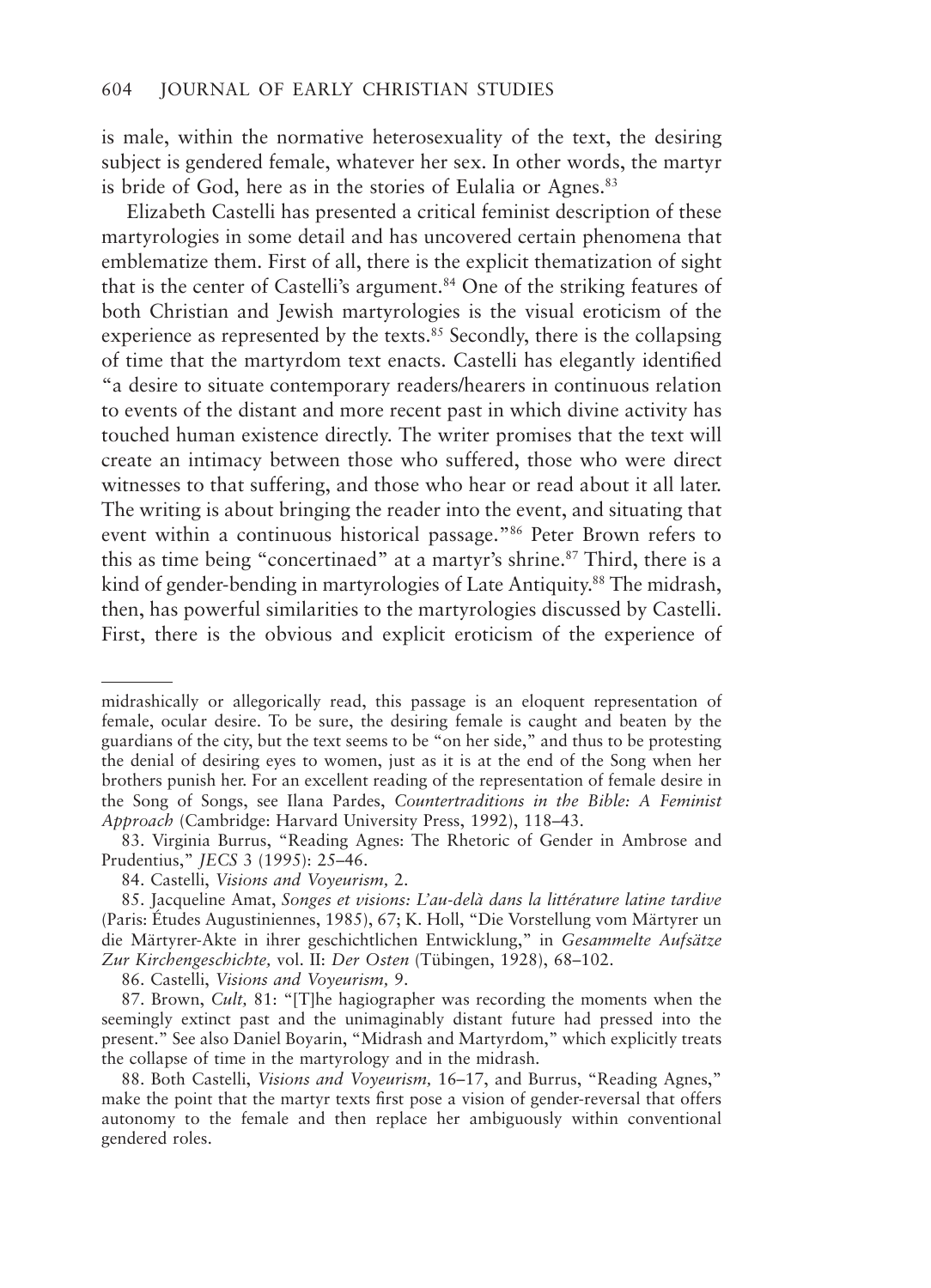death projected for the martyr. In our midrashic text, this is made palpable through the use of the Song of Songs as its dominant intertext. Secondly, and equally striking, the midrash reproduces too that which Castelli remarks as the explicit intent of the writers of martyrologies to render possible for readers to experience the erotic intimacy with God, now lost, that the martyrs had, as well as a prophetic or apocalyptic moment also.<sup>89</sup> Third, there is the translation of Israel and its male mystics and religious adepts as desiring female virgins.

## RABBI AKIVA AND THE INVENTION OF JEWISH MARTYROLOGY

The extant *acta* of Rabbi Akiva himself are indicative of a turn in rabbinic martyrology taking place just about the time of the central focus of these investigations, the fourth century. I begin with the continuation of the Babylonian Talmudic narrative that I cited above of the arrest of Rabbi Akiva:

In the hour that they took Rabbi Akiva out [to be executed], his disciples said to him, "Our teacher, so far [i.e., Is this necessary?]?" He said to then, "All of my life I was troubled by this verse, 'And thou shalt love the Lord with all thy soul'—even though he takes your soul, and I said, when will it come to my hand that I may fulfill it? Now it is come to my hand, shall I not fulfill it?" (Babylonian Talmud, Berakhot 61b)<sup>90</sup>

89. Castelli, *Visions and Voyeurism,* 11, 14. In my earlier discussion of this text: Daniel Boyarin, *Intertextuality and the Reading of Midrash* (Bloomington: Indiana University Press, 1990), 119–24, esp. 124, I had made this precise argument for the Jewish martyrologies without knowing anything at the time about the Christian texts. In the *Passion of Perpetua and Felicitas,* the author writes: "that which we have heard and have touched with our hands we proclaim also to you so those of you that were witnesses may recall the glory of the Lord and those that now learn of it through hearing may have fellowship with the holy martyrs and, through them, with the Lord Christ Jesus," Musurillo, *Acts of the Christian Martyrs,* 107–9. As Castelli so tellingly sums it up, "The recounting of Perpetua's (and Saturus's) visions, and the eventual martyrdoms of all in their party, are framed by a desire to situate contemporary readers/hearers in continuous relation to events of the distant and more recent past in which divine activity has touched human existence directly" (*Visions and Voyeurism,* 9). This is an exact parallel to the strategies of the midrashic martyrology which are to perform a collapse of time enabling the hearers of the text to see and experience that which the martyr experienced of erotic connection with God. In the midrashic text, this is thematized via the verse of Psalms, "that which we have heard, we have seen" [Ps 48.9].

90. Some of the material in the following paragraphs has been adopted (and significantly adapted) from Daniel Boyarin, *Intertextuality,* 125–28; Daniel Boyarin, "Midrash and Martyrdom."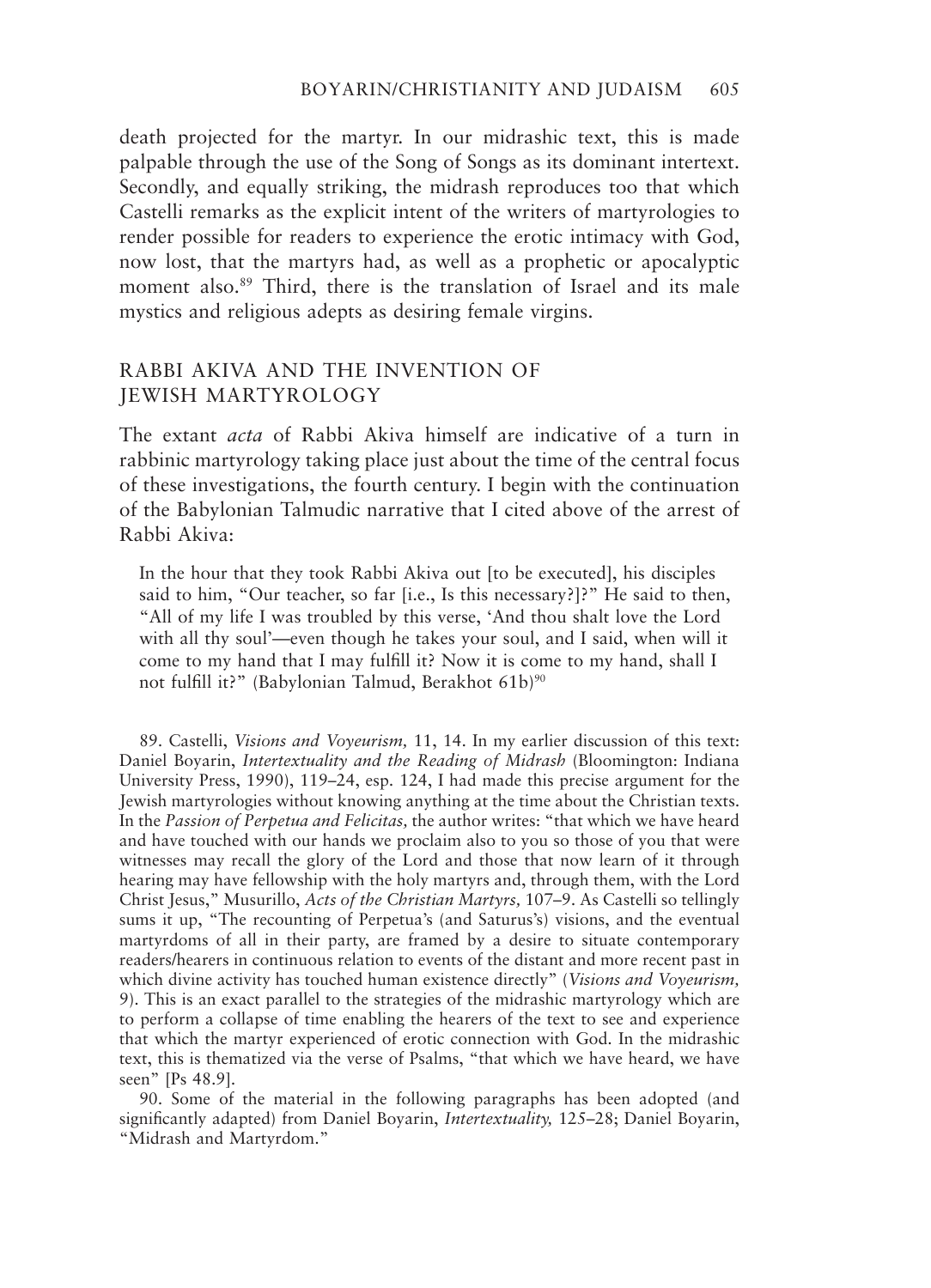The ideology of death as the necessary fulfillment of the love of God appears often in texts contemporary with the midrashic text. Thus we read in a halakhic text of the period: "And thou shalt love the Lord with all thy soul: [This means] even when he takes your soul, and so it says, 'For your sake we have been killed all of the day.'"91 This text is particularly significant, because it brings into the textual complex the exact same verse of Psalms which seems so intrusive in the midrash of Rabbi Akiva: "For your sake, we have been killed." It seems that while we cannot speak of any precise historical background which determines the midrash, we can grasp hold in it of a very crucial cultural moment—common to late antique rabbinic and Christian Jews—the moment of the creation of the idea of martyrdom as a positive religious value per se. True, in the past also there was a concept of martyrdom, but it was very different from this one. The former model was that of the Hasmonean period, in which the martyr refuses to violate his or her religious integrity and is executed for this refusal; now we find martyrdom being actively sought as the only possible fulfillment of a spiritual need and a spiritual requirement. To put this in more classical Jewish terminology: In the past martyrs refused to violate a negative commandment (to worship idols); in the present, they are fulfilling through their deaths a positive one (to love God).<sup>92</sup> This text then certainly gives the lie to Frend's ratio that "the Jew might accept death rather than deny the Law. The Christian gave thanks that he had been offered the chance of martyrdom."93 Frend can only make such a

91. Louis Finkelstein, ed., *Sifre on Deuteronomy* (1939; reprint, New York: The Jewish Theological Seminary of America, 1969), 6:5.

92. For the differences, see Moshe David Herr, "Persecutions and Martyrdom in Hadrian's Days," in *Studies in History,* eds. David Asheri and Israel Shatzman, Scripta Hierosolymitana, vol. 23 (Jerusalem: Magnes Press, 1972), 104–5. As Herr makes clear, in I Maccabees, we find "the diametric opposite of a martyr-consciousness" (n. 66). Even in II and to a lesser extent in IV Maccabees, the models are more of the noble death, like that of Socrates or Antigone (n. 69), certainly one of the tributaries of the river that becomes late antique martyrdom, than the truly theologized and eroticized forms that we find later among both Christians and rabbinic Jews. This is entirely consistent with the picture that I am drawing here of a common history of cultural development. Herr, one of the most established of Hebrew University historians of the old school, is not too far from Bowersock in some respects. Thus, he writes, "The martyr consciousness evoked no real echo among Jews in Palestine. . . . On the other hand, a martyr-consciousness became increasingly prevalent among the gentile nations, and was especially frequent both as a phenomenon in real life and as a conscious attitude and ideal among the philosophers and seekers of libertas at Rome and the provinces," Herr, "Persecutions and Martyrdom in Hadrian's Days," 105–6.

93. Frend, *Martyrdom and Persecution,* 99. Our text is more likely to suggest support for Bowersock's chronological reconstructions with respect to this aspect of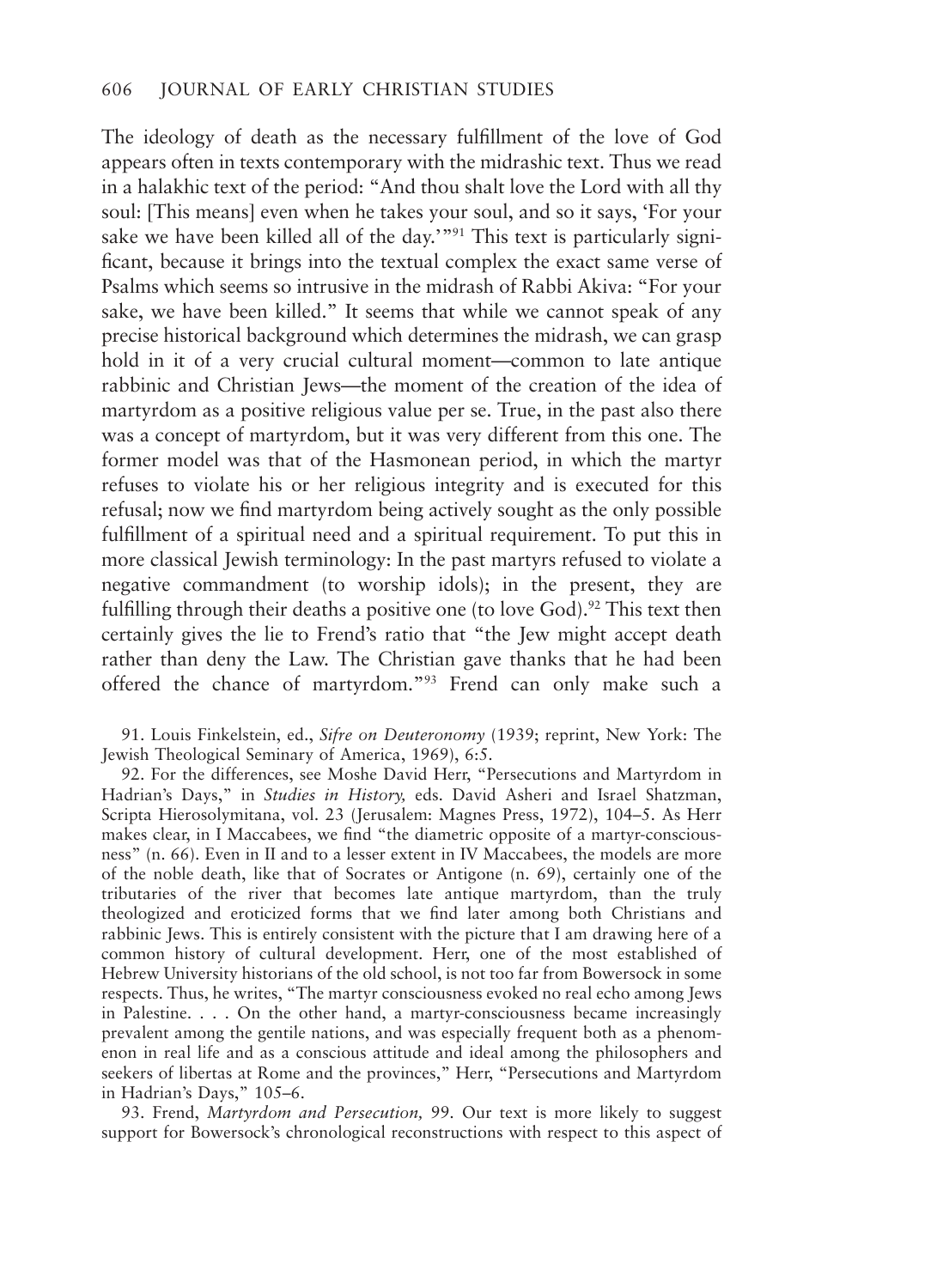statement precisely because for him "the Jew" is a creature that no longer exists in Late Antiquity.

The astounding thing is that we can almost actually catch this transition happening in our texts: "When Rabbi Akiva died a martyr's death, a verse from the Song of Songs was applied to him, 'Yehoshua ben Yonathan used to say of those executed by the wicked Turnus Rufus. They have loved thee much more than the former saints, "sincerely they have loved thee.""" There were, indeed, saints in former times, that is, those who were willing to die for the faith, so why have Rabbi Akiva and his fellows "loved thee much more than the former saints"? I would claim that this is because they died with joy, with a conviction not only that their deaths were necessary, but that they were the highest of spiritual experiences. Another way of saying this would be to spotlight the eroticism of these texts. They are all about love, about dying for God. The new in martyrology is the eroticization of death for God, the representation of martyrdom as consummation of love; and it was new, it seems, for both Christians and Jews.

This transition is identifiable in the parallel story of Rabbi Akiva's martyrdom in the Palestinian Talmud:

Rabbi Akiva was being judged before the wicked Tunius Rufus. The time for the reading of the "Shema" ["Hear O Israel", which includes the verse, "Thou shalt love the Lord with all they soul!"] arrived. He began to recite it and smile. He said to him, "Old man, old man: either you are deaf, or you make light of suffering." He said, "May the soul of that man expire! Neither am I deaf, nor do I make light of suffering, but all of my life I have read the verse, 'And thou shalt love the Lord, thy God with all your heart, and with all your soul, and with all your property.' I have loved him with all my heart, and I have loved him with all my property, *but until now, I did not know how to love him with all my soul.* But now that the opportunity of loving him with all my soul has come to me, and it is the time of the recital of the 'Shema'', and I was not deterred from it, therefore, *I recite, and therefore I smile.*" (Palestinian Talmud, Berakhot 9.5)<sup>94</sup>

the discourse of martyrdom. But for Frend, who considers Macabees an example of "late Judaism," anything that Jews are doing by the fourth century just doesn't exist. See previous note.

<sup>94.</sup> On this text, see Saul Lieberman, "On Persecution of the Jewish Religion," in Hebrew in *Salo Wittmayer Baron Jubilee Volume: Hebrew Section* (Jerusalem: American Academy for Jewish Research, 1974), 222–23. Compare also the following:

Abba Moses the Ethiopian himself would say, "If we keep the commandments of our fathers, I stand your surety before God that no barbarians come here. But if we do not keep them, this place must be laid desolate." The day came when the brethren were sitting with him, and he said, "To-day barbarians are coming to Scetis: but rise up and flee."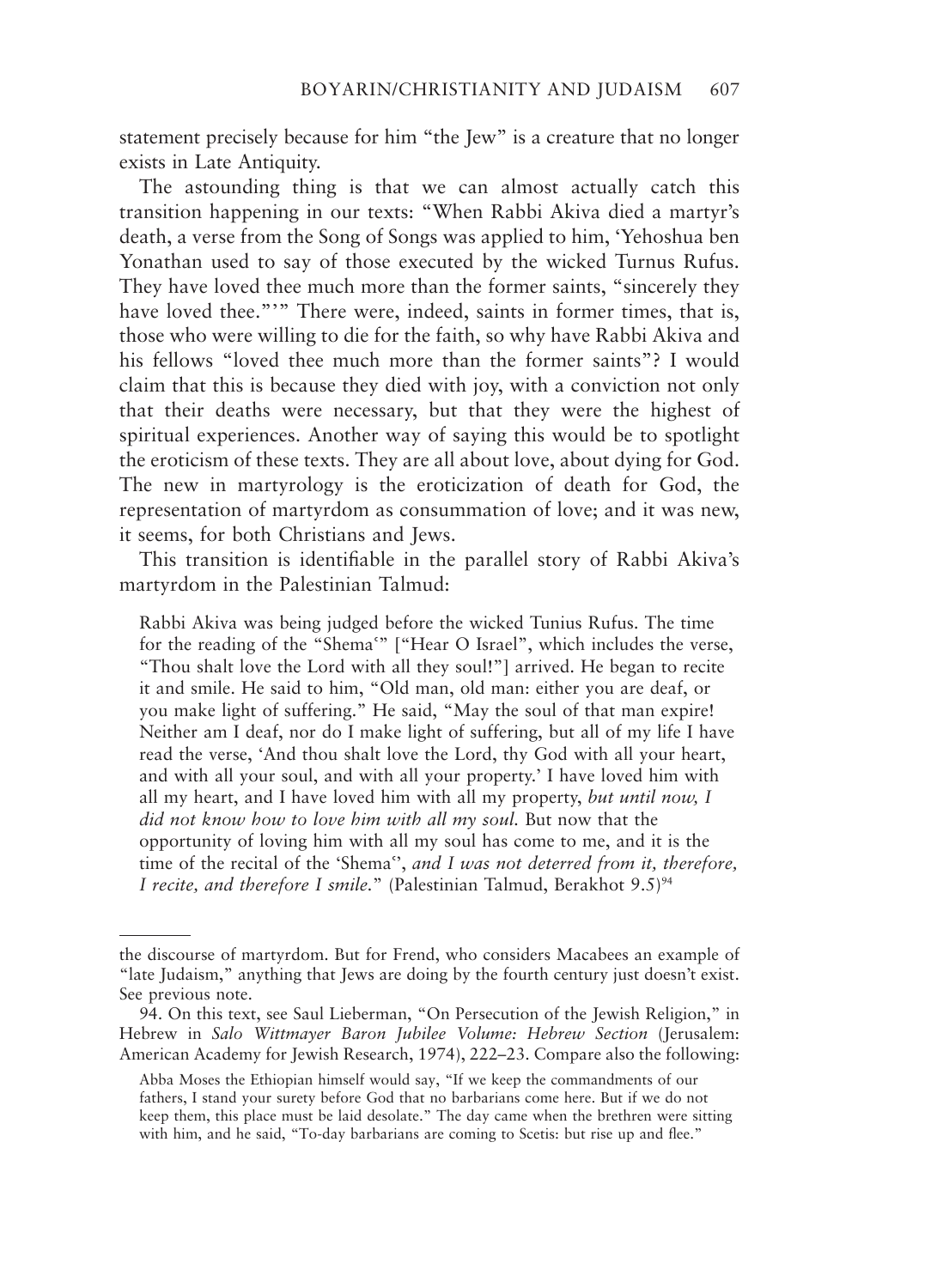In this text, we catch Rabbi Akiva in the act, as it were, of discovering that dying is the way to fulfill the commandment of loving God.95 Like the nearly contemporary Sabina, Akiva smiles at the prospect of being martyred. There also, the temple warden was nonplussed and asked, "You are laughing?"96 There *is,* after all, something very "Roman" in this laugh of the martyr: "'How exalted his spirit!' Cicero exclaims at Theramenes' ability to jest while drinking the fatal poison," but how different the explanation for that laugh, the story that is told about it.

Furthermore, we find here the innovation of the deep connection between the reading of the *Shema*<sup>'</sup>, the "Unification of God's Name," with martyrdom. I would suggest reading the "unification of the Name" at the moment of death as the functional equivalent of the final declaration of the Christian martyr: "I am a Christian," just before her or his death. Ekkehard Mühlenberg has written that "[t]he public identification with the Christian name is the last word, followed by death."97 Similarly, we could say that the public identification with the words "The Name is One" is the last word, followed by death. In other words, a transformation has taken place in which it is no longer the facts of Jewish observance, teaching of Torah, alleged *maleficium,* violation of the *lex Cornelia de sicariis* that are at issue, but, just as in the Christian martyrologies, "[i]t is not special laws or the life styles of the Christian existence, but . . . the belonging to the one God, and that excludes the claims of any other powers." The crucial function of this transformation is that it is this moment which most completely serves to enable the martyrology to serve the production of "group identity and selfdefinition. . . . The confession 'I am a Christian' binds the martyr with all Christians everywhere,"98 and so also the confession, "Hear O Israel, the Lord, our God, the Lord is One" binds the martyr with all Jews everywhere. This element in the development of both Christian and

They say, "Then are you not fleeing Abba?" *He answered, "For so many years have I been looking forward to this day, that the words of the Master Christ might be fulfilled which he spake, 'All who take the sword shall die by the sword.'"* (Alphabetical Collection, Moses 10; cited by Chitty, *Desert a City,* 60–61).

I hardly deny, of course, the significant differences between the stories, but I find compelling the parallel of a reference to many years of waiting to see a Scripture fulfilled and then accepting danger and suffering with pleasure because of this completion.

<sup>95.</sup> See Fischel, "Martyr and Prophet," 366.

<sup>96.</sup> Bowersock, *Martyrdom and Rome,* 59–60.

<sup>97.</sup> Mühlenberg, "Martyr's Death," 89.

<sup>98.</sup> Lieu, *Image & Reality,* 82–83.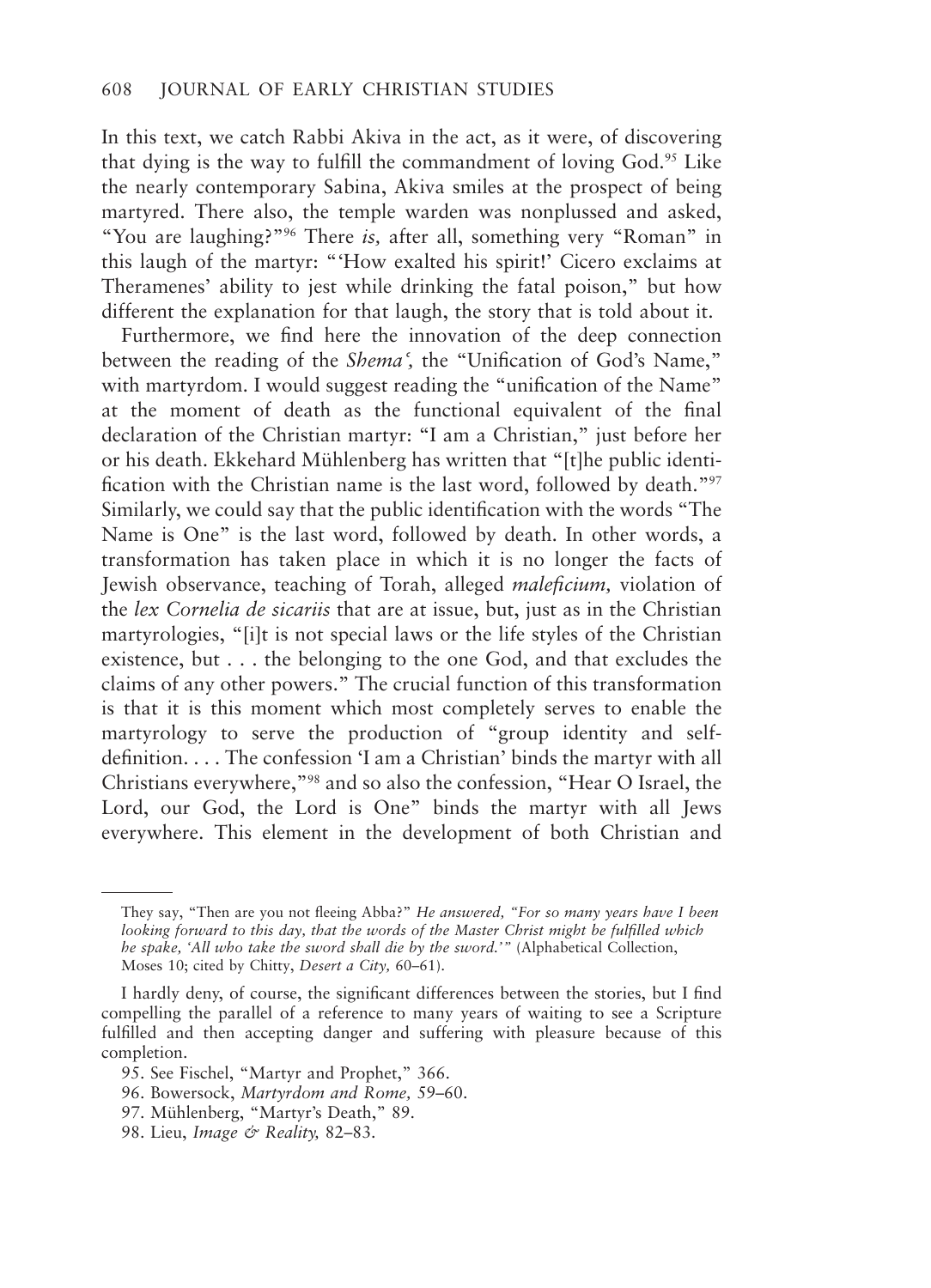Jewish martyrology is most critical in producing the moment of identification with the martyr, even, and especially, for those communicants who are themselves no longer in a situation of persecution. In other words, this new component serves in the production of a "cult of martyrs" as a fundamental formative constituent in the making of the "new" religions of Christianity and rabbinic Judaism, and we observe then eminent structural and theological parallelism between the developing genre of Christian and of Jewish martyrologies of the second, third, and fourth centuries.

The two Talmudic narratives are then not two different accounts of the same event, the martyrdom of Rabbi Akiva, but of two historically distinct states in Jewish religious history. The two Talmuds tell the story of the making of a new Jewish martyrology. Was this cultural event, however, earlier or later than the nearly identical one that was taking place in the Christian orbit? Scholars of the historical-philological school of The Science of Judaism have read our Mekhiltan text as a reflection of events that took place in the time of its speaker, Rabbi Akiva, who died a martyr's death a few decades before the martyrdom of Polycarp. Thus, the leading scholar of rabbinic thought, E. E. Urbach, argues with regard to our text, "Hadrian's decrees and the *consequent facts* of martyrdom as the supreme expression of the Jew's love for his Creator gave rise to interpretations that discovered in Canticles allusions to Jewish martyrology and the to the uniqueness of Israel among the nations of the world. Rabbi Akiva already expounded, 'I shall hold forth.'"99 Similarly, the historian Yizhak Baer argued in a text that I have already cited that "Rabbi Akiva himself stated on the scriptural words, 'He is my God and I will praise Him (*Exod.xv.*2)': I shall speak of the splendour. . . . The biblical phrase 'my Beloved is white and red' *alludes to the ecstatic vision* which was given to the martyrs in the days of their torments, and at the hour when they gave up their ghost."<sup>100</sup> Most trenchantly, historian Gedaliah Alon remarks that "I do not think this homily can be assigned to the time of the Hadrianic persecution following the Bar Kokhba War. This was scarcely a time to arouse 'envy' of the Jews among the pagans. Apart from that, we have no quotations from Rabbi Akiva for the post-Revolt period, even though we do have a story about a communication from him in prison before his execution by the Romans. It seems more

<sup>99.</sup> Ephraim Elimelech Urbach, "The Homiletical Interpretations of the Sages and the Exposition of Origen on Canticles, and the Jewish-Christian Disputation," *Scripta Hiersolymitana* 22 (1971): 250, emphasis added.

<sup>100.</sup> Baer, "Israel and the Church," 82.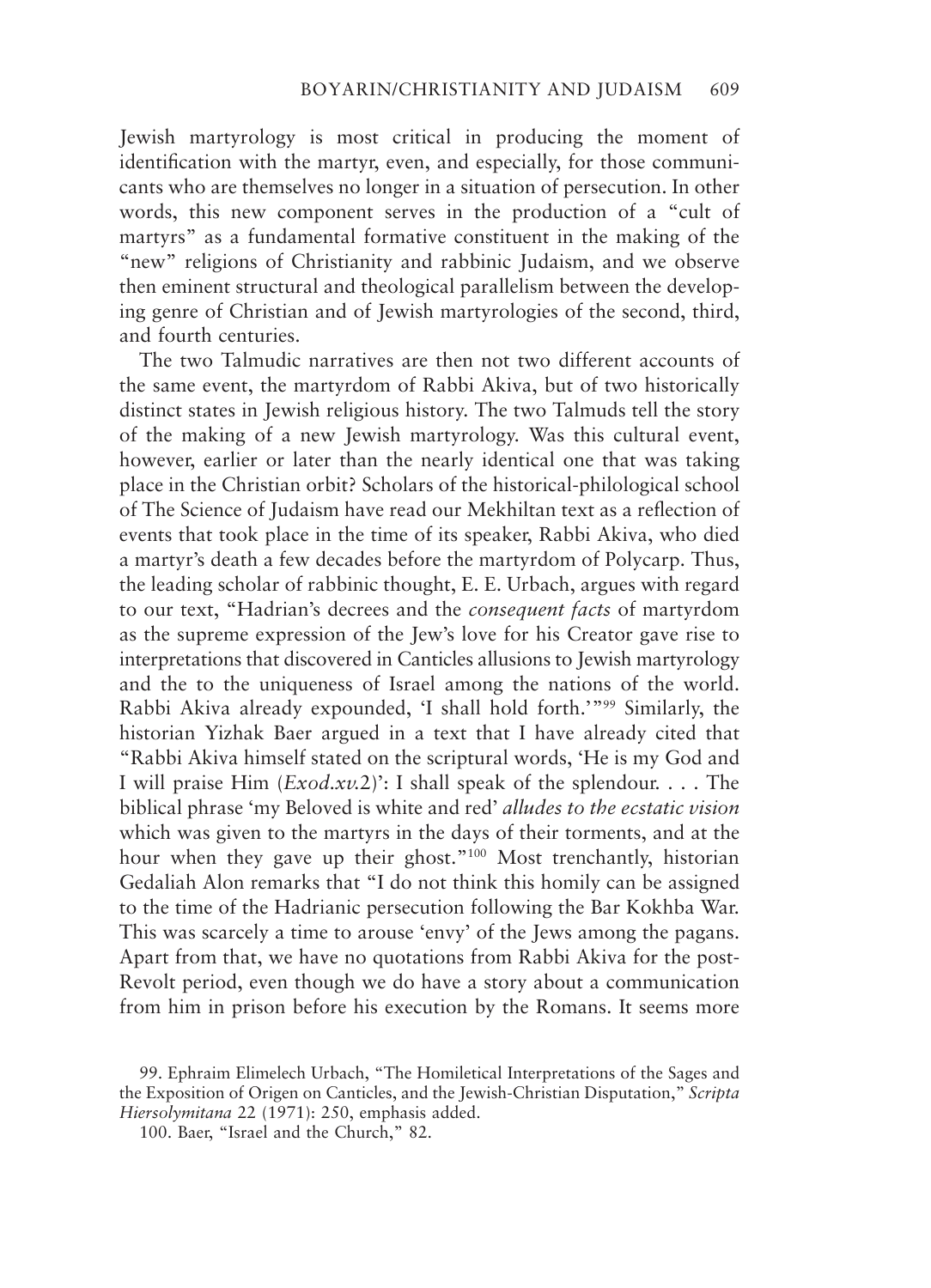likely that the present passage echoes memories of the days following the Destruction of the Temple, or of the 'War of Quietus'. I would opt for the latter possibility here."<sup>101</sup> Now, if we were to take seriously these historical judgments, then, of course, Bowersock's argument would simply, positivistically, be wrong, because the martyrdom of the "real" Rabbi Akiva was earlier than that of Polycarp, the first of the new Christian martyrs. However, Alon's very embarrassment in looking for a moment in which Jews are being persecuted en masse and also so-called pagans wish to convert in numbers is indicative of the difficulty of this approach to reading the text. The final act of historiographical desperation was, it seems, committed by Moshe David Herr, who writes of this passage, "The remarks must have been made just before the Bar Kokhba rebellion and the subsequent decrees of persecutions. After the rebellion, it would no longer have been possible for gentiles to observe: 'You are pleasing, you are mighty . . .' On the contrary, . . . . the failure of the rebellion was interpreted as the failure of Judaism and its God. As a result, mass proselytizing activity ceased. The mention of dying and killing does not refer to suffering the penalty of death for *Kiddush Hashem*—to sanctify God's name, but to all persons who accept the yoke of the Kingdom of Heaven."102 Herr's necessity to distort the meaning of "for him you are being killed all the day" into a form of "white martyrdom" speaks as loudly as a trumpet. In my view, Alon, Herr, and all of the other historians are looking in the wrong place for a historical context for this text as long as they are looking at the lifetime of Rabbi Akiva and seeking there historical persecutions and mass conversions of pagans.

I find it much more plausible to assume that "the nations of the world" in Rabbi Akiva's midrash refers to Christians and not to pagans at all. The context is not the early second century and the life of Rabbi Akiva, but the third when the text was probably produced, and Rabbi Akiva is an icon here. This is not to say that the matter was invented then out of whole cloth; Christian martyrology may very well have entered Jewish consciousness as early as the late-second century, but this midrash probably found its form at this time, a time of massive persecution of Christians and development of Christian martyrology. Alternatively, we might find here, as it were, a partial rejoinder on the part of a Jewish text

<sup>101.</sup> Alon, *Jews in Their Land,* 523–24. The "War of Quietus," or "Qitus" in rabbinic sources refers to a minor Jewish revolt under Trajan, E. M. Smallwood, *The Jews Under Roman Rule from Pompey to Diocletian* (Leiden: Brill, 1976), 421–27. See also Eusebius, *Ecclesiastical History,* 105.

<sup>102.</sup> Herr, "Persecutions and Martyrdom in Hadrian's Days," 92.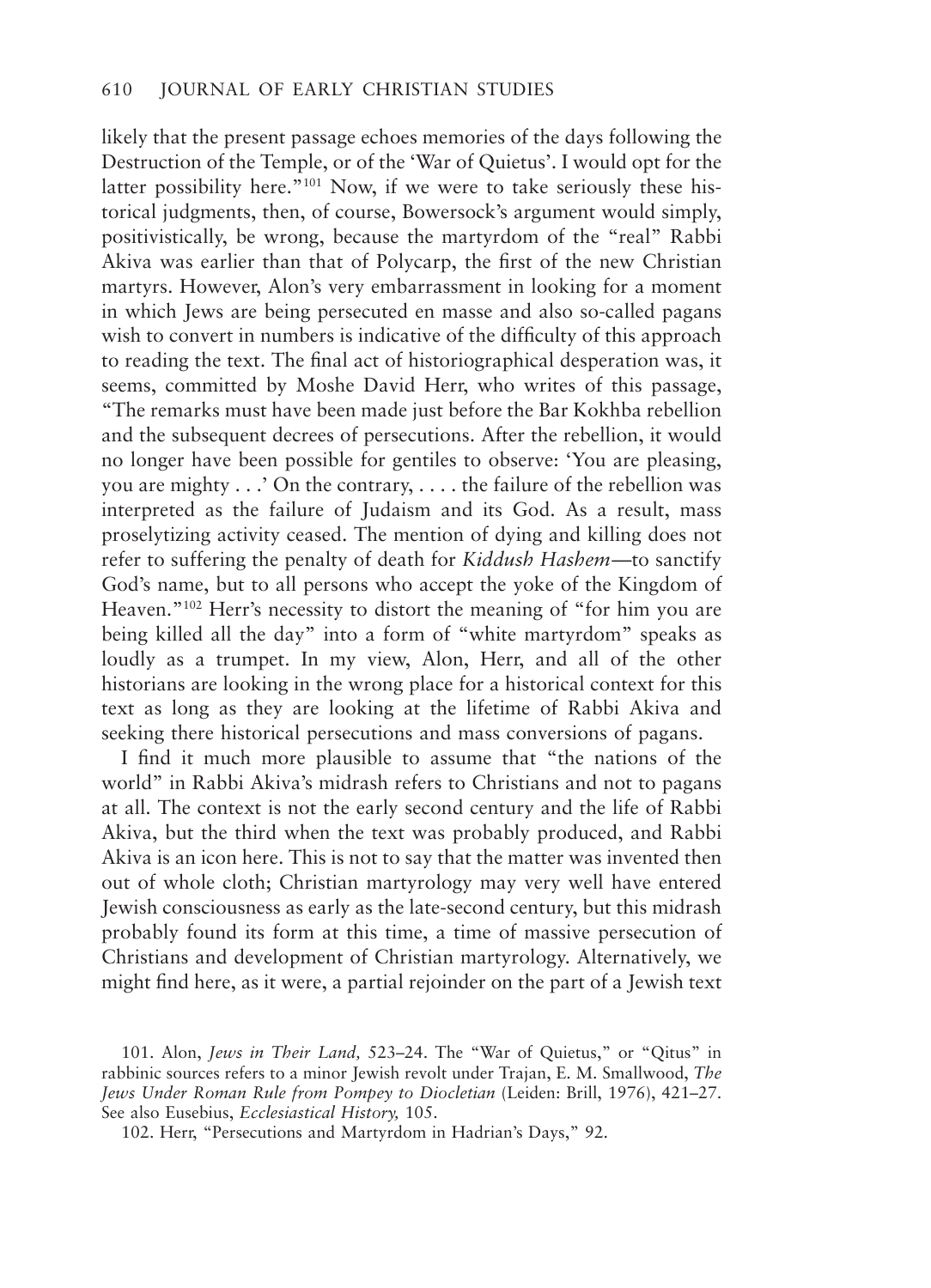to the claims of a Justin Martyr, both in his disputation and in his death. This text is part of a contestation over martyrdom—Whose martyrdom is this anyway?—not about pagans who wanted to convert in spite of martyrdom. This makes much more sense of the ending of the text as well. However ambivalent rabbinic Jews have been over proselytism and conversion to Judaism, there is little evidence, if any, that at any time were sincere converts completely rejected on the grounds that God is exclusively the lover of Israel according to the flesh. However, if the Gentile Christians are claiming that they have a part in him, owing to their experience of martyrdom, then it makes sense—but not inevitably so, see below—that a late antique rabbinic Jewish text might respond: This martyrdom and the experience of divine favor and love that it brings is only for Jews. Martyrdom was taken as a sign of divine grace and favor, and both rabbinic Jews and Christians "contend for the crown."103

## MARTRYDOM AND ROME?

I accept then Bowersock's claim that "the alleged martyrdom of Rabbi Akiva in the second century [is] a retrospective construction of a posterior age, an age substantially later than that of the first Christian martyrdoms."<sup>104</sup> My vigorous dissent from Bowersock's position is this: Where Bowersock projects virtually independent religious communities of Jews and Christians as early as the time of the first martyrs, everything I have said up until now suggests strongly a history of cultural interchange.

If, then, on the one hand, I do not accept naive and positivistic accounts of Jewish martyrdom as having been the source and influence

103. This picture is considerably less irenic than the one painted by Lieberman, for which see below. There is no contradiction necessary, of course, as different texts may have different positions. This explanation is, to my mind, a much more plausible one also to explain the other texts that Baer cites in his paper than his highly questionable hypothesis that Jews were included in the Decian persecutions. For the weakness of the latter, see Lieberman, "Persecution," 235. Herr also understands that "the Sages living and the end of the third and beginning of the fourth century C.E. gave a deeper justification to the ideological basis of the concept of martyrology," but doesn't seems to be able to explain why, in spite of the fact that Lieberman had suggested the answer many years previously.

104. Bowersock, *Martyrdom and Rome,* 9–10. Cf. also Shemuel Safrai, "Martyrdom in the Teachings of the Tannaim," in *Sjaloom,* eds. T. C. de Kruijf and H. v. d. Sandt (Arnhem, 1983), 145–64 and J. W. van Henten, ed., *Die Entstehung der jüdischen Martyrologie* (Leiden: E. J. Brill, 1989).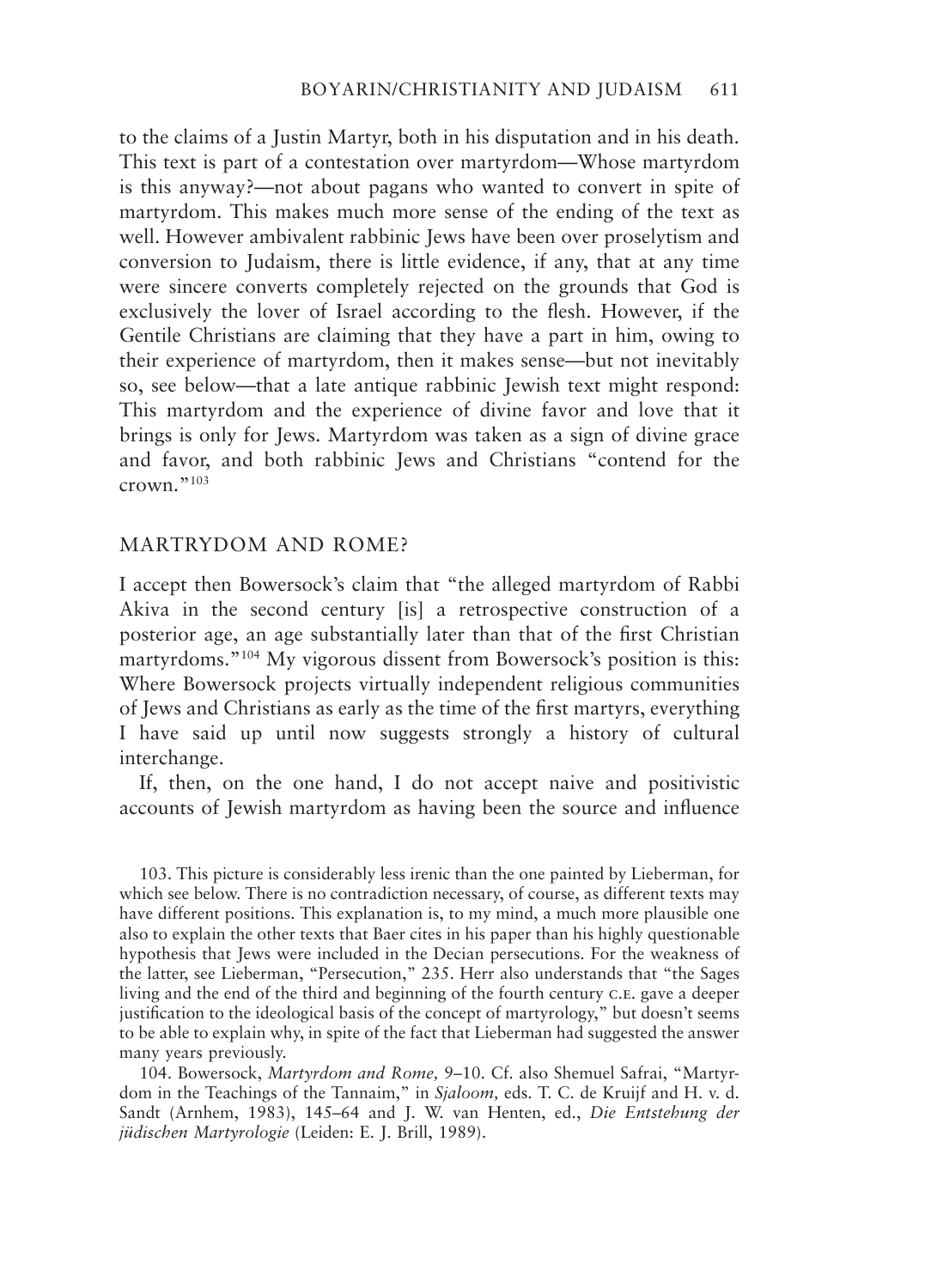upon Christians,<sup>105</sup> neither will I adopt Bowersock's reversed model. Indeed, the very example that he cites, the martyrdom of the mother and her seven sons of IV Maccabees was, I would propose, produced in the same religious atmosphere, the same religious environment, in which figures such as Ignatius and Polycarp lived and breathed, as well (and perhaps even the martyrs of Lyons).106 Thus, Bowersock confidently presumes that "[i]f the two stories in the books of the Maccabees have nothing to do either with the authentic history of the Maccabees or with the lost original text that recounted it, it may be suggested that they have everything to do with the aspirations and literature of the early Christians."107 Absolutely, but they have everything to do with the aspirations and literature of contemporary Jews as well—how could they not?—and this hardly constitutes an argument that Christian "martyrdom had nothing to do with Judaism or with Palestine. It had everything to do with the Graeco-Roman world, its traditions, its language, and its cultural tastes." As Bowersock himself has noted, "When it was written IV Macc. reflected Hellenistic Judaism but hardly Christianity."108 Indeed, for the first- (or even second-) century milieu in which IV Maccabees was produced,<sup>109</sup> the whole distinction makes no sense whatever, any more than would the question of whether James or Peter is a Jew or a Christian. The prodigious similarities between the ethos (and phraseology) of this text and Ignatius' *Letter to the Romans,* the *Martyrium Polycarpi,* and the Letter of the Martyrs of Lyons and Vienne have often been remarked.<sup>110</sup> At the same time, we must remember as well that through the third century and the early fourth, when Christians were being persecuted and killed, Jews were generally not, $111$  and in this sense, then, Bowersock's point holds. It was most plausibly within circles

105. *Pace* Frend, *Martyrdom and Persecution,* 22. Jan Willem van Henten, *Maccabean Martyrs,* 7. But see above, n. 51.

106. See below, n. 110.

107. Bowersock, *Martyrdom and Rome,* 13.

108. Bowersock, *Martyrdom and Rome,* 79.

109. Jan Willem van Henten, *Maccabean Martyrs,* 75–78.

110. Jan Willem van Henten, *Maccabean Martyrs,* 77. See William R. Schoedel, *Ignatius of Antioch,* Hermeneia (Philadelphia: Fortress Press, 1985), 53, 64; Frend, *Martyrdom and Persecution,* 198–99; Othmar Perler, "Das vierter Makkabäerbuch: Ignatius von Antiochien und die ältesten Märtyrerberichte," *Rivista di archeologia cristiana* 25 (1949): 47–72.

111. This is the whole point of Lieberman, "Persecution," strongly countering the very hypothetical and ideologically driven arguments of Baer, "Israel and the Church."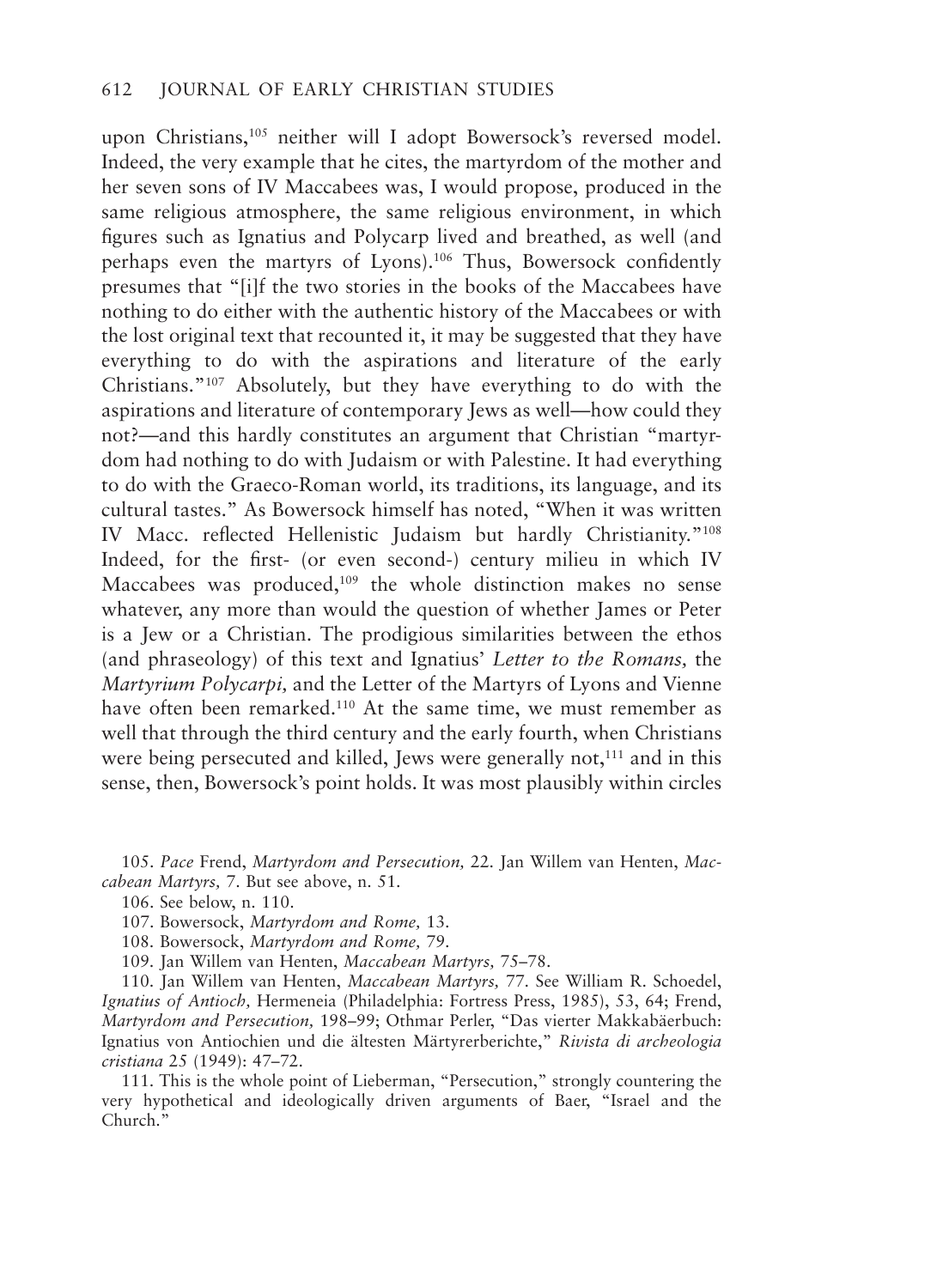in which persecutions were more current memories that martyrology developed, spreading as well to other circles and subgroups of the Judeo-Christian cultural system, including, notably, the Rabbis as a mode of interpreting their own past of persecutions and deaths for the faith. There is, moreover, another reason why we could expect that martyrology would develop more urgently among Christians, namely, the christological impulse itself; there is no doubt that Ignatius conceived of his Christian duty as "being crucified with Christ," and Ignatius was crucially formative for Polycarp as well.<sup>112</sup> Our very story of Rabbi Eli'ezer, escaping martyrdom by convincing the *hegemon* that he was not Christian, demonstrates rabbinic recognition of this fact (whether or not the rest of my interpretation of that story is deemed acceptable), $113$  and, once again, we must emphasize that this story comes from a text edited apparently right in the midst of the Decian persecutions, or soon thereafter. The cultural materials of which martyrdom was made were hardly, however, entirely from outside of the Jewish cultural context, both diachronic and synchronic, and in this sense, I differ from Bowersock's depiction.

Martyrdom as a discourse was shared (and fought over) between rabbinic Judaism and Christianity as these two complexly intertwined religions and social formations were approaching their definitive schism in Eusebius' fourth century. Once again the area of doubt is not as to whether the events of either "martyr's" death were more or less as described in the text, but precisely the details of textualization of those deaths that are most susceptible to alteration as a discourse develops and is transfigured.<sup>114</sup> It is crucial that we take seriously the notion that, while there have always been deaths under oppression, the interpretation and reinterpretation of these deaths as martyrdom is a specific discourse and one that seems to belong much more (speaking conservatively) to Late Antiquity than to the Hellenistic period. The deaths of the Maccabees, the death of Rabbi Akiva, and some early Christian deaths as well, only became martyrdoms at a later moment in discourse, and it is absolutely stunning how similar in tone the descriptions of Rabbi Akiva's and Polycarp's martyrdoms are. In both, the proconsul speaks to the aged

114. Here the comparison between II Maccabees and IV Maccabees can be taken as exemplary. As van Henten remarks: "Differences like these can best be understood as adaptations of the source material from 2 Maccabees by the author of 4 Maccabees to adjust it to the discourse and the socio-cultural context of the primary readers," Jan Willem van Henten, *Maccabean Martyrs,* 72.

<sup>112.</sup> As emphasized to me by Harry Maier.

<sup>113.</sup> See chapter one of Daniel Boyarin, *Dying for God.*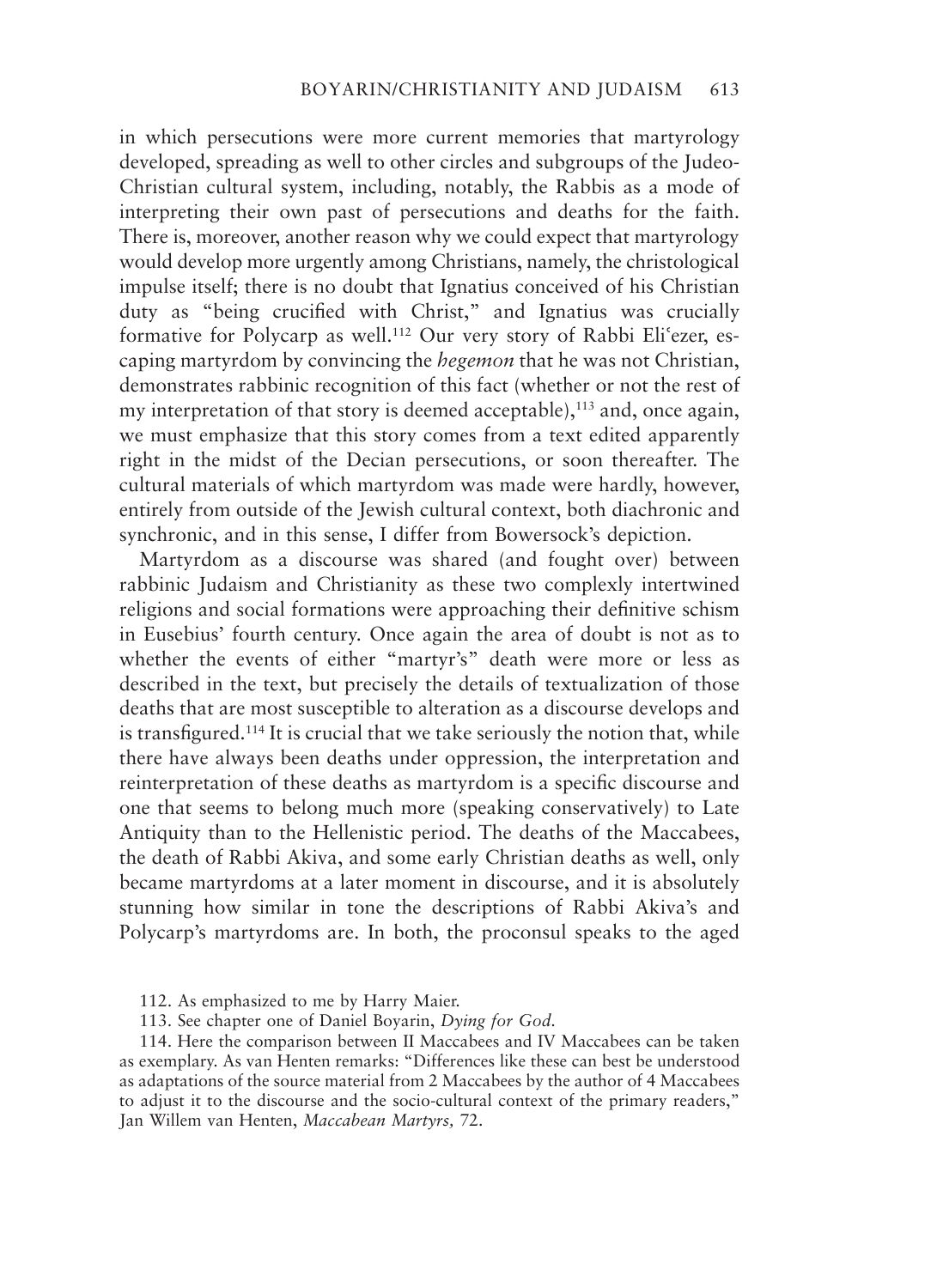sage with respect and concern, and in both the candidate for martyrdom is unwavering in exactly the same melody, even if the lyrics vary slightly. In other respects, the martyrologies of Rabbi Akiva are even more similar to a text like the *Acts of Carpus.*115 Being killed is an event; martyrdom is a literary form, a genre, a discourse, by which I surely do not mean that it belongs only to "high" culture or does not have significance in the lived world, but rather that it is a form of collective story in the sense that Michelle Rosaldo has elaborated the term: "We come to know [a culture] through collective stories that suggest the nature of coherence, probability and sense within the actor's world."116 Such "collective stories" have enormous impact on social practice and on the molding of subjectivities; they are, in the strict sense, praxis.

What were the "collective stories" of deaths that were being told in the rabbinic and Christian worlds of the first, second, third, and fourth centuries, and how did they vary over this time, to the extent that we can learn this? I believe that they vary, in fact, in ways that are remarkably similar. These actors shared, I suggest, a common, or, at least, an overlapping cultural world.

This avenue of thought would account for the patent close connections between the Maccabean texts and the Eusebian letter of the martyrs of Lyons, or the letters of Ignatius, both of which Frend has demonstrated so compellingly.117 There are also very "striking parallels [of the prayer of Polycarp] with 4 Macc 6, 27–29 (the prayer of Eleasar)."118 Our best evidence seems, therefore, to suggest a complexly imbricated origin for this discourse in the second, third, and even fourth centuries, in which Greek-speaking Jews, Jewish Christians, Roman Christians, and rabbinic Jews—and their collective cultural traditions: chaste Greek and Roman

115. Frend, *Martyrdom and Persecution,* 289.

116. Michelle Rosaldo, "Toward an Anthropology of Self and Feeling," in *Culture Theory: Essays on Mind, Self and Emotions,* eds. Richard A. Shweder and Robert A. LeVine (Cambridge: Cambridge University Press, 1984), 140.

117. For the former, Frend, *Martyrdom and Persecution,* 19–20; the latter, Frend, *Martyrdom and Persecution,* 198–99. See also Perler, "Makkabäerbuch"; Jan Willem van Henten, "Datierung und Herkunft des vierten Makkabäerbuches," in *Tradition and Reinterpretation in Jewish and Early Christian Literature: Essays in Honor of Jürgen C. H. Lebram,* eds. J. W. van Henten, H. J. de Jonge, Studia Post-Biblica (Leiden: E. J. Brill, 1986), 136–49. Bowersock, *Martyrdom and Rome,* 77–81, who considers IV Maccabees a later text, following van Henten, denies the Ignatian affiliations, but does argue for a common source in Asia Minor for the language of both texts.

118. Dehandschutter, "Martyrium Polycarpi," 507–8.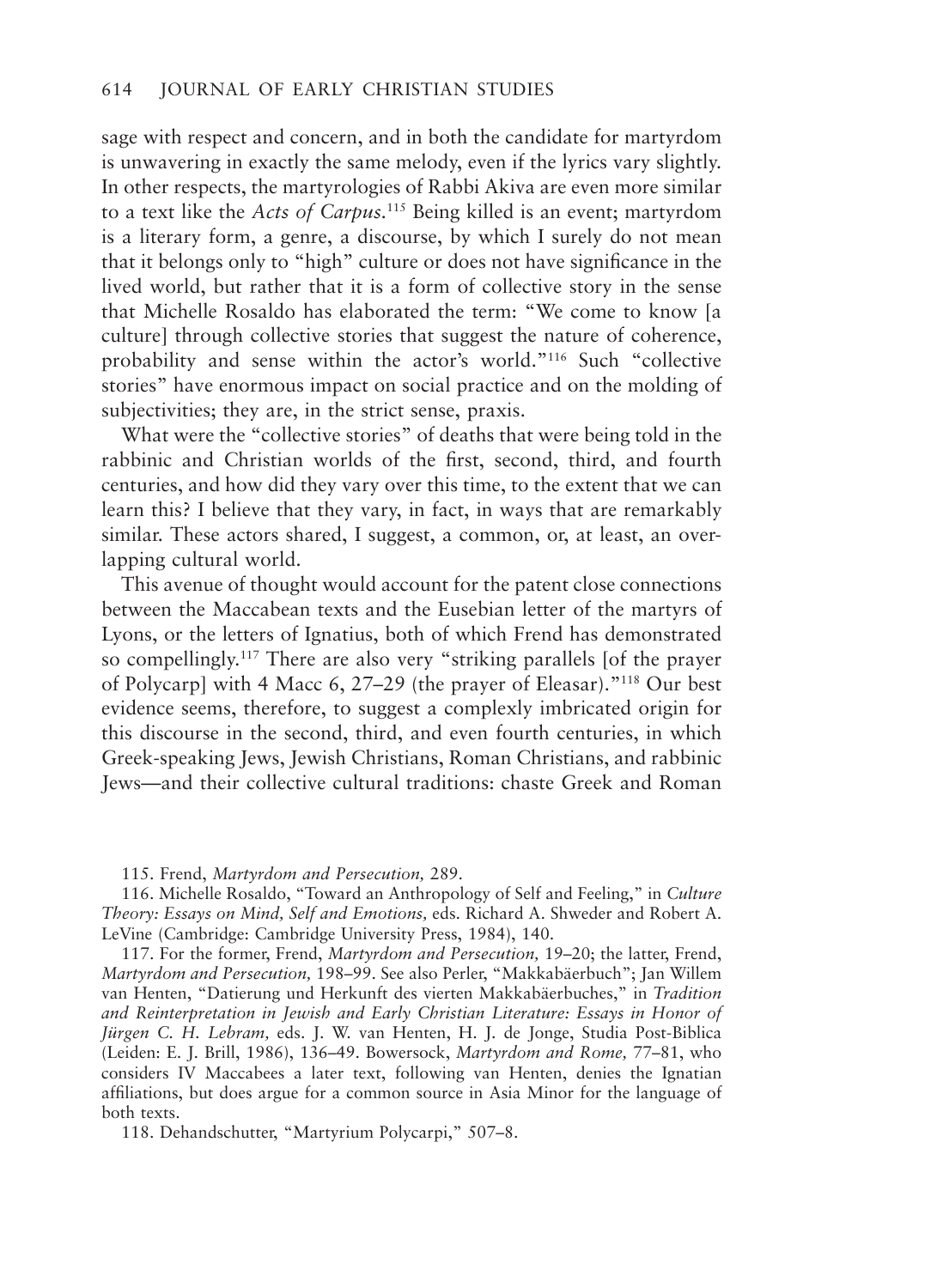wives threatened with rape,<sup>119</sup> Maccabees, gladiators, Socrates, Jesus on the Cross, even Carthaginian child sacrifice<sup>120</sup>—had a hand in different ways and to different degrees.<sup>121</sup> The "invention" of martyrdom, far from being evidence for Christian influence on Judaism or the opposite, is most plausibly read as evidence for the close contact and the impossibility of drawing sharp and absolute distinctions between these communities or their discourses throughout this period.<sup>122</sup>

119. Burrus, "Reading Agnes," 38–43. This is an elegant example of the extreme care and delicacy required for working out the details of the intertextual production of such a complex cultural practice as martyrology, for, on the one hand, as Burrus shows, following Loraux, the place of death, neck rather than breast, is determined by Greek tragedy as a subjugating, female death. On the other hand, for defeated gladiators, the death by the neck was an honorable death, through which the feminized, defeated gladiator recovered his masculine honor, Carlin A. Barton, "Savage Miracles: The Redemption of Lost Honor in Roman Society and the Sacrament of the Gladiator and the Martyr," *Representations* 45.4 (1994): 41–71, so that one could conceivably read the death of the female martyrs as a paradoxically virilizing death, in that it affords them the stature of the honorable (and thus paradoxically victorious) gladiator. However, as Burrus shows, it is precisely in the details of the intertextual allusions that the interpretation lies, and in this case, it is the fact of the choice offered of the breast or the neck and the chosen neck that marks the death as belonging to the tragic Polyxena and not Roman gladiator typos. But this is precisely, as well, a case study in the overdetermination of this, most complex, nuanced, and fascinating of cultural praxes (the word is chosen advisedly).

120. Joyce Salisbury, *Perpetua's Passion: The Death and Memory of a Young Roman Woman* (New York: Routledge, 1997), 50–55.

121. "Imbricated" here seems precisely the right word. Like the tiles on a roof, these discourses and practices were overlayed on each other in partly overlapping manner.

122. Truth to tell, Bowersock seems to involve himself in virtual self-contradiction on occasion. Thus in the space of one paragraph, he writes: "In these early years of the second century, in both the polytheist and Christian contexts and also, I suspect (on the basis of my interpretation of Second Maccabees), the Palestinian Jewish context, the concept of martyrdom as we know it gradually took shape," and then, "One cannot help wondering therefore whether or not this invention of martyrdom had some kind of root in western Asia Minor, that is to say Anatolia," Bowersock, *Martyrdom and Rome,* 17. I far prefer, for obvious reasons, his first suggestion. Bowersock, in contrast, seems intensely committed to his second one. On the other hand, I could not disagree more with Frend's conclusion that "[t]he problem which the Christians posed to the Empire was fundamentally the same as that posed by Judaism," Frend, *Martyrdom and Persecution,* 22. Judaism was assimilable to the system of ancestral cults while Christianity was not. As Lieberman demonstrated brilliantly in his Hebrew essay, "Persecution," 234–45, there is no evidence whatsoever for persecution of the Jewish religion at the time of the Decian or Diocletian persecutions of Christians, and even the persecutions of the time of Hadrian, which provided the Rabbis with some claims on the crown of martyrdom, had more to do with politics than religion.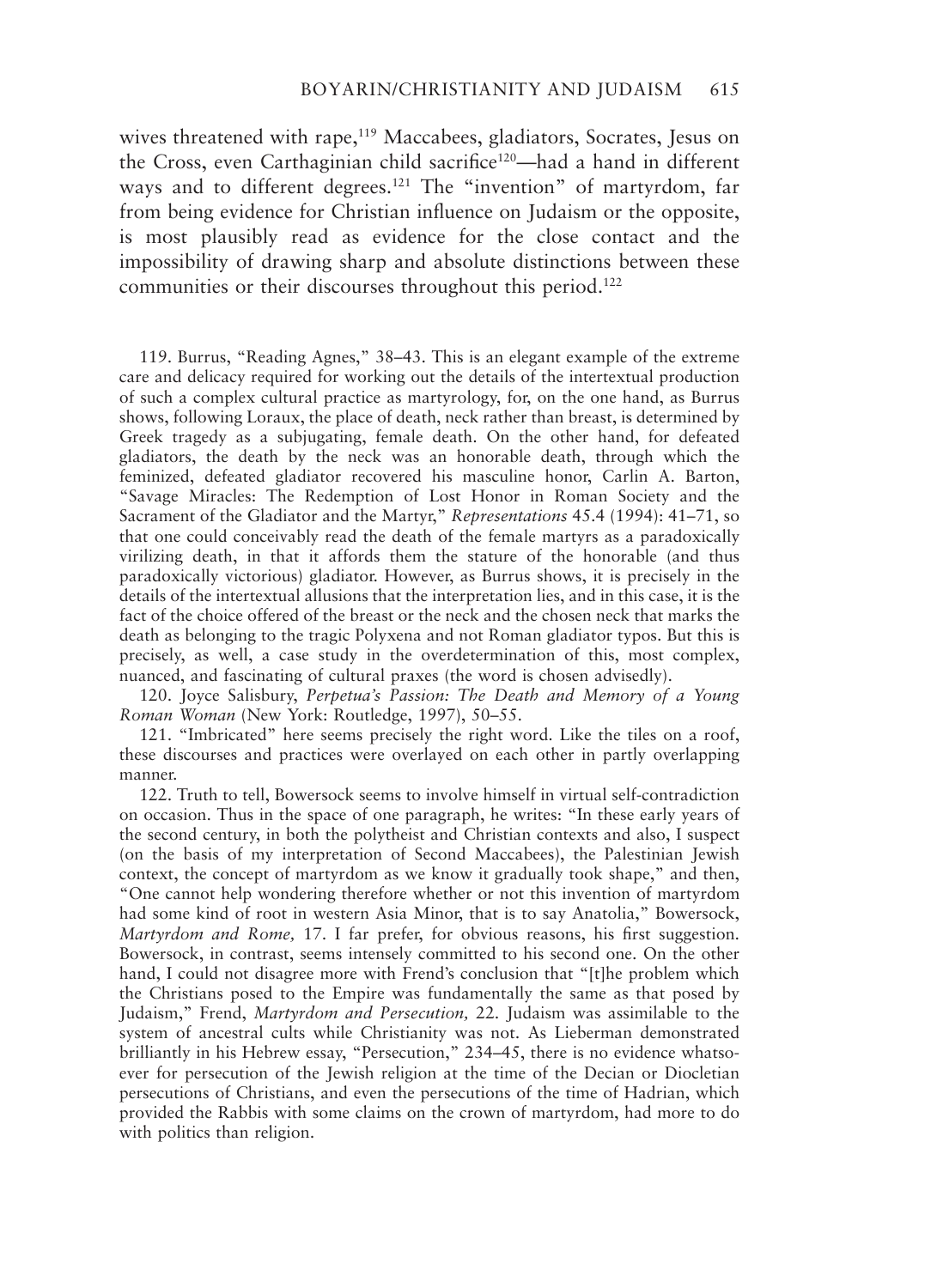I would suggest the following tentative model for thinking about the historical processes of cultural interaction which issued in the fullfledged martyrological literature of both late antique Judaism and Christianity. The earliest "Jewish" and "Christian" sources for martyrdom are, as has been pointed out, very similar in their milieux and structure. Both IV Maccabees and the earliest contemporary Christian martyr texts draw heavily on the earliest Jewish rudimentary martyrologies of the pre-Christian II Maccabees. Moreover, there are important similarities between IV Maccabees itself and early Christian martyrologies which suggest shared innovation.<sup>123</sup> Furthermore, as Judith Lieu has sensitively argued and shown, early Jewish martyr texts and the *Martyrium Polycarpi* both make heavy usage of the Sacrifice of Isaac and midrashic connections to the Passover in their imagery. As she writes: "The most cautious assessment would conclude that rather than the Christian use of the story being adopted from and used in polemic against a fully fledged earlier Jewish doctrine, the two developed in some form of interaction with each other, probably during the second century. At some stage in this development the Isaac story became associated with the Passover, an association we find in the Targums and also in Melito, but again it is a matter of debate how far this was a Jewish response to Christian understanding of the death of Jesus, whose Passover links were fixed, rather than part of its inspiration. It was a dialogue which was to continue; rabbinic elaboration of the tradition becomes increasingly detailed with surprising echoes of Christian ideas, while Christian authors also used the story in their own interests, as when Apollinarus describes Jesus as the true Pascha, 'the bound one who bound the strong' (cf. Mt 12.29)."124

Others of the specific differanda of late antique martyrdom grew up most naturally in the Christian millieu in the third and early fourth

123. Lieu, *Image & Reality,* 80, following in part U. Kellerman, "Das Danielbuch und die Martyrtheologie der Auferstehung," in *Die Entstehung der jüdischen Martyrologie,* ed. J. W. van Henten (Leiden: E. J. Brill, 1989), 51–75.

124. Lieu, *Image & Reality,* 78–79. Lieu goes on to remark: "Chilton and Davies, whose position is here in part adopted, see this interaction as polemical, a stance inevitably conveyed by the literature. Other evidence of continuing influence on Christians of Jewish exegetical traditions—and why should not the process have also been reversed?—suggests that it may sometimes have been less explicitly so." The reference is to P. R. Davies and Bruce Chilton, "The Aqedah: A Revised Tradition History," *CBQ* 40 (1978): 514–46. Similarly, Yuval, "Haggadah," in his excellent article on very similar themes, tends to lean exclusively on the model of a polemical interaction rather than considering the possibility of shared and diffused exegetical traditions as well. Cf. Hasan-Rokem, *Web of Life,* 165.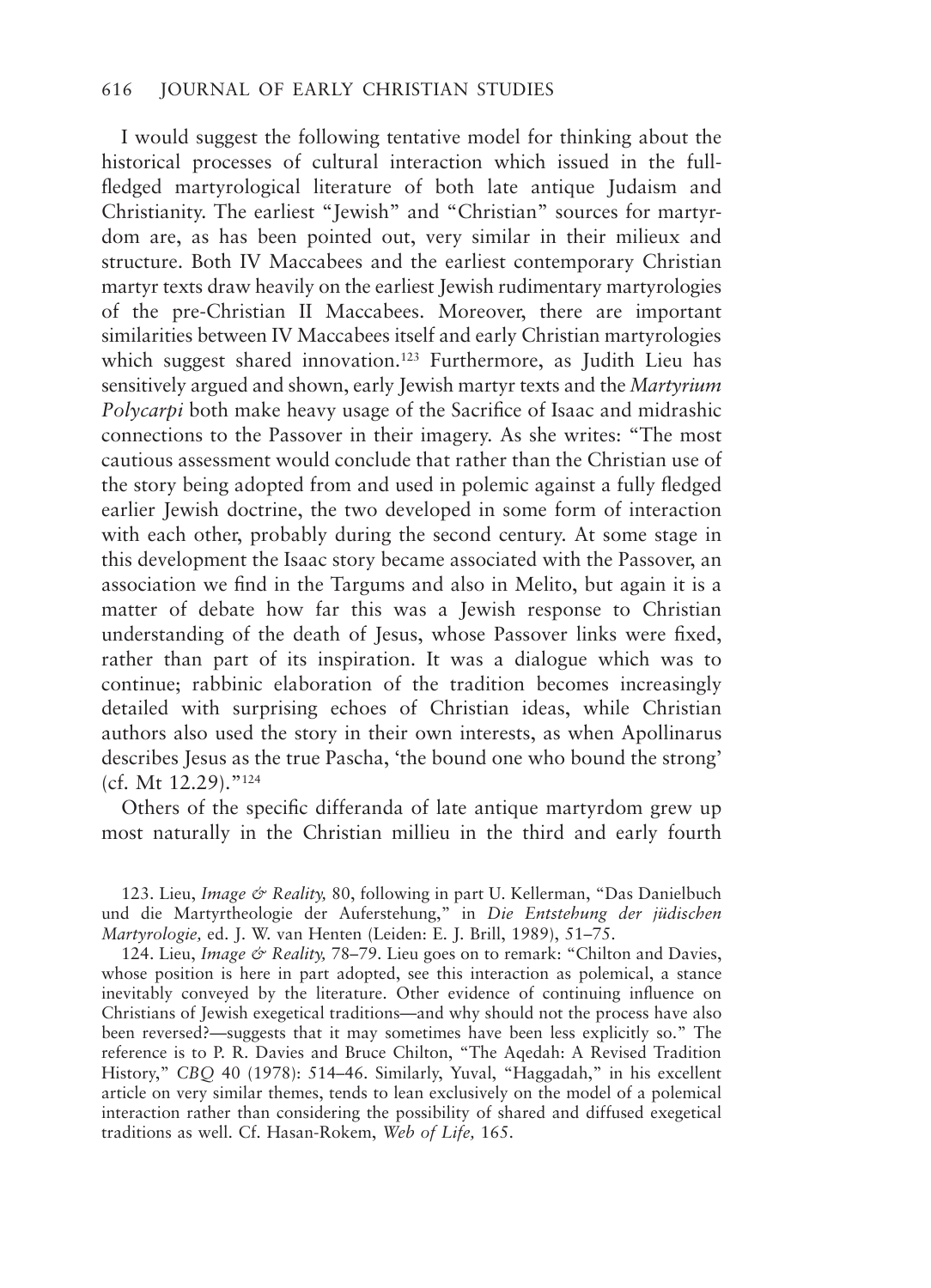centuries, during the Decian and Great Persecutions. Since most of the persecutions, if not virtually all, in the third century were of Christians and not of Jews, martyrology naturally transfigured and evolved in that century primarily within Christian circles, adapting and adopting various cultural elements from within the worlds of the martyrs and the martyrologists, in particular the aforesaid tragic and gladiatorial motifs.125 In addition, another momentous element seems to have been added to the mix at some time, namely "the authentic [*sic*] documentation of the legal hearing."126 These themes, narratological and theological, were then recycled back into Talmudic texts as a way of narrativizing and grasping the deaths of the persecuted Jews of the second century under Hadrian and ultimately, fascinatingly enough, the original Maccabean death stories were rethematized along these lines as well.<sup>127</sup> Bowersock is simply wrong in his assumption that the Talmudic texts manifest a "complete lack of interrogation procedures."128 All of the Talmudic texts about martyrdom, whether Rabbi Elie'zer's and Rabbi El'azar's escapes from martyrdom, or Rabbi Akiva's and Rabbi Hanina's martyrologies, manifest this element of the interrogation.129 This allows for a complicated, nuanced, historical account of how Jewish, Greek, and Roman cultural elements became creatively combined into late antique martyrology. We must think of circulation and recirculating motifs, themes, religious ideas in the making of martyrdom, a recirculation

125. Although this element is present already in the earliest form of Christian era Jewish martyr-texts, IV Maccabees, as well as in Polycarp, and Lieu has already read it as manifesting "a shared thought-world perhaps in the same geographical area," Lieu, *Image & Reality,* 81. Lieu's work is remarkable for its sensitivity and the complexity and nuance of the historical models of Jewish/Christian cultural interaction that it develops. On this theme in Jewish literature, see also Joshua Levinson, "Bloody Fictions," in Hebrew, *Tarbiz≥.*

126. Bowersock, *Martyrdom and Rome,* 27, citing den Boeft who wrote (or rather said): "In den christlichen Martyrien bildet trotz aller Verschiedenheit der Formen bei den authentischen Dokumenten das Prozessverfahren den Kern. Vielleicht liegt darin der Unterschied zu den jüdischen Martyrien, sodass dadurch auch der Begriff μάρτυς als typisch christlicker Titel zu verstehen wäre," Johannes van der Klaauw, "Diskussion: Das Phänomen des Martyriums: Versuch einer Definition," in *Die Entstehung der Jüdischen Martyrologie,* ed. Jan Willem van Henten, Studia Post-Biblica (Leiden: E. J. Brill, 1989), 221. Bowersock makes much of this vaunted "authenticity," accepting even the highly contested acts of Pionius as if they were straightforward documentation of "the society of second and third-century Smyrna," Bowersock, *Martyrdom and Rome,* 30.

127. Doran, "The Martyr."

128. Bowersock, *Martyrdom and Rome,* 37.

129. Lieberman, "Roman Legal Institutions."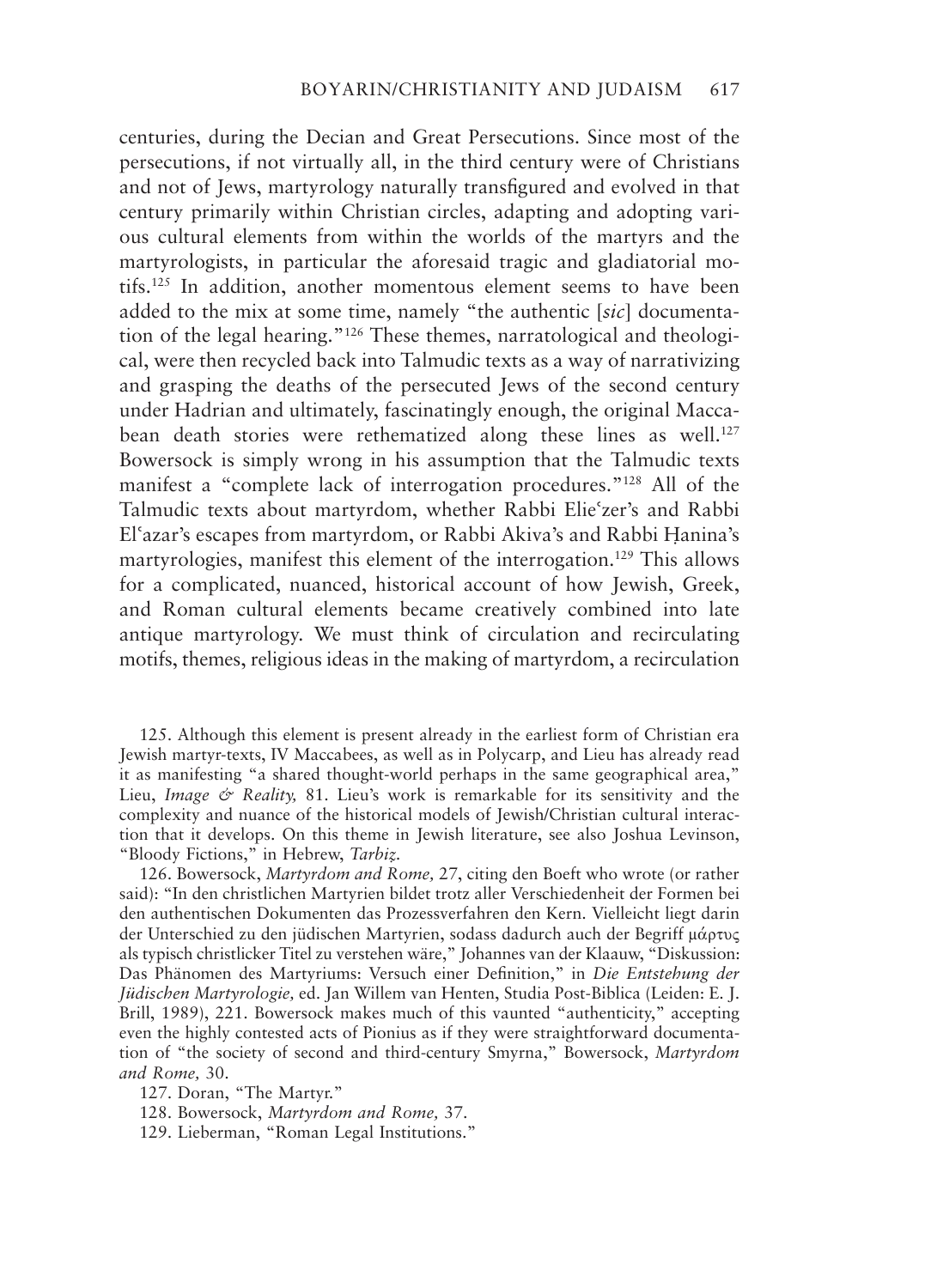between Christians and Jews that allows for no simple litany of origins and influence.<sup>130</sup>

On the other hand, the question of actual chronologies is rather important here, too. It is generally accepted among church historians today that such texts as, at least, the *Martyrium Polycarpi,*131 the acts of the Scillitan martyrs (of 180), and the letter of the churches of Lyons and Vienne were produced very close to the time of the events in question, if not by actual eyewitnesses. It is important for me to emphasize that the question that I am raising is not one of historical "authenticity," but of the histories of discourses. Another way of putting this question would be: In the second century when Jews and Christians were both being killed by the Romans, i.e., Akiva and Polycarp (within approximately two decades of each other), what were the stories that Rabbis were telling of Akiva's death, that Christians were telling of Polycarp's? I would suggest that we have one precious piece of evidence that Rabbis were telling, in fact, a very different story at the early period. Just before Rabbi Akiva's death, we are told, two other figures, a certain Rabbi Shim<sup>'</sup>on and a certain Rabbi 'Ishma'el were executed by the Romans. These former beseeches the latter: "My heart goes out to know why I am being killed"—a theological question. Lieberman argues that they must not have been killed for teaching Torah, for if they had been, they would have known that they were performing the great *mitzva* of being martyred, so, therefore, they must have been caught as simple revolutionaries.132 This argument can be subtly shifted, however, if we assume that it was only through the *acta* of Rabbi Akiva himself that the concept of martyrdom as a *mitzva* entered the rabbinic world. These earlier ones (including the Rabbi Akiva of the second century, as it were) might very well have been killed for the performance of Torah, and still not have had a sense of the ecstatic privilege that this death conferred. If certainly not the only way, one fashion that this Jewish text can be read, then, is as confirming Bowersock's insight that "martyrdom was not something that the ancient world had seen from the beginning. What we can observe in the second, third, and fourth centuries of our era is something

130. Fischel, "Martyr and Prophet," 269, who writes: "The political and spiritual situation in the Roman Empire made it thus possible that literary and legendary motifs and theological or philosophical beliefs could travel from one religion to the other. The identification of the prophet with the martyr, found in Jewish, Christian and, to a lesser degree in Hellenistic sources would seem to bear this out."

131. Boudewijn Dehandschutter, "Le Martyre de Polycarpe et le développement de la conception du martyr au deuxième siècle," *Studia Patristica* 17 (1982): 659–68.

132. Lieberman, "Persecution," 227–28.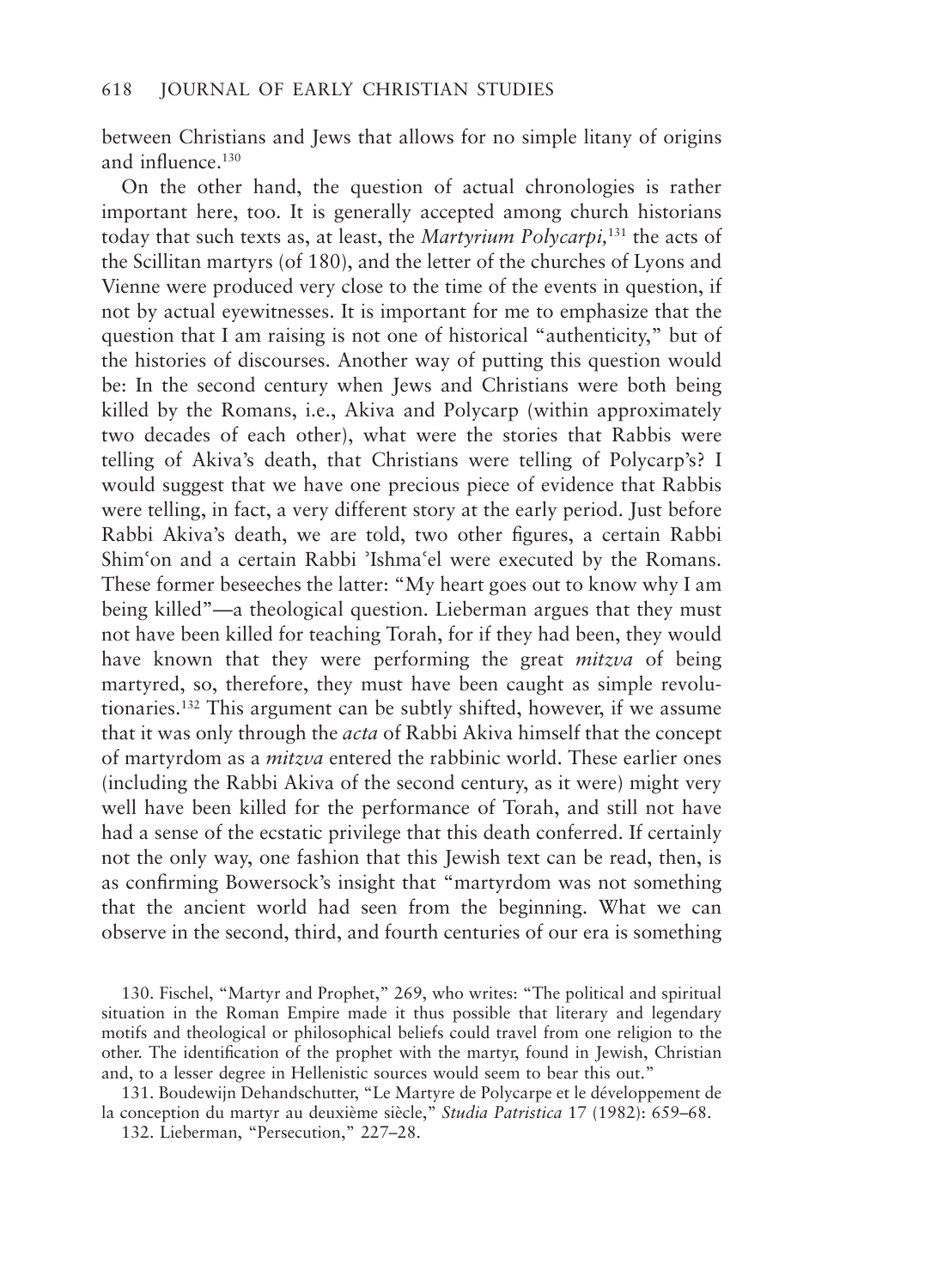entirely new." "I did not know," says the Rabbi Akiva of the Palestinian Talmud. In the later Babylonian Talmudic version quoted earlier he already knew from before what it was he had to do, and was just waiting for the opportunity.

The constituent of the "something new" that is encapsulated in the axis of the declaration of the *nomen, Christianus sum,* and its crucial role in the development of the *martyria* would seemingly be a Christian product of the second century. It is present and central in all of the martyr acts accepted by the consensus of scholars as authentic and pre-Decian. We find it in the martyrdom of Polycarp, in the letter of Lyons and Vienne,<sup>133</sup> and in North African martyrology of 180, the martyrs of Scilli.<sup>134</sup> This distribution and this consistency suggest an element of martyrology that had firmly taken root in the earliest Christian traditions of martyrdom itself. On the other hand, in the Jewish texts we have no such invariability for this principle. Indeed, if the discourse of provoked martyrdom (a better term, in my opinion, than "voluntary" martyrdom; if martyrdom is not voluntary, it is not martyrdom) is a particularly striking innovation among the Rabbis, it is most easy to explain the irony and near mockery that we find in the parallel martyrology to that of Rabbi Akiva of Rabbi Hanina from Tractate 'Avoda Zara 17b.<sup>135</sup> When the good Rabbi engages, like Rabbi 'Akiva, in the provocative public teaching of Torah, Rabbi Yose ben Kisma challenges him, to which Rabbi Hanina replies, "From heaven they will have mercy," which

#### 133. Eusebius, *Ecclesiastical History,* 142.

134. J. Stevenson, *A New Eusebius: Documents Illustrative of the History of the Church to A.D. 337* (London: SPCK, 1960), 42.

135. In a very stimulating, but finally not entirely convincing (to me), reading of TB Sanhedrin 74a–75b and parallels, Aryeh Cohen has argued that "[t]he sactification of God's name, as constructed in this *sugya,* is only passive. Not engaging in adultery (=idolatry) is *kiddush hashem.* There is no way of active *kiddush hashem* since the sanctifier is contructed as Esther is—if he has no pleasure he has sanctified God's name. If he is like 'natural soil' he resists the impurity of idolatry/adultery. The idea of an active sanctification of God's name is foreign, since that pleasure (of actively sanctifying God's name), like the pleasure of sexual intercourse, is given only to transgressors," Aryeh Cohen, "Towards an Erotics of Martyrdom," *The Journal of Jewish Thought and Philosophy* 7 (1998): 249. If Cohen be right in his reading, that Talmudic text would stand in direct opposition to the line of thought that is developed in the Rabbi Akiva texts, an opposition much more implacable and univocal than that in our *Avoda Zara* intertext. This, by itself, of course, would be an entirely plausible result. Cohen's reading hangs, however, on the assumption that, according to one voice there, Esther managed to resist successfully Ahašueroš's attempts to have intercourse with her, and it is this crucial moment in his reading that fails to produce conviction.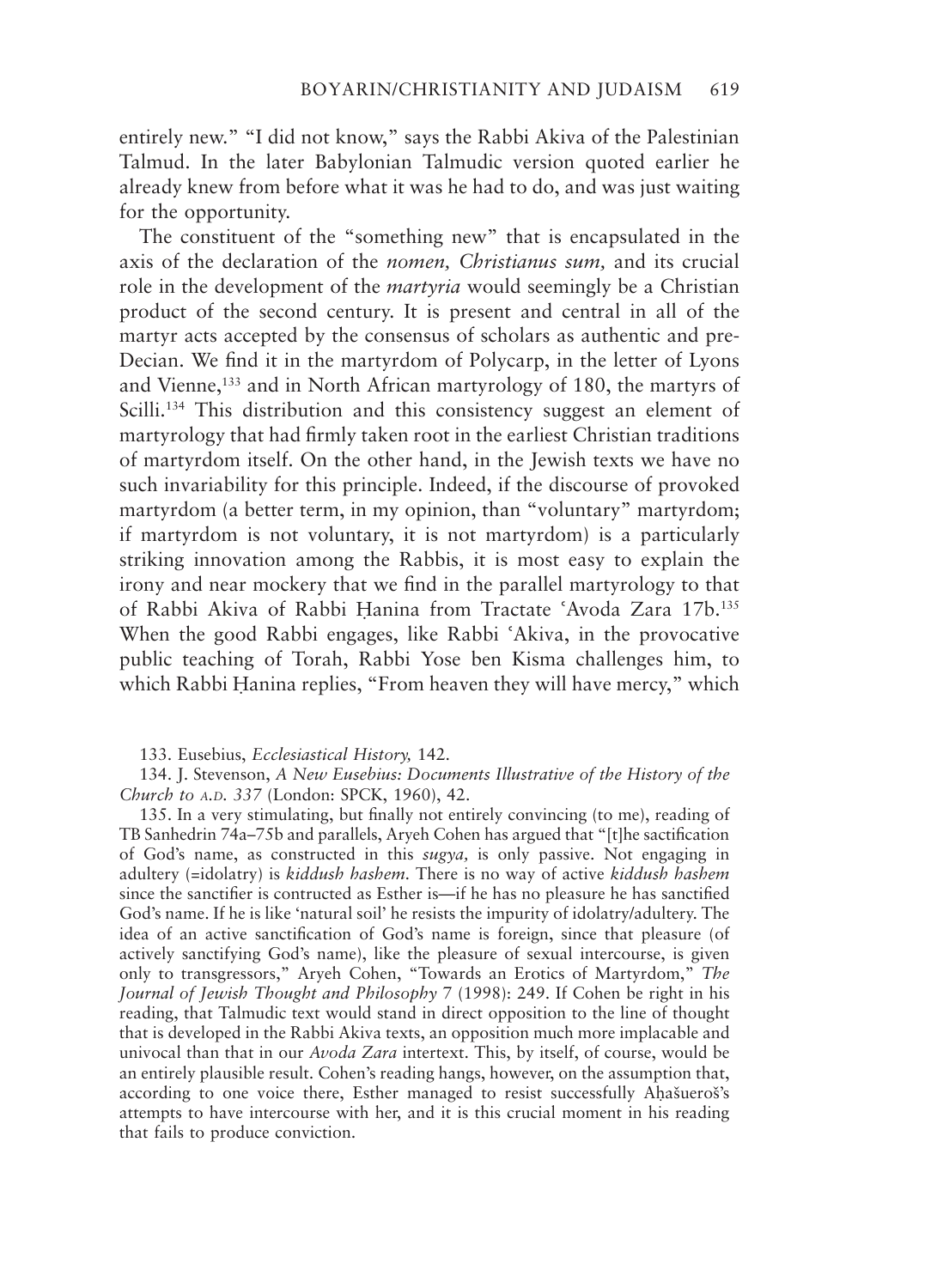occasions Rabbi Yose's sardonic: "I say logical things to you, and you answer me: 'From Heaven they will have mercy!' I will be surprised if they do not burn you and the Scroll of the Torah with you." In this martyrdom of Rabbi Hanina ben Tradyon, we do not find the identification with the "Name" at all. In its stead, we find there in answer to the question of the judge, "Why do you teach Torah," "because so my God has commanded me." Moreover, in the Talmudic versions of the story of the martyrdom of the woman and her seven sons, only one of the sons quotes the verse "Hear O Israel," while all the others quote other verses entirely; nor is the quotation of the "Hear O Israel" at a particularly marked point in the story above the others.<sup>136</sup> It seems then reasonable to assume that the Unification of the Name, brought to the fore in the latter-day narratives of the martyrdom of Rabbi Akiva—if indeed, as I have suggested, it is a functional parallel to the *Christianus sum* of the Christian martyrs—is probably to be seen as a rabbinic "answer" to that crucial declaration of the *nomen,* that "public identification with the Christian name [which] is the last word, followed by death." And it is this which becomes the definitive moment in Jewish martyrology in the post-Talmudic period. There is, moreover, something perhaps peculiarly Roman in this particular enactment of a "moment of truth." Peculiarly Roman perhaps also, in these early martyrologies, is the occasional theme of "being a man," found both in Polycarp and Perpetua.137 So far, so Bowersock.

However, when we look at the other, to my mind, equally significant development of late-ancient martyrologies, namely, the eroticization and mysticization of the martyr's death, the picture shifts considerably. First of all, as has been shown, the element of the martyr's special vision at the

136. *Lamentations Rabba* 1 and Babylonian Talmud 57b. Each of the martyred children cites a verse, and the "Hear O Israel," later the sine qua non of martyrdom, right up until the Nazi genocide, is the fifth out of the seven, suggesting that the particular usage of the Unification of the Name had not yet formed at the time of the midrash. This point was made to me by Galit Hasan-Rokem. For detailed discussion of the text, see Doran, "The Martyr," 191–92.

137. Carlin A. Barton, "The 'Moment of Truth' in Ancient Rome: Honor and Embodiment in a Contest Culture," unpublished essay (Berkeley, 1995). Barton makes clear there, as well, that "virtus," being a man, was as much for women as for men. For the ways that this theme of manliness *is* reflected in rabbinic literature, see Michael L. Satlow, "'Try to Be a Man': The Rabbinic Construction of Masculinity," *HTR* 89 (1996): 19–40. Nor am I arguing for its absence, but rather that it was a highly contested motif in rabbinic literature, particularly at certain crucial junctures like this one of standing up and being killed, "like a man," which Polycarp is urged to do by a heavenly voice.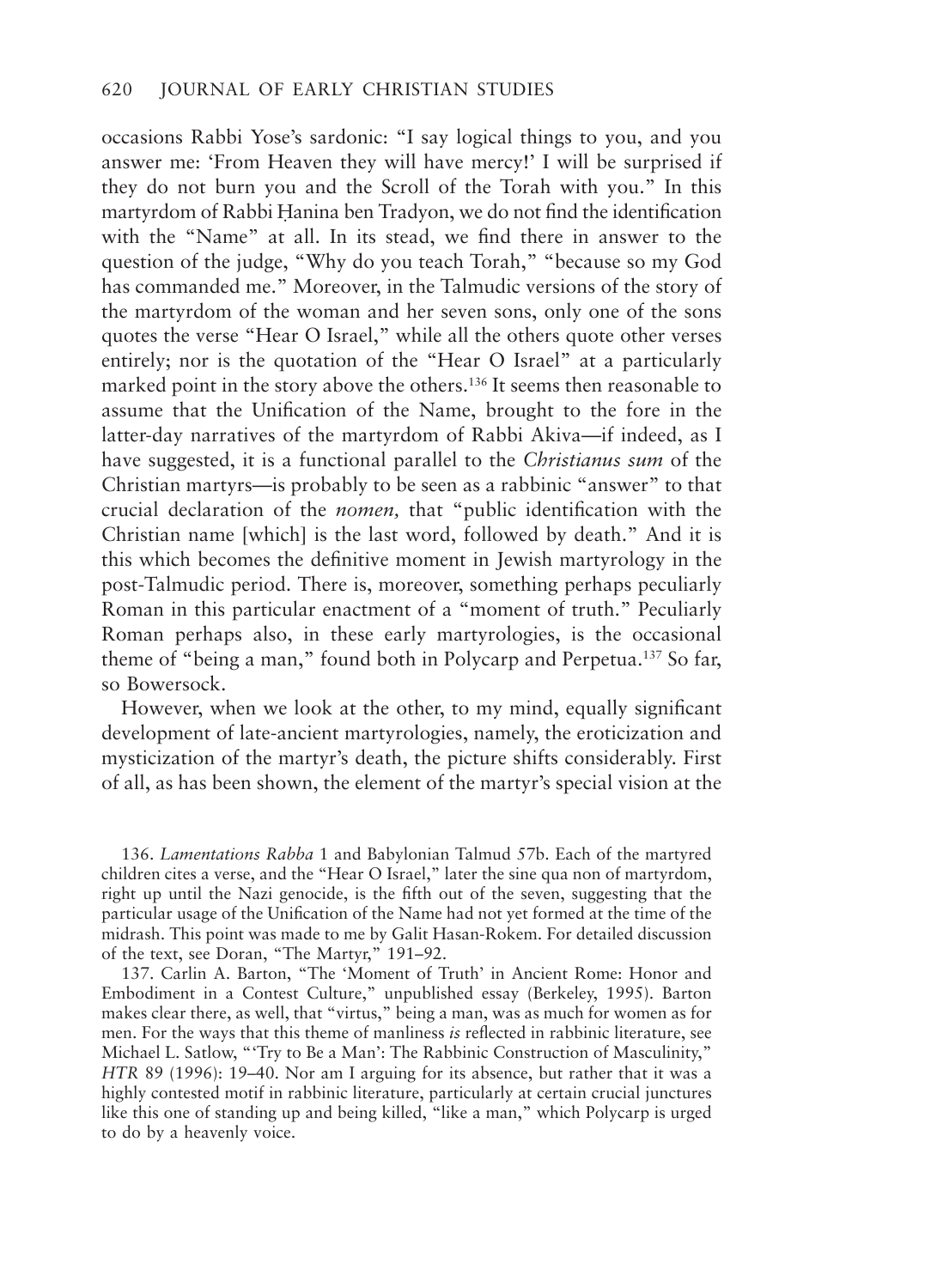moment of death is an older Jewish motif inherited by both rabbinic and Christian late-ancient martyrologies.138 But even more pointedly, as Burrus and Castelli have shown, the powerful eroticization of Christian martyrology is a product of the fourth century; it is absent in the secondcentury martydoms, even of women.139 The fourth-century virgin martyrs are ecstatically ravished, not victorious combatants, at the moment of "completion." This motif, however, is eminently present and central in martyrological texts associated with Rabbi Akiva as early as our Mekhilta, at least, a text very likely contemporaneous with the Decian persecutions and made central via the interpretation of martyrdom as fulfillment of the commandment to "love God with all one's soul." Here, then, is a central motif of late-ancient Christian and rabbinic martyrology of which it can certainly *not* be said, with Bowersock, that it had "nothing to do with Judaism or with Palestine." The eroticization of martyrdom may have first appeared among the Rabbis or perhaps it didn't, but that is, in any case, precisely my point, which is to emphasize the permeability, the fuzziness of these very borderlines.

The story of Rabbi Eli<sup>s</sup> ezer with which we entered this inquiry enacts itself the terms of my suggestion. On the one hand the story admits, as it were, that Christian martyrdoms began earlier than those of the Jews, since Judaism was at first *religio licita,* while Christianity was *superstitio.*<sup>140</sup> Rabbi Eli<sup>c</sup>ezer escapes from being martyred by establishing, however

138. Fischel, "Martyr and Prophet."

139. Virginia Burrus, "Word and Flesh: The Bodies and Sexuality of Ascetic Women in Christian Antiquity," *Journal of Feminist Studies in Religion* 10.1 (1994): 27–51; Burrus, "Reading Agnes"; Elizabeth Castelli, "Imperial Reimaginings of Christian Origins: Epic in Prudentius's Poem," in *Reimagining Christian Origins: A Colloquium Honoring Burton L. Mack,* eds. Elizabeth A. Castelli and Hal Taussig (Valley Forge: Trinity Press International, 1996), 173–84.

140. In his essay, Lieberman explained the persecutions of the Jewish religion under Hadrian in the following convincing manner. First, the Jews were forbidden to circumcise, not as an attack on Judaism but as part of the general Roman law against genital mutilation, the *lex Cornelia de sicariis.* This led to Jewish revolt, which led, in turn, to harsh Roman response, but there was never, according to him, a concerted attack on the Jewish religion by the Roman government, Lieberman, "Persecution," 214, and see his classic, "Palestine in the Third and Fourth Centuries," in *Texts and Studies* (1946; reprint, New York: Ktav Publishing House, 1974), 112–77, in which he demonstrated that the notion of persecution of the Jewish religion in the third and fourth centuries in Palestine is nothing other than a pure scholarly myth. Indeed, there is evidence that Jews invited Gentile(!) Christians to become Jews in order to avoid persecution. Lieberman argued compellingly that the Romans never forbade the practice of Judaism per se but always only interdicted particular practices that otherwise interfered with Roman legal institutions. There was, therefore, never a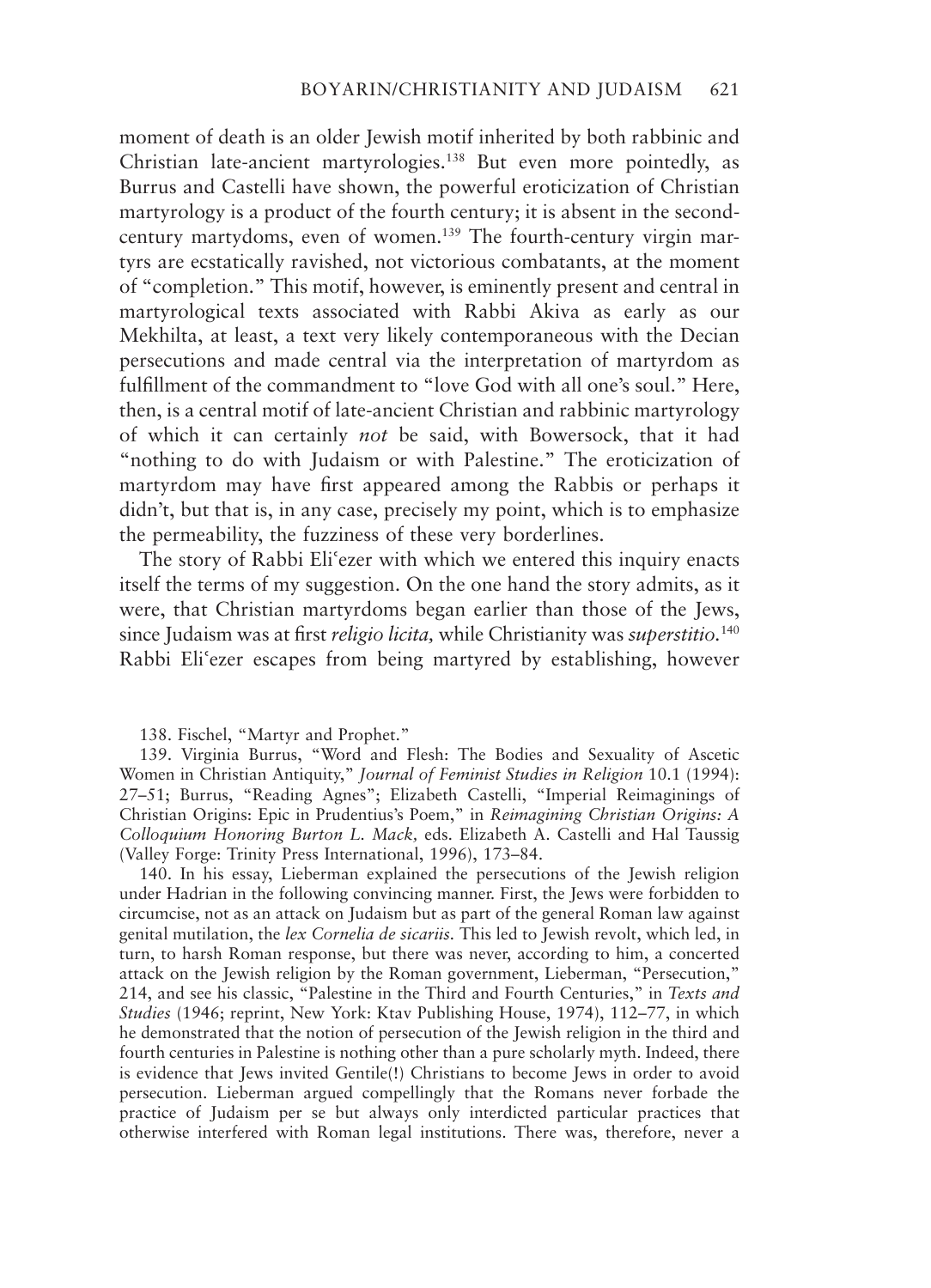trickily, that he is not a Christian. But, on the other hand, if my reading of this story is not pure fantasy, the text is also suggesting that indeed Rabbi Eli<sup>s</sup>ezer, again one of the central, if problematic, heroes of the Pharisees, and later of the Rabbis, could indeed have legitimately suffered martyrdom as a Christian.<sup>141</sup>

 The point is even clearer in the Talmudic version of the story, which details the precise controversy between Rabbi Eli<sup>c</sup>ezer and the Christian:

When he came to his house, his disciples came to comfort him, but he was inconsolable. Rabbi Akiva said to him: "Allow me to say to you one of the things that you have taught me" [an honorific euphemism for the student teaching the teacher]. He said to him: "Say!" He said to him: "Rabbi, perhaps you heard a Christian word, and it gave you pleasure, and because of that you were arrested for sectarianism." He said: "By heaven, you have reminded me. Once I was walking in the upper market of Sephorris, and one of the disciples of Jesus the Nazarene, a man by the name of Jacob of Kefar Sekania, met up with me.142 He said to me, 'It is written in your Torah: "Do not bring the wages of a prostitute or the proceeds of a dog [to the house of your Lord]" (Dt 23.19). What about using them to build a latrine for the High Priest?' And I said nothing to him. And he told me that

crime involved in simply being a Jew, as there was in being a Christian. In both of the cases of Jewish martyrdom that we have read in this essay, it was provocative teaching of Torah in public, understood as a potentially seditious activity (the production of the site for a "hidden transcript") that brought on the wrath of the Romans, and this even according to our half-legendary sources, Lieberman, "Persecution," 217. This interpretation is echoed in Frend's clear definition that "Roman religion was a therefore less a matter of personal devotion than of national cult. Rome judged the religion of others from the same standpoint. 'Every people, Laelius, has its religion, and we have ours.' A *religio* was *licita* for a particular group on the basis of tribe or nationality and traditional practices, coupled with the proviso that its rites were not offensive to the Roman people or its gods," Frend, *Martyrdom and Persecution,* 106. That last proviso is, of course, vitally significant, and it is this, the particular offensiveness of individual practices, that explains the Hadrianic persecution which was not, as Lieberman has demonstrated, an attempt at extirpation of the Jewish religion, *contra* Frend, *Martyrdom and Persecution,* 227.

<sup>141.</sup> And this text even fits the technical definition of a martyr act in that "the kernel is the authentic documentation of the legal hearing," Bowersock, *Martyrdom and Rome,* 27, referring to J. W. den Boeft in J. W. van Henten, *Die Entstehung der jüdischen Martyrologie,* 221. *Pace* Bowersock, *Martyrdom and Rome,* 37. See also above, p. 617.

<sup>142.</sup> In the midrash version, we find here, as in the Tosefta: "and he said a word of sectarianism in the name of Yeshu<sup>s</sup> the son of Pantiri, and it caused me pleasure," and then the addition, "and this is what the matter was . . ." As Rokeah already noted, we have a clear sign of a later addition in the text, which the Talmud's version has smoothed over, Rokeah, "Ben Stara," 9, and see also Hirshman, *Midrash Qohelet Rabbah,* 1:55.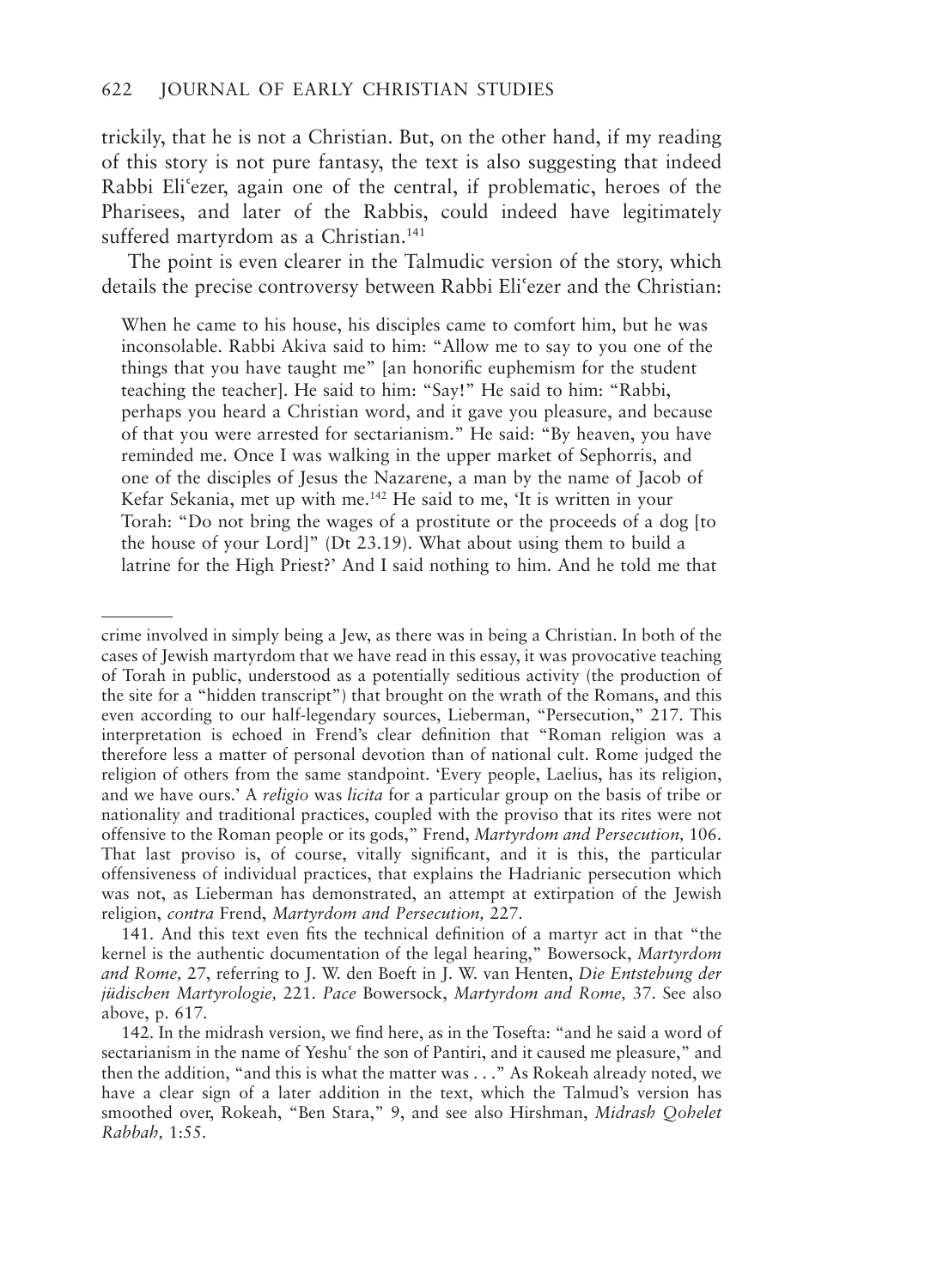thus had taught Jesus his teacher: '"It was gathered from the wages of a prostitute, and to the wages of a prostitute it will return [Mic 1.7]"—it comes from a place of filth, and to a place of filth it will return' [i.e., for building a latrine one may use the proceeds of a prostitute], and the matter gave me pleasure, and for that I was arrested for sectarianism, since I had violated that which is written: Keep her ways far away from you!" [Prov 5.8]. (Babylonian Talmud, Avoda Zara 17a, MS Rabbinowitz 15, JTSA)

Rabbi Eli`ezer is inconsolable, not because he has had to used tricksterism to escape being martyred, but because he was arrested at all, as the continuation makes clear. The strongest clue to the meaning of this narrative is the fictional character and apparent arbitrariness of the particular halakhic discussion between the Rabbi and the Christian, for there is no special reason why it would be this specific issue that a disciple of Jesus would raise with a Pharisee.<sup>143</sup> It is obvious, moreover, that this conversation is the work of the later editor, $144$  since it is absent in the earlier Tosefta, and since, moreover, it is consistent with the patterning of stories about Jesus in later texts and especially in the Babylonian Talmud that portray Jesus as a virtual "Rabbi."145 The

143. Even according to David Flusser, *Judaism and the Sources of Christianity* (Jerusalem: Magnes Press, 1988), 60–61, the relevant parallels only appear in the Gospel of John and thus hardly constitute evidence that such a conversation could actually have taken place between a direct disciple of Jesus and a Pharisee. As Flusser brilliantly remarks, "This formulation testifies apparently to parallel linguistic/ conceptual development in the understanding of Christianity on the part of the Sages, on the one hand, and that of the Gospel of John's understanding of the relation of Christianity to Judaism, on the other." I quite agree with Hirshman, *Midrash Qohelet Rabbah,* 1:56, that the group that produced that Gospel might very well have put such a midrash in the mouth of their Jesus, *pace* Rokeah, "Ben Stara," 12.

144. See above, n. 142.

145. Richard Kalmin, "Christians and Heretics in Rabbinic Literature of Late Antiquity," *HTR* 87 (1994): 156. This is patently the case, because in the parallel text, which is otherwise identical in every respect with the version in the Babylonian Talmud, the specifics of the conversation between R. Eli<sup>s</sup>ezer and the Christian are not given, but only that "he said something heretical to me and I enjoyed it." The point that the only flaw in Jesus's Torah is its origin (the only thing wrong with Christianity is that it is not Judaism—to mime E. P. Sanders's famous pronouncement on Paul) is exclusive to the later texts and not to the early Palestinian source, Tosefta Hullin 2.24. It is not necessarily Babylonian in origin, however, since it is found in the (relatively) late (fourth-century) Palestinian midrash on Ecclesiastes, Hirshman, *Midrash Qohelet Rabbah,* 2:52–58. See Claudia Setzer, *Jewish Responses to Early Christians: History and Polemics, 30–150 C.E.* (Minneapolis: Fortress Press, 1994), 159, who clearly gets the point that the Torah of the Christian is very similar to rabbinic Torah, and the only thing wrong with it is its origin. Cf. Philip L. Culbertson, *A Word Fitly Spoken: Contest, Transmission, and Adoption of the Parables of Jesus,* SUNY Series in Religious Studies (Albany: SUNY Press, 1995), 55–61, who goes so far as to consider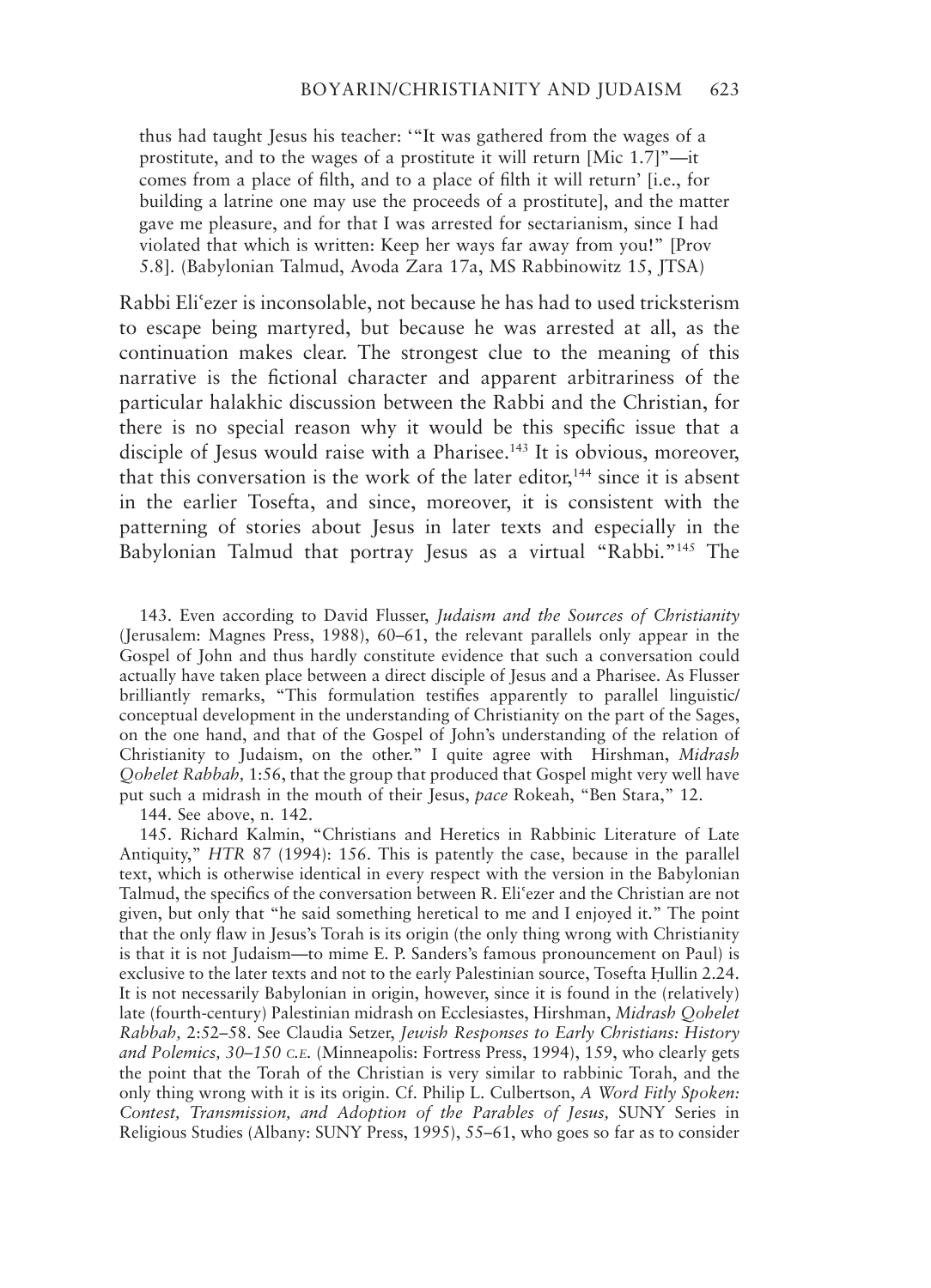choice of an interlocution having to do with prostitution and the Temple must be laid at the door of the Talmudic "author" of this legend, and its significance sought within the context of Jewish culture in general and of this Talmudic passage in specific.146 Although some scholars have seen in this discussion about latrines and prostitutes that is placed here in the mouth of Jesus an attempt at mockery of Jesus and his followers, I do not think that such an interpretation is necessary or even warranted. As pointed out by the traditional Talmudic commentators, the question is a serious one. There was a need for a latrine for the High Priest in the Temple, as part of the ritual of his preparation for the service on Yom Kippur, and the question of whether the prostitute's hire could be used as alms for this nonholy of purposes would be an entirely appropriate question within the canons of halakhic discourse.

The Christian proposes a lenient reading of the verse that prohibits the taking of the earnings of a prostitute to the Temple, namely, that although such earnings are forbidden for holy purposes, for mundane and even lowly purposes like the building of a toilet for the High Priest, they are permitted. A typical midrashic justification for this conclusion is proposed by the Christian as well. Rabbi Eli'ezer "enjoys" this utterance, perhaps, for two reasons. First of all, there is the sheer intellectual pleasure of a clever midrashic reading, one that, I emphasize, is in method identical to "kosher" midrash;<sup>147</sup> and second, the result of this midrash would be increased funding for the Temple. The Rabbi is, however, punished for this enjoyment by the humiliation and fright of being arrested by the Romans for being a Christian, which he just barely escapes. The analogy seems clear: Just as one may not take the hire of a prostitute for any purpose connected with holiness, so one may not take the "Torah" of a heretic for any purpose connected with holiness. Although the substance of the words of Torah seems identical—just as

this a possible lost teaching of Jesus. Saul Lieberman, *Texts and Studies* (New York: Ktav, 1974), 76–80, certainly demonstrates the "authenticity" of the details of the trial, as portrayed in the Tosefta, but nothing that he says would indicate the ascription of any historicality to the midrashic dialogue between R. Eli<sup> $\epsilon$ </sup>ezer and Ya'qov, nor to the midrash of Jesus as a "lost saying." I fail to understand why Culbertson claims that Jacob Neusner, *Eliezer Ben Hyrcanus: The Tradition and the Man* (Leiden: E. J. Brill, 1973), 199 and 366, "repeatedly misses the point." Neusner's reading seems to me very close to being on target. Cf. also R. J. Bauckham, *Jude and the Relatives of Jesus in the Early Church* (Edinburgh: T. & T. Clark, 1990), 106–21. 146. Rokeah, "Ben Stara," 12, is of this opinion as well.

<sup>147. &</sup>quot;It is difficult to see why this 'halakhic midrash' is referred to as a 'sectarianism saying,'" Rokeah, "Ben Stara," 12.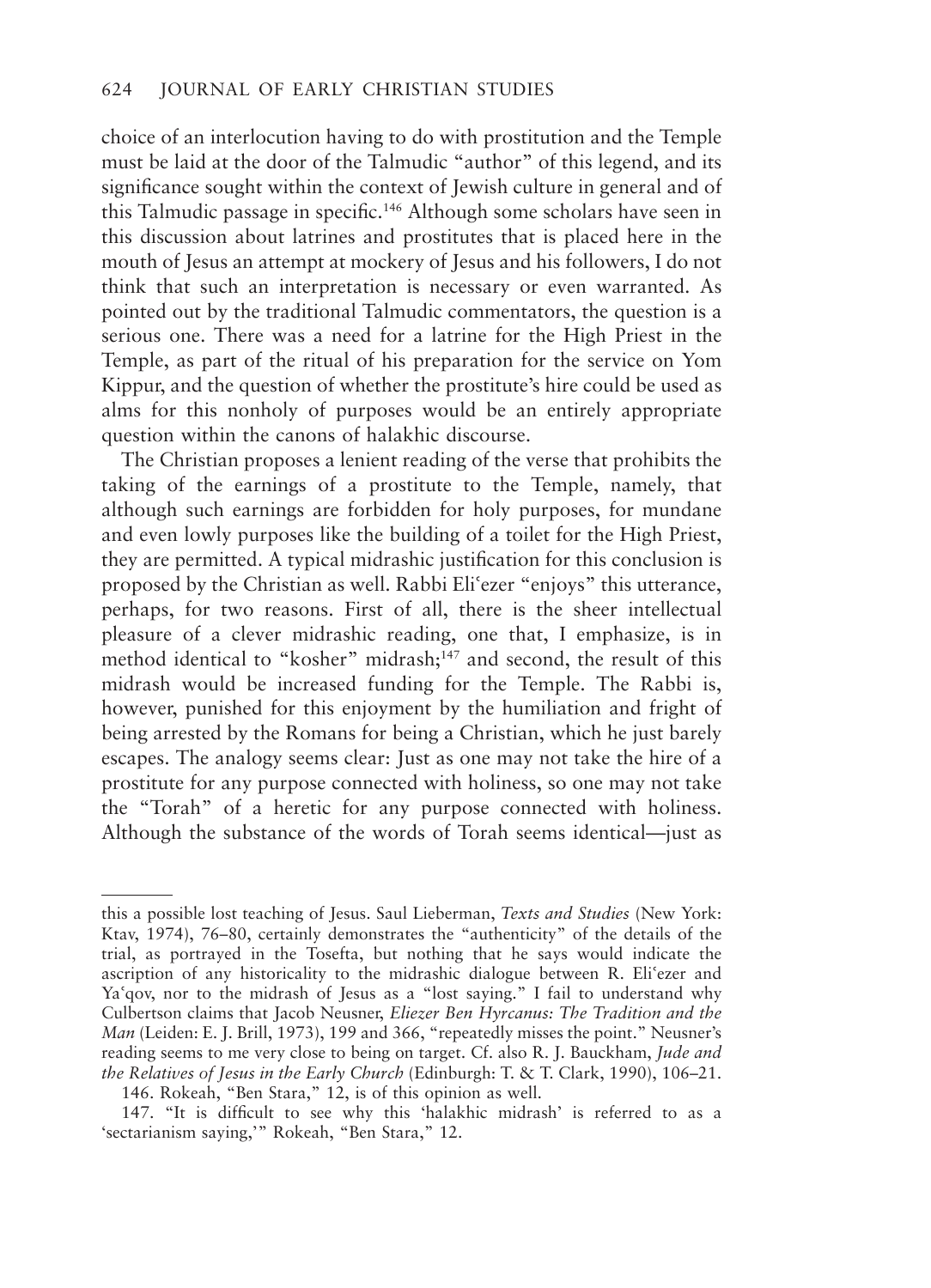the money itself is identical—the source in "impurity" renders them unfit for holiness and punishable their acceptance. Sectarianism is homologous with prostitution—as also frequently enough in early Christian writings as well. Moreover, the seductiveness of the heretical interpretation matches formally what its content encodes as well, for there, also, the temptation is to make use for holy purposes of that which originates in impurity, the harlot's wage. When Rabbi Eli'ezer indicts himself for having violated the precept to "Keep her ways far away from you!" both of these moments are comprehended.

At one and the same time, the story both concedes Bowersock's point, as it were, and contests his model. Through its very negation—Rabbi Eli<sup>'</sup>ezer enjoyed the Torah of Jesus but repented that enjoyment—the Rabbis are revealing their understanding that not only is there contact between rabbinic Jews and Christians throughout their period but that this contact results in religious fecundity in both directions. There is Torah to be learned from them, and although we insist that we shouldn't, that their coin is "a whore's wages," nevertheless, we recognize that the coin of their Torah has value and gives us pleasure. Such, I would suggest, can be said as well of the discourse of martyrdom, as it was reconfigured in the early part of Late Antiquity. A discourse highly contested by some of the rabbinic tradition, it was nevertheless enthusiastically adopted by formidable parties within that very tradition, together with the early Christians for whom it became, of course, a centrally valorized practice.

I don't want to be misunderstood, however, as proposing simply something that we might be tempted to call "syncretism," as if some "ingredients" of a religion can be assigned to one "source of influence" and others to another, even a bidirectional syncretism. This model would still assume discrete and separated sects, as it were, of Rabbis and Christians. Rather, if we are talking about one complex sociocultural group with subgroups, then in addition to competition and polemic or dialogue, even the partial identification of rabbinic Jews with their Christian brothers and sisters being martyred is plausible. Lieberman has pointed to such an occurrence in the case of the martyrs of Lydda, where the Jews are reported to have been moved at the sight of the suffering Christians:

But the Jews, who were always accused by the prophets for worshipping idols, stood around, seeing and hearing, while the Egyptians renounced the gods of their own fathers and confessed the God who was also the God of the Jews, and witnessed for Him whom the Jews had many times renounced. And they were the more agitated and rent in their hearts when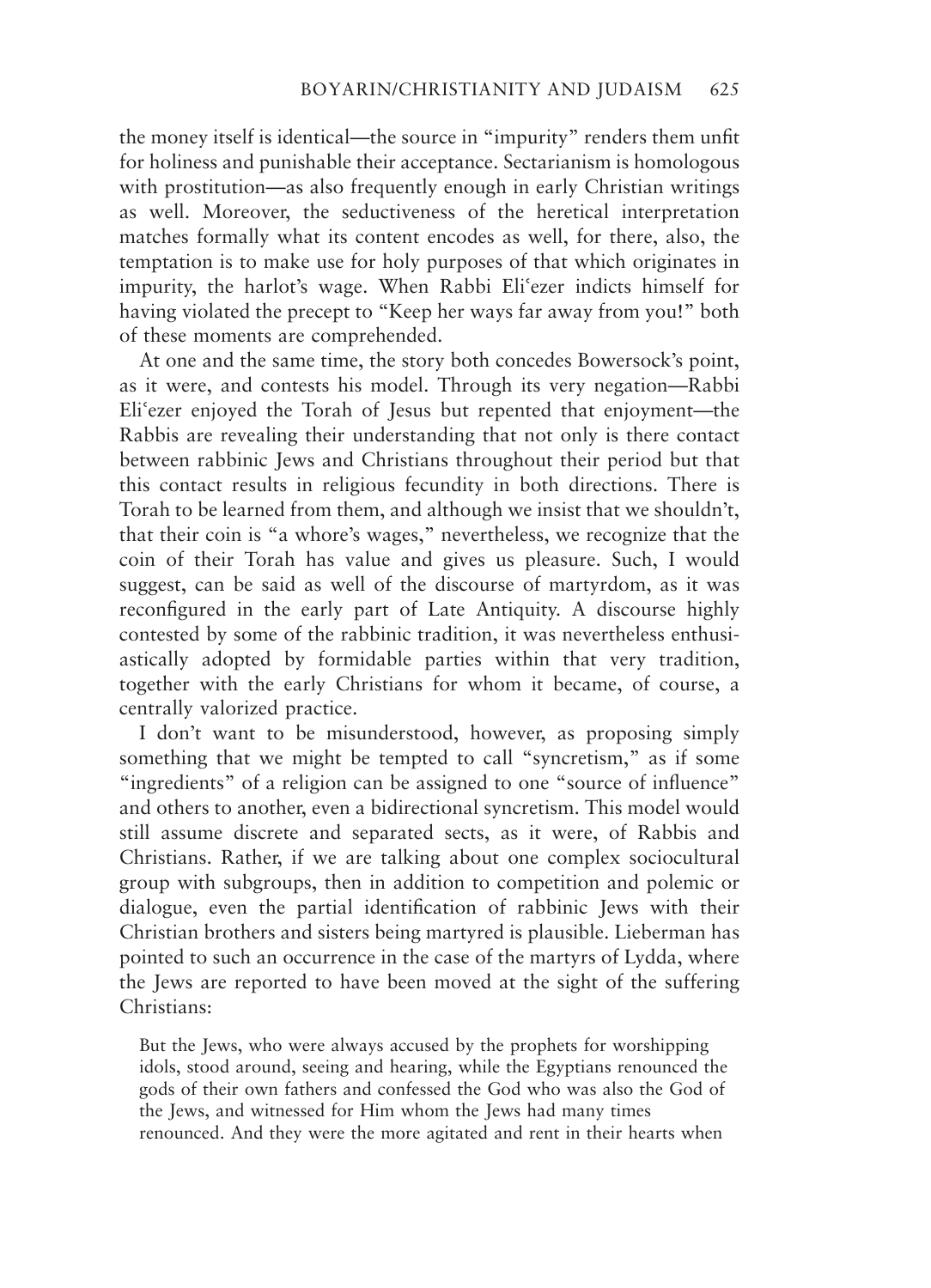they heard the heralds of the governor crying out and calling the Egyptians by Hebrew names and making mention of them under the names of prophets. For the herald, when he cried out to them, called saying "Elijah," "Isaiah," "Jeremiah," "Daniel," and other similar names, which their fathers had selected from among the Hebrews, that they might call their sons by the names of prophets. And it came to pass that their deeds were in harmony with their names. And at the men and at their names, at their words and at their actions, the Jews were greatly amazed, while they themselves were despised for their wickedness and apostasy.148

The Jews felt kinship with the martyred Egyptian Christians, because the latter worshiped their God and had chosen Jewish names.<sup>149</sup> Eusebius, to be sure, renders the story one of Christian triumphalism, but at the same time reveals (somewhat grudgingly) a story of communion as well.

The Rabbis further discussed at length the merits of Gentile Christian martyrs and their guaranteed share in the future life. As Lieberman eloquently wrote, "What did the Rabbis think of the Gentile who did not avail himself of the exemption and did suffer martyrdom for His Name? All pious Gentiles were promised their share in the future life, those of them who suffered for their good deeds were especially singled out, and there can be no doubt that the pious Gentiles who suffered martyrdom for their refusal to offer sacrifices to idols were deemed deserving of one of the noblest ranks in the future world."150 In other words, Jews shared in the discourse of martyrology and its history, even when they were not being martyred, as much, one might say, as the vast majority of Christians who also were not killed. This attitude of sharing would compete with other moods in which the rabbinic texts, as our Mekhilta, engage precisely in constructing Jewish identity as separate from and against Christian identity, by claiming "You have no part of Him; on the contrary, 'My beloved is mine, and I am His; I am my Beloved's, and He is mine; He feedeth among the Lilies.'" Both of these modes of shared culture and the making of identities can be imagined as having been in

150. Lieberman, "The Martyrs of Caesarea," 411. Lieberman even maintains that when Rabbi Aḥa, a Lyddan Rabbi, refers to the "martyrs of Lydda" who removed the "shame of Julian," i.e., the shame of Jewish collaboration with a pagan, he means these very same Eusebian Christian martyrs, Lieberman, "The Martyrs of Caesarea," 412–16.

<sup>148.</sup> Eusebius Bishop of Caesarea, *Ecclesiastical History,* 365.

<sup>149.</sup> For a somewhat different evaluation of this passage, see Marcel Simon, *Verus Israel: A Study of the Relations Between Christians and Jews in the Roman Empire (135–425),* trans. H. McKeating, The Littman Library of Jewish Civilization (Oxford: Oxford University Press, 1986), 408.